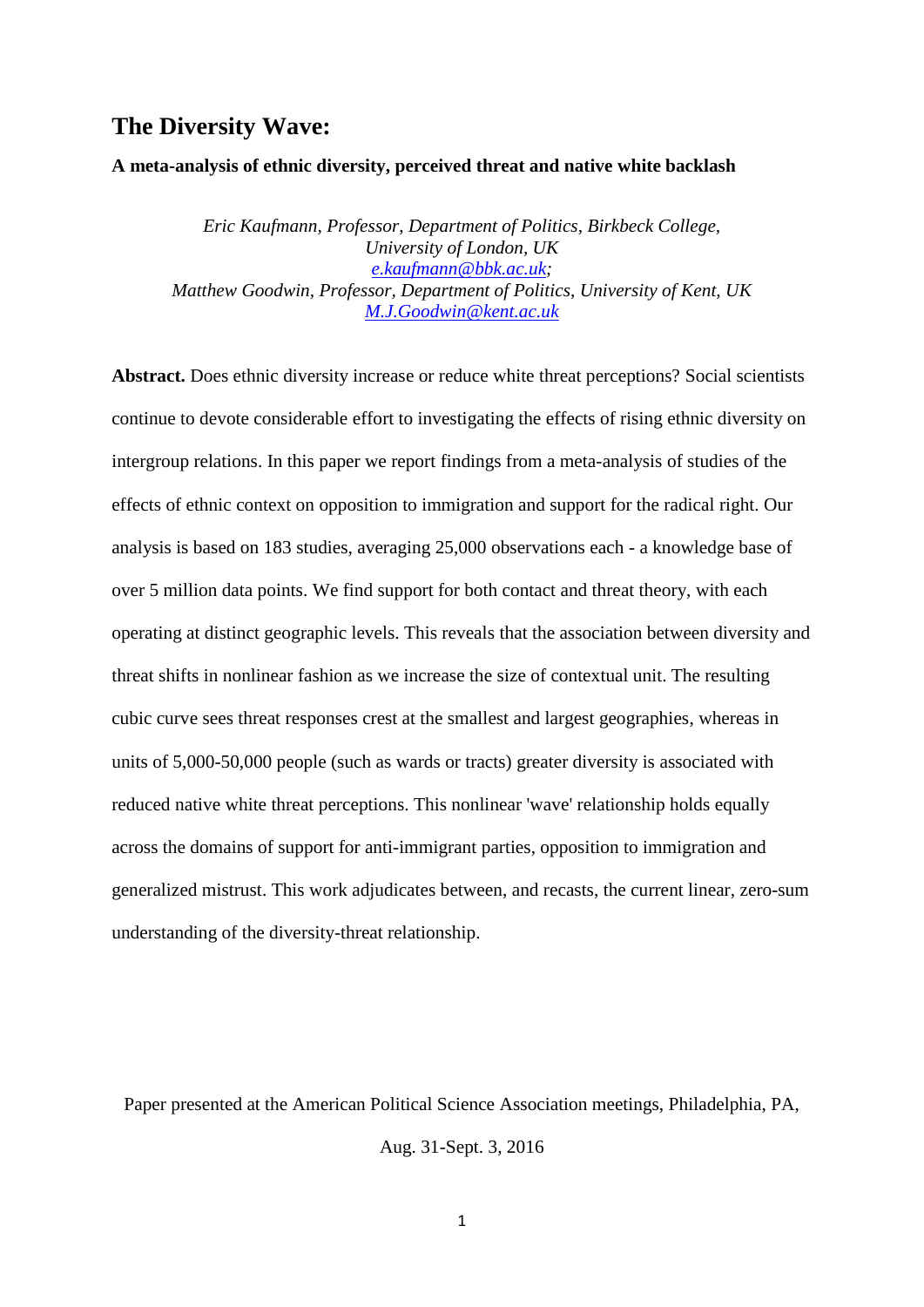How does rising ethnic diversity in the West affect perceptions of threat among native-born white majorities? In the social sciences there is now a vast and expanding body of research on how the surrounding ethnic context –whether at the local, regional or national level- impacts upon majority perceptions and behaviour. Following Hirschman's *Exit, Voice and Loyalty* (1970), one may distinguish two streams of research in this area, one concentrating on white 'exit' in response to rising diversity (i.e. reduced trust and willingness to share resources), the other on white 'voice', or political resistance to ethnic change.

Work on voice, in the form of anti-black prejudice and politics, has a long scholarly pedigree (i.e. Key 1949). Yet white exit has arguably received more attention following a controversial paper published nearly ten years ago in which Robert Putnam (2007) suggested that rising immigration and ethnic diversity –at least in the short-term- tends to reduce social solidarity. Drawing on findings from a large nationwide survey in the United States, Putnam argued that in more ethnically diverse census tracts citizens 'hunker down' –they feel threatened by ethnic change, withdraw from collective life and become less trusting of their neighbours (also Alesina and La Ferrara 2002). The debate about the impact of ethnic context on white exit continues and remains unresolved. For instance, Putnam's claims about the short-term negative effects of diversity clash with those whose research appears to highlight the positive effects of intergroup contact in small-scale contexts (Pettigrew and Tropp 2006; Stolle et al. 2008).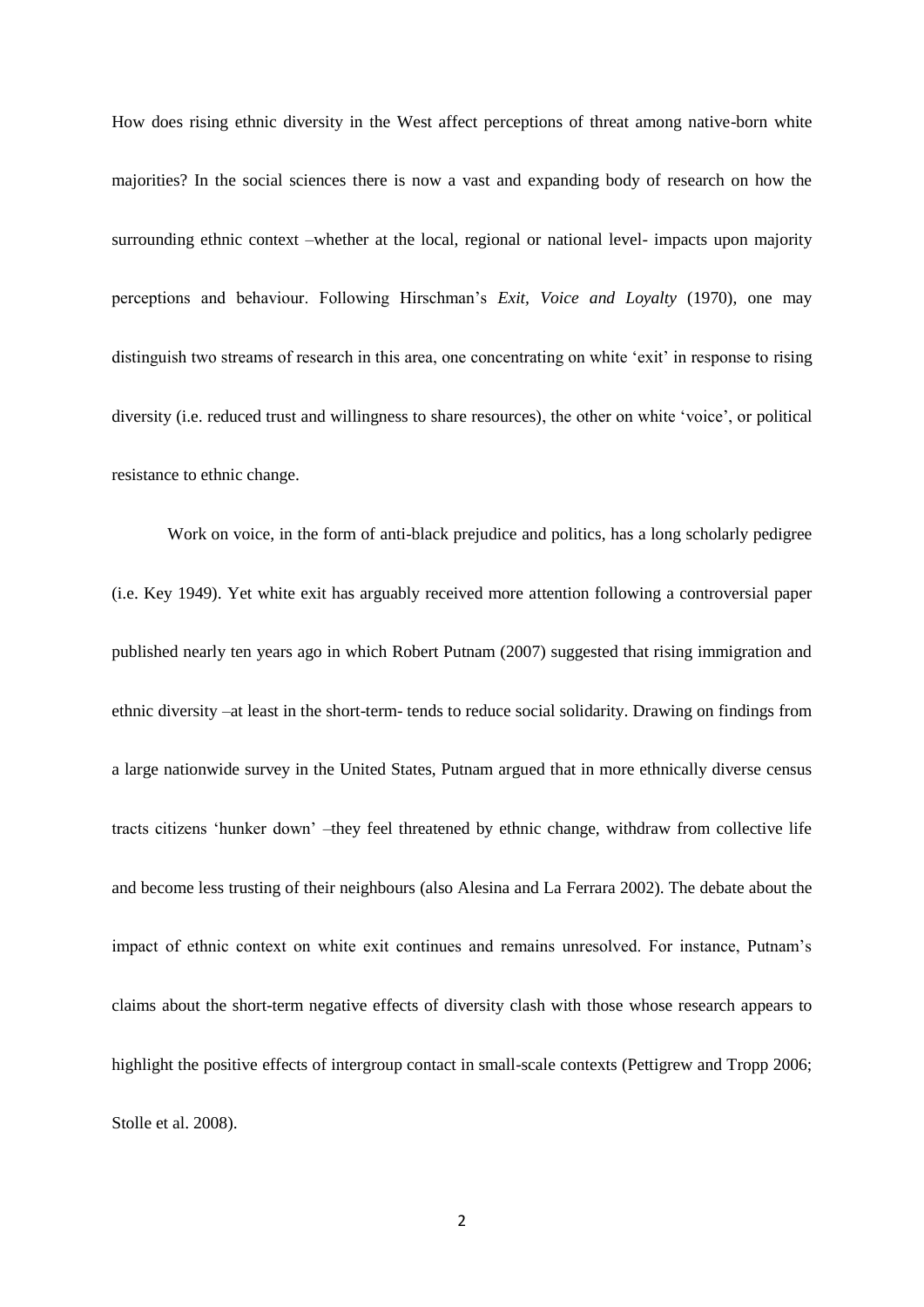Exit, in the form of white withdrawal from community and solidarity under conditions of increased ethnic diversity, has received meta analytic treatment (van der Meer and Tolsma 2014). Our main contribution to knowledge is to therefore redress the balance by undertaking a meta-analysis of work on white 'voice': specifically, attitudinal opposition to immigration and voting for populist radical right parties that oppose rising diversity (see Mudde 2007). While there are already several helpful reviews of the political science subfields of public attitudes toward immigration and diversity (Ceobanu & Escandell 2010; Hainmueller & Hopkins 2014), and support for the anti-immigrant radical right (Meindert & Fennema 2007; Rydgren 2007), in this paper we contribute by conducting a formal meta-analysis, akin to those for the fields of diversity and social solidarity (van der Meer and Tolsma 2014) and contact theory (Pettigrew and Tropp 2006). We return to the question of 'white exit' toward the end of the paper where we suggest that our voice-based model also applies to generalized mistrust, a form of white exit.

We argue that the field needs to move beyond the zero-sum debate between contact and threat theory. Our metadata shows that both theories fit the data, but do so at different geographic levels. Our second contribution to scholarship is therefore to pay closer attention to the size of the context in which diversity occurs. A notable advance in the literature on exit and voice has been an attention to the way geographic scale moderates the diversity-threat relationship. Rather than a linear conception of the diversity-threat nexus – in the direction of threat or contact - our results reveal how context size acts as a moderating lens. That is, the effect of diversity on threat rises and falls in a systematic,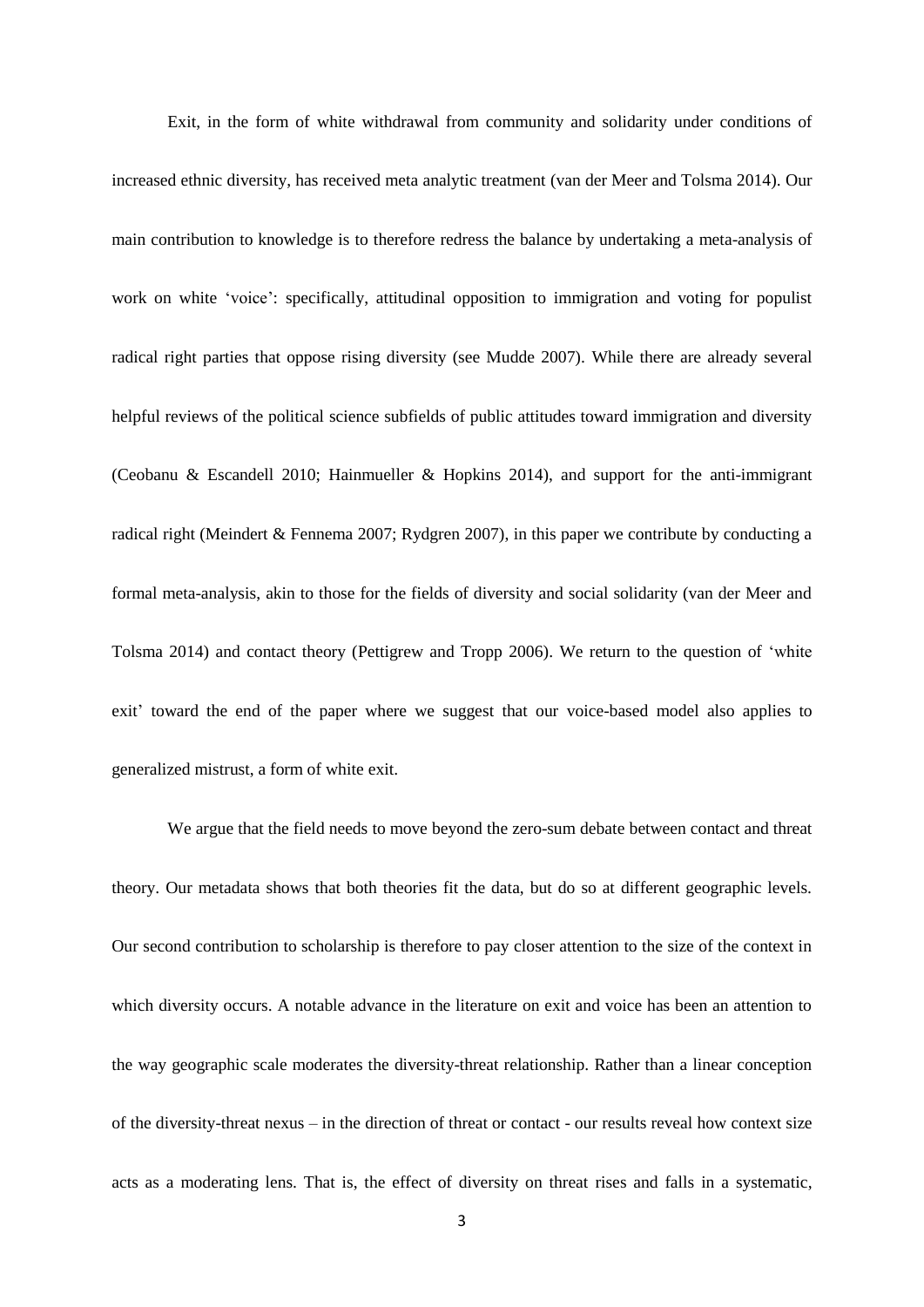wavelike way as we vary the size of unit under consideration. What geographers refer to as the modifiable areal unit problem (MAUP) forms the centrepiece of our analysis.

### **Contact, Micro-Threat and Macro-Threat**

Threat theory (i.e. Putnam 2007) and contact theory (i.e. Allport 1954) set the parameters of our interpretive framework. Within threat theory, however, we distinguish between micro- and macrothreat. A number of scholars have suggested that contact effects are more likely in smaller geographies than larger units. This is because individuals in diverse locales are able to meet minorities in person, challenging fears or misperceptions, whereas at the city or county level – especially if highly segregated - the modal white person experiences only limited inter-ethnic contact (Kaufmann and Harris 2015: 1566; Schlueter and Scheepers 2010: 293). Meanwhile, political contestation increases in larger units (Ha 2010: 30). This *macro-threat* argument intimates that geography moderates the diversity-threat relationship in linear fashion: as the size of unit increases, the effect of increased ethnic diversity shifts from reducing to enhancing perceptions of threat among native whites. More recently, people. We surmise that there are distinct forms of threat operating at each end of the scale.

By contrast, Dinesen and Sonderskov (2015: 553-54) point to psychological research which suggests co-ethnics tend to trust each other more than members of out-groups. At close quarters,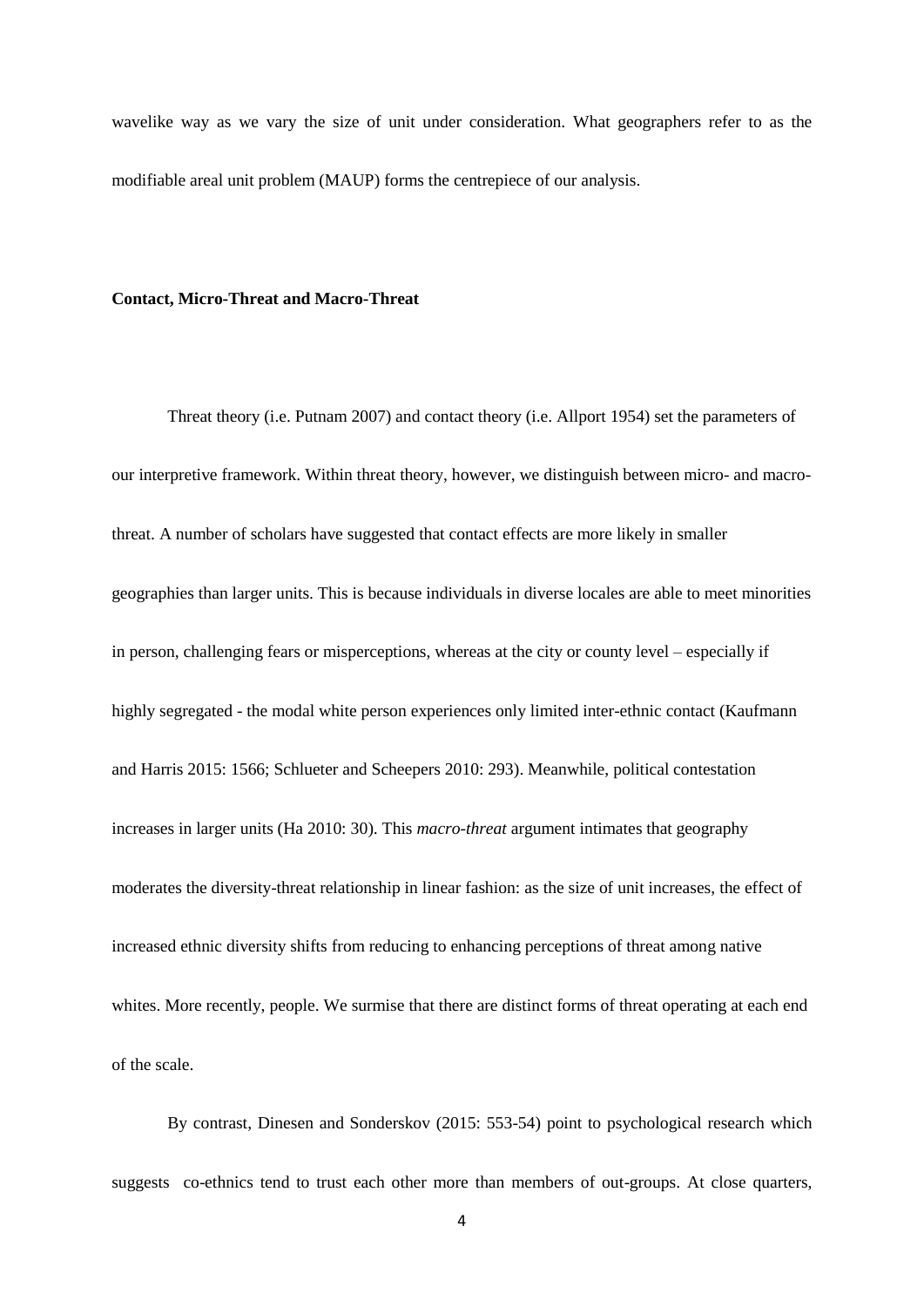diversity may prompt greater unease among white residents than it may at larger scales. Biggs and Knauss (2012) and Kawalerowicz (2016) find, using a membership list for an anti-immigration radical right party in Britain, that whites in relatively diverse Output Areas (average population 300) are more likely to be party members than whites in homogeneous Output Areas. The *micro-threat* claim appears to run counter to both contact and macro-threat perspectives.

### **Approach**

Our meta-analysis encompasses a quantitative analysis of all work we could find on ethnic diversity and how it relates to immigration attitudes and support for the anti-immigration radical right. We restrict our meta-analysis to studies published since 1995, a period that has witnessed considerable demographic change across much of the Western world. By undertaking a meta-analysis of the role of ethnic context in anti-immigration mobilization we compare individual papers in a systematic, measurable and rigorous manner.

Our analysis extends much further than past reviews by encompassing 5 million data points. Articles based on particular datasets may repeatedly uncover similar relationships but it is only by considering the full range of studies that larger patterns may emerge. The meta-analysis reveals a macro-level relationship between geographic context size and ethnic threat that would be difficult to discern from a single dataset or wide knowledge of the literature. This is because any one study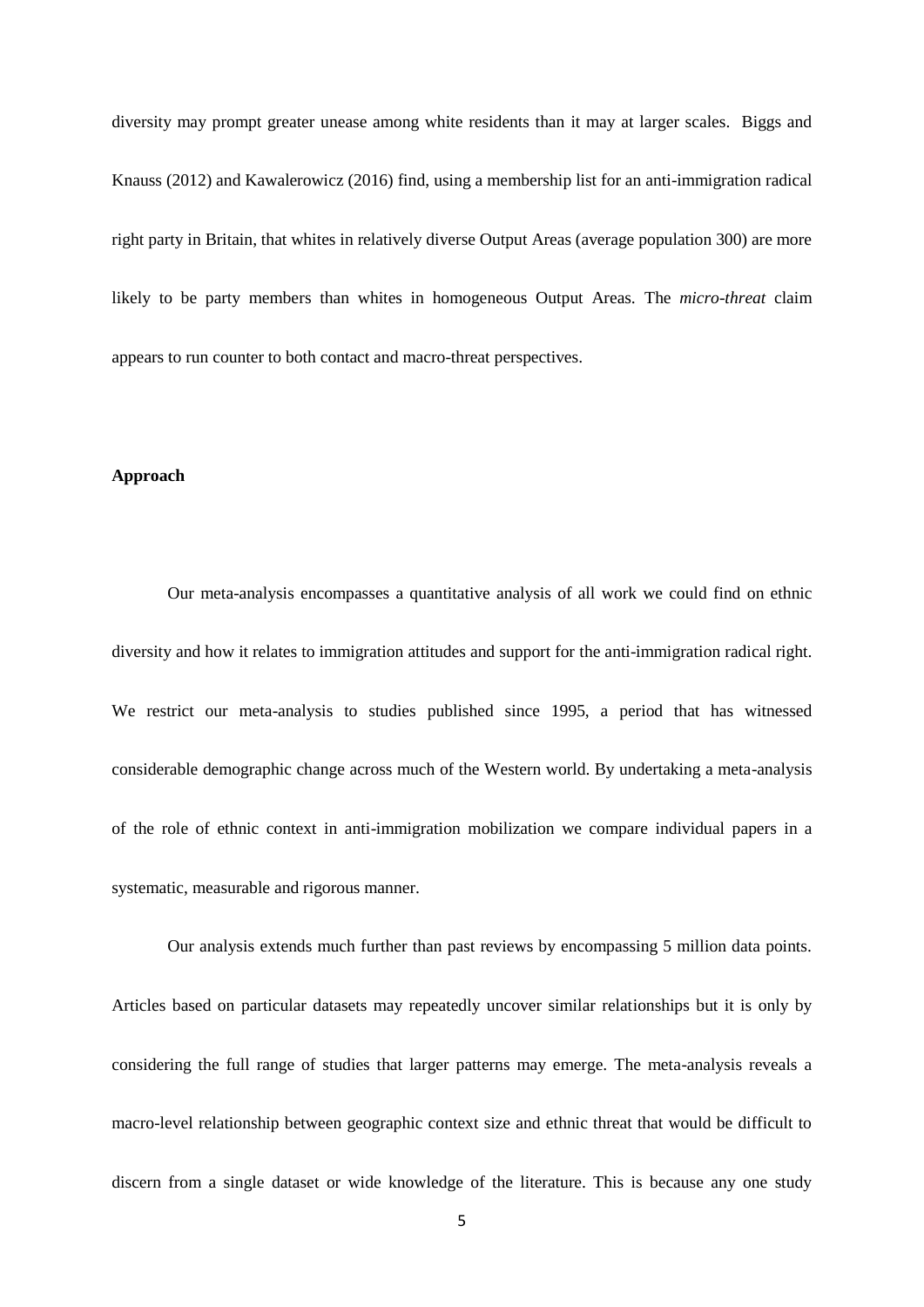examines, at most, two or three geographic levels. In this paper we survey a finer-grained sweep of geographic context sizes to ask how modifying the areal unit affects the key association between ethnic diversity and measures of ethnic threat.

Our main finding is an important nonlinear relationship between the size of the ethnocontextual unit and ethnic threat which takes a cubic polynomial pattern. This pattern sees white threat responses to diversity crest at the smallest (<1000) and largest (national) geographies but in units of 5,000-50,000 people (such as wards or tracts) greater diversity is associated with reduced threat perceptions. This nonlinear relationship holds equally across the threat domains of attitudinal opposition to immigration and minorities, electoral support for the radical right and generalized trust. This adjudicates between, and recasts, the currently linear understanding of the diversity-threat relationship. We also claim that whereas diversity *levels* display nonlinear effects ethnic *change* almost always predicts heightened threat. Finally, this work seeks to focus the field, pointing to specifications which all studies should apply before highlighting areas most in need of further research. In the next section we provide an overview of existing research. We then present the results of our meta-analysis and conclude by discussing their implications for the study of the contextual effects of diversity on native white 'voice.'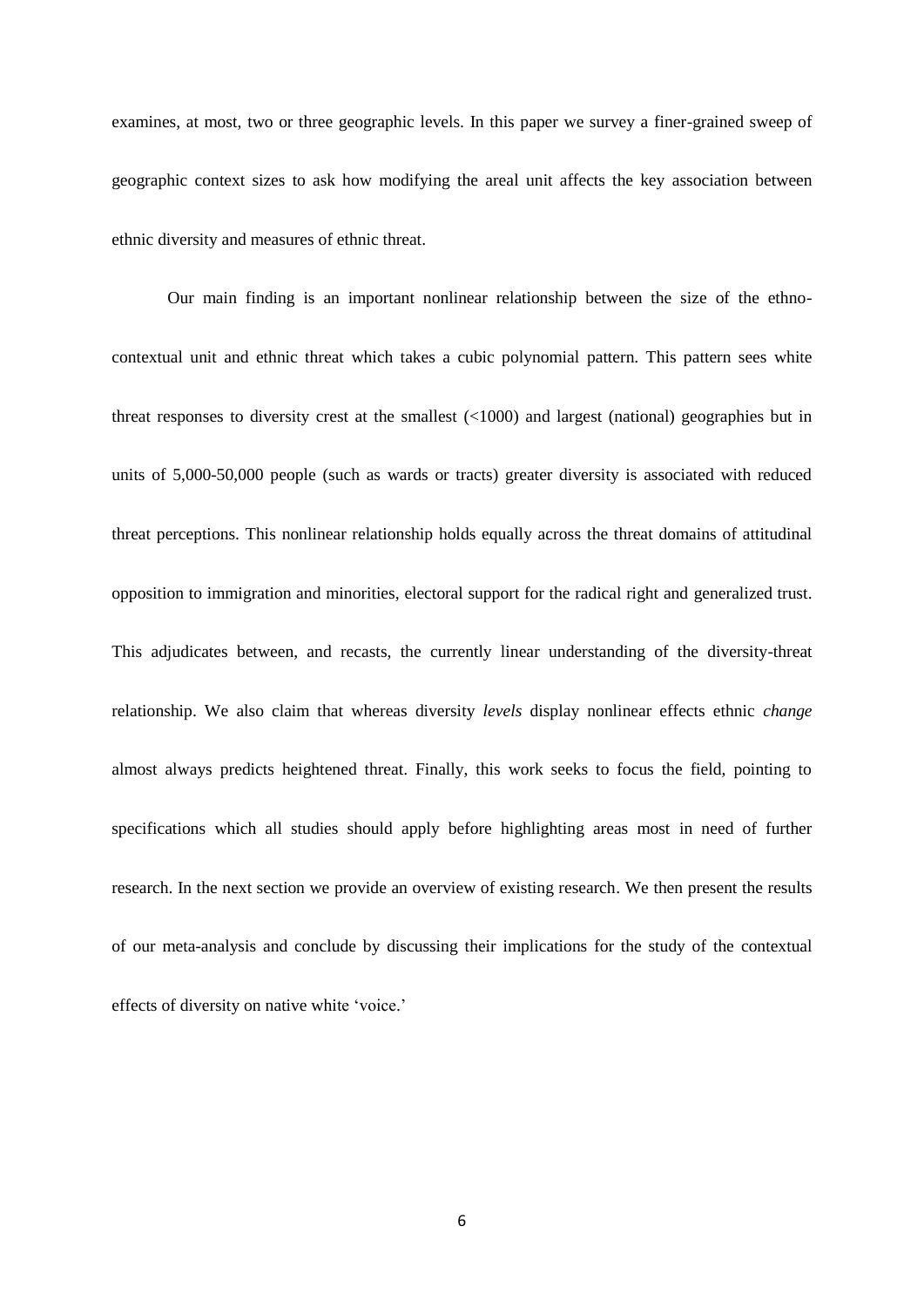### **Threat, Contact and Diversity: An Overview of the Literature**

There is now a vast literature that examines the relationship between the surrounding ethnic context and public attitudes toward diversity and immigration. A large subfield of research on the political effects of rising ethnic diversity has also emerged, notably the relationship between ethnic context and public support for anti-immigrant radical right parties (for a full list of studies that were included in our meta-analysis see Appendix 1). Overall, 80% of our sample is comprised of published articles or books and 20% are working papers or dissertations. We consider work from the post-1995 period but there is a strong skew toward the present, with half of all studies dating from 2011 and just 3% from 2000 or earlier. Much of the quantitative work on immigration and the populist radical right is thus of recent vintage. Had we focused on native minorities (i.e. white-black dynamics in the United States), where there is a longer tradition of scholarship, the average year of publication would fall considerably earlier.

Our data consist of 558 reported results from multivariate models published in 183 studies that examine the effects of ethnic context on public attitudes toward immigration, public support for anti-immigration parties, and social cohesion measures. We sought to exhaustively include all relevant articles and books, as well as theses and working papers, that explore the role of ethnic context in public attitudes toward a) immigration, immigrants or immigrant-origin minorities, or b) support for the populist radical right. Further, we include small random samples of studies featuring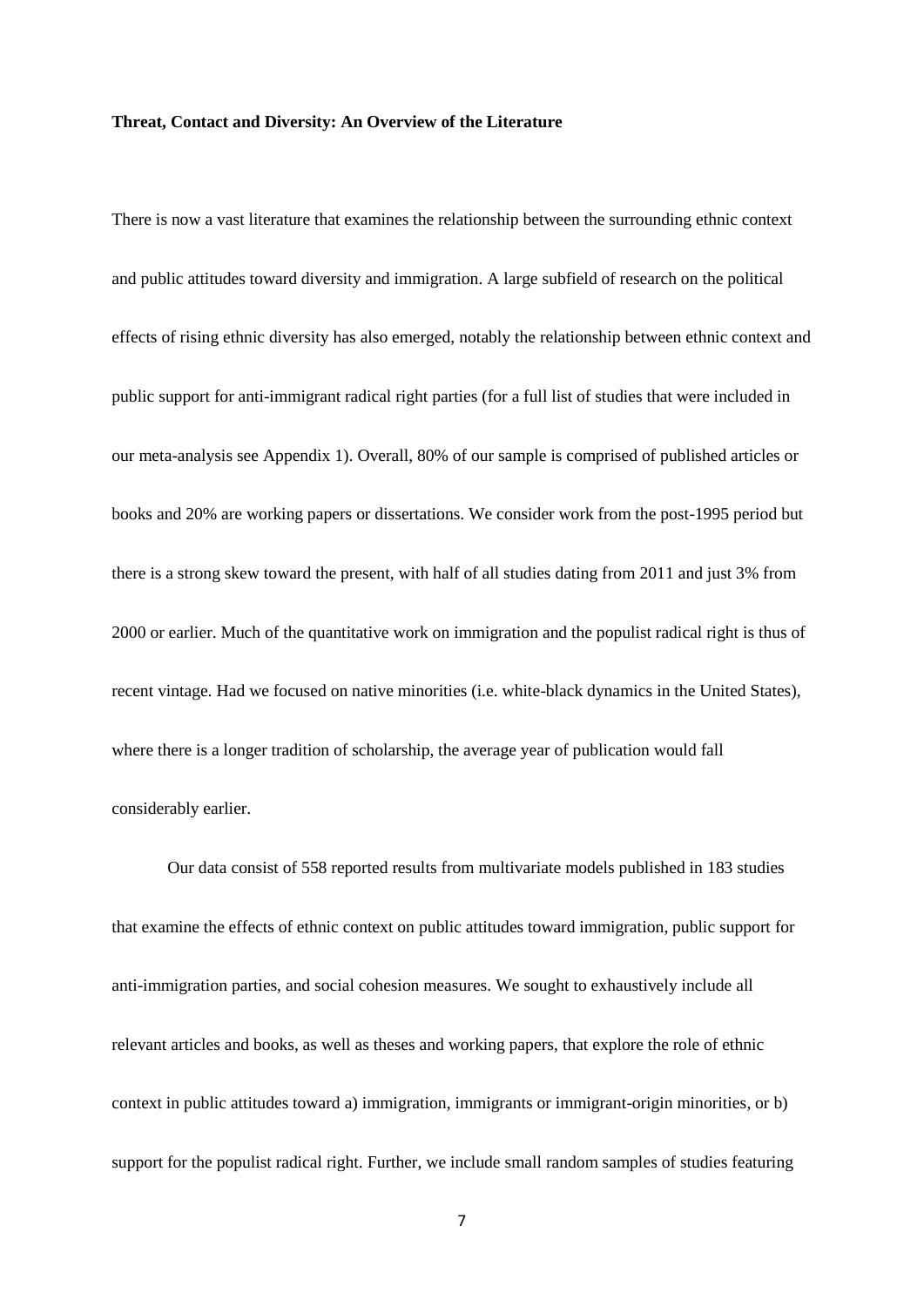cognate independent (% native minorities) and dependent (trust, cohesion) variables for comparative purposes. In the latter case, the aim is exploratory rather than exhaustive, as for the anti-immigration and radical right literatures. [We exclude studies focusing on the extent of intergroup contact as this outcome is mathematically related to contextual diversity.] Since we have largely avoided the literature on diversity and trust/cohesion, we are able to conduct a robustness test which involves reanalyzing data from a recent meta-analysis of the literature on contextual effects and solidarity (Van der Meer and Tolsma 2014). Only two studies we examine were also considered by the van der Meer et. al. study. Further details on our sampling strategy and inclusion rules may be found in Appendix 1.

The studies we analyse deploy variables drawn from various datasets, applying a variety of methods to distinct sets of countries and time periods. This introduces heterogeneity which may obscure 'universal' relationships. Even with a significant general relationship between ethnic diversity and threat at the  $p<.05$  level, there is still a 5 percent chance any given study will fail to find a significant effect. Our work helps to surmount such problems by amassing 183 articles averaging 25,000 observations each, resulting in a knowledge base of over 5 million data points. Our metamodel reflects a 'wisdom of crowds' philosophy in which the average of many viewpoints offers a prediction nearly as good as the best individual result. This is because knowledge in a complex system such as a market or academic discipline is distributed rather than centralised, and thus benefits from being aggregated (Surowiecki 2004; Schmidt and Hunter 2015). Accordingly, we harness an unprecedented quantity of accumulated social scientific insight to derive average effects and emergent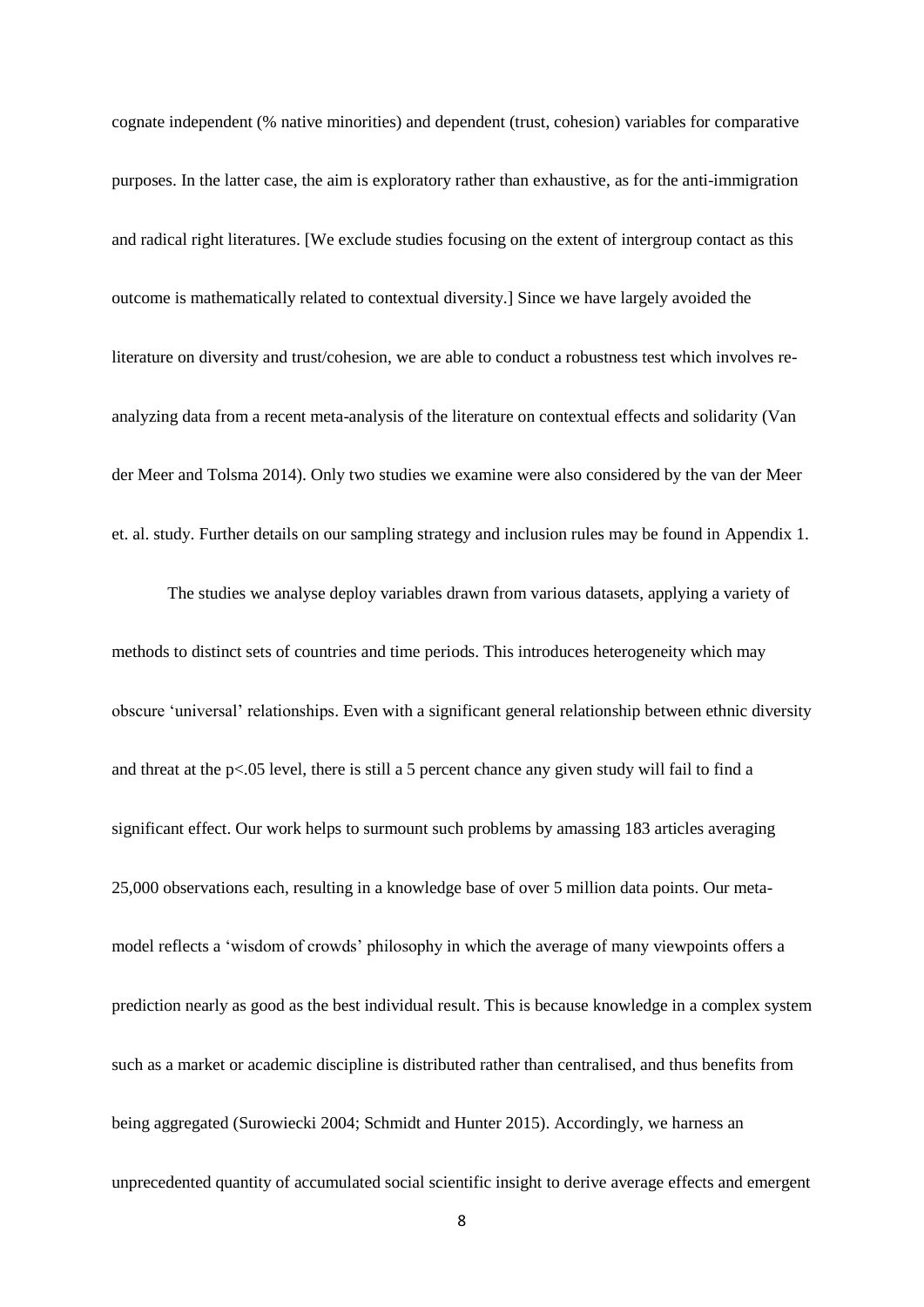properties. None of this obviates the need for further country-level and comparative research: metarelationships change between countries and over time while new studies contribute fresh questions, data and methods.

We consider 187 studies. Leaving aside four studies that focus on minorities' attitudes to outgroups, 39 of 183 studies, or 21.3%, examine support for the populist radical right. A further 133, or 72.7%, focus on attitudes to immigration. Three consider attitudes to native minorities such as African-Americans or Jews and a further 9 (5 percent) model the effect of ethnic context on trust or social cohesion. The latter are included for comparative purposes only, and are not intended to be exhaustive. Table 1 in Appendix 2 provides a regional breakdown of studies. Two kinds of work dominate the field. More than half consist of single-country studies from Europe (39%) and North America (20%) using ethnic data for sub-national units. Most others involve cross-national comparative work on Europe: 37% are cross-European - though some are restricted to the Western (6%) or Eastern (0.5%) part of the continent. A further eight papers (4.3%) adopt a global purview, including two studies focused on non-European cases (Japan and South Africa) and one on New Zealand. European single-country work has been dominated by work on Britain (17), the Netherlands (20) and Belgium (8), which comprise almost two-thirds of single-country studies in Europe. The United States accounts for the largest single number of country studies (31), with a further five papers focusing on Canada.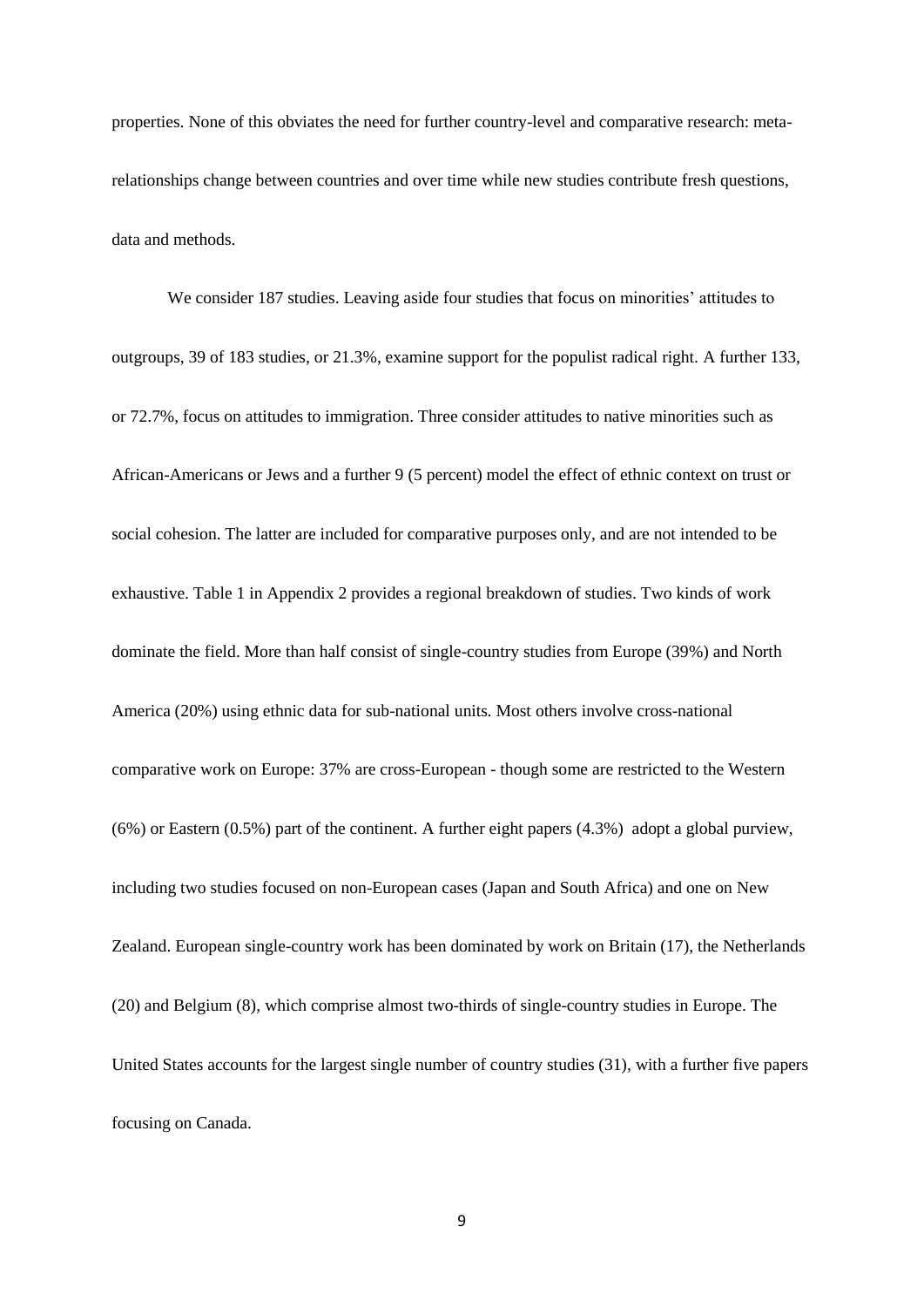Turning to data, one quarter of studies use the European Social Survey (ESS), rising to two-

thirds for those focused on comparative European work. Most of the remainder rely on the Eurobarometer (12 of 67 studies), European Values Survey (6 studies) or International Social Survey Programme (2 studies). The General Social Survey (GSS) is less dominant among American papers. Only 28% use it, 9% utilize the Citizenship, Involvement, Democracy (CID) Survey, 6% the National Election Study (ANES) with the rest spread across fifteen other datasets. Elsewhere, 4 of 5 Canadian papers use the Canadian Election Study and 4 of 21 British articles the British Election Study. In terms of unit of analysis, while cross-national comparisons occasionally drill down to region or locale, most (56 of 67 cross-national studies) draw on country-level contextual data. Importantly, studies of the largest ethnic contexts (i.e. countries) are more vulnerable than other levels to unit effects: countries vary for historical, cultural, economic and political reasons much more than subunits of countries do. Failing to account for this step-change when examining how geographic scale moderates the diversity-threat relationship may result in bias.

We felt it important not to exclude purely aggregate models – usually ecological regressions of electoral support for the populist radical right on census data. These, which form just under 12% of the total, did not produce results markedly different from those obtained with individual data, with the important proviso that aggregate results elide ethno-contextual and ethno-compositional drivers of populist right support (i.e. is far right support lower in diverse wards because minorities don't back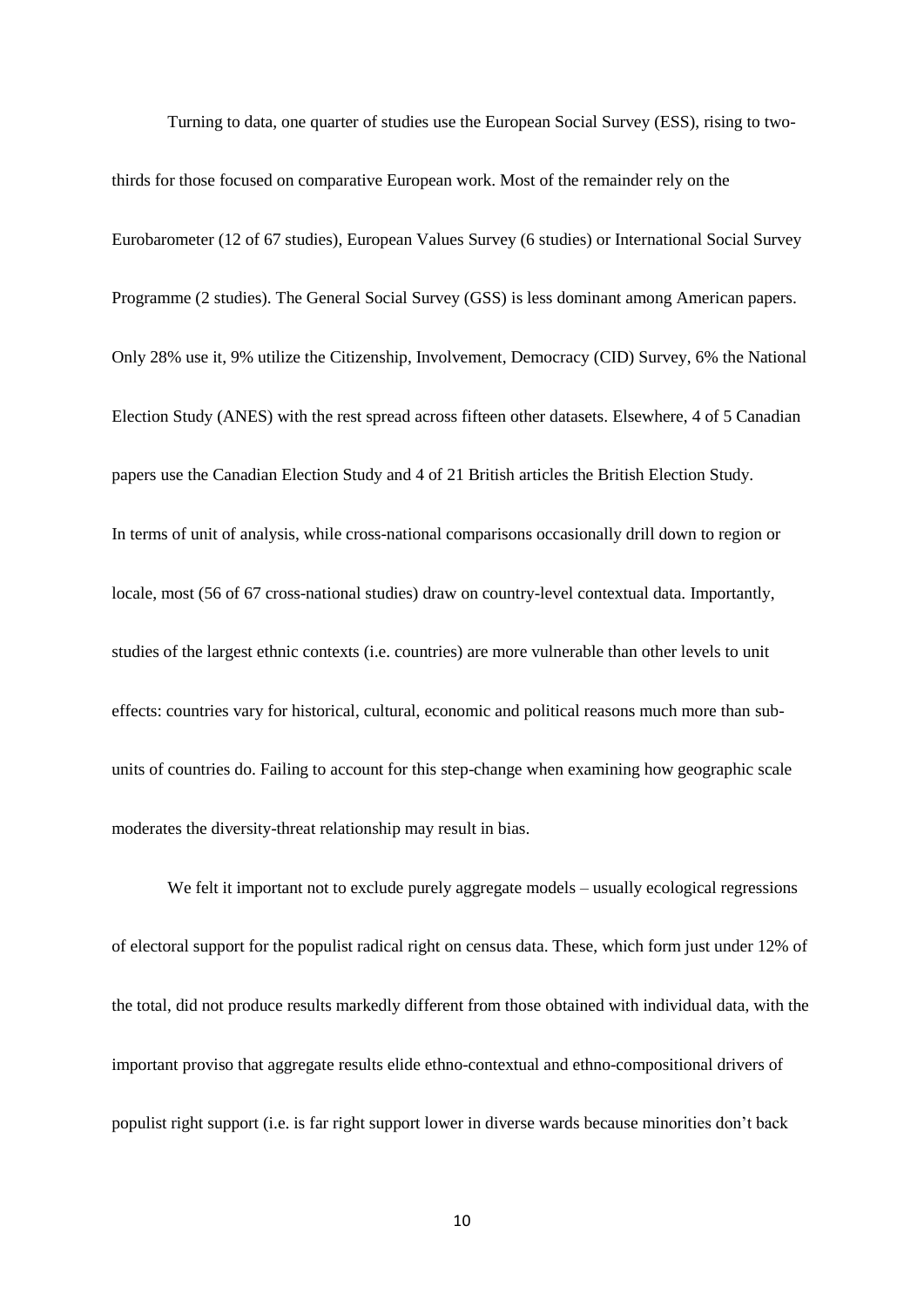such parties or because of contact effects on whites?). The remainder are comprised of studies of individual-level responses attached to contextual data, such as the share of minorities in a district.

Among the studies we uncovered, just 14% are multilevel: that is, they measure diversity in more than one geographic context (i.e. tract and county minority share). We argue that researchers should, wherever possible, incorporate more than one level of ethnic context because our work suggests diversity has disparate effects on white threat perceptions at different geographic scales. Current practice also falls short when it comes to case selection. Just 37% of studies restricted their samples to native-born white respondents while 62% included all respondents in their analyses. While two-thirds of North American studies are restricted to native whites, this is true of just 41% of European single-country studies and 25% of European multi-country studies. Why is this problematic? As the proportion of minorities in a contextual unit rises, the likelihood that a respondent living in the unit is an ethnic minority increases. This dampens minority threat effects because minorities usually support immigration more than native whites. Though many studies not restricted to native whites include terms for ethnicity and nativity in their models, this approach only works if these individual attributes are interacted with ethnic context. Given that part of the field's aim is to understand white responses to immigration, and minority samples are in any case often too small to properly interrogate minority attitudes, results for native-born whites should be reported separately. Needless to say we find stronger effects – in the direction of both threat and contact - in samples that are restricted to native-born whites.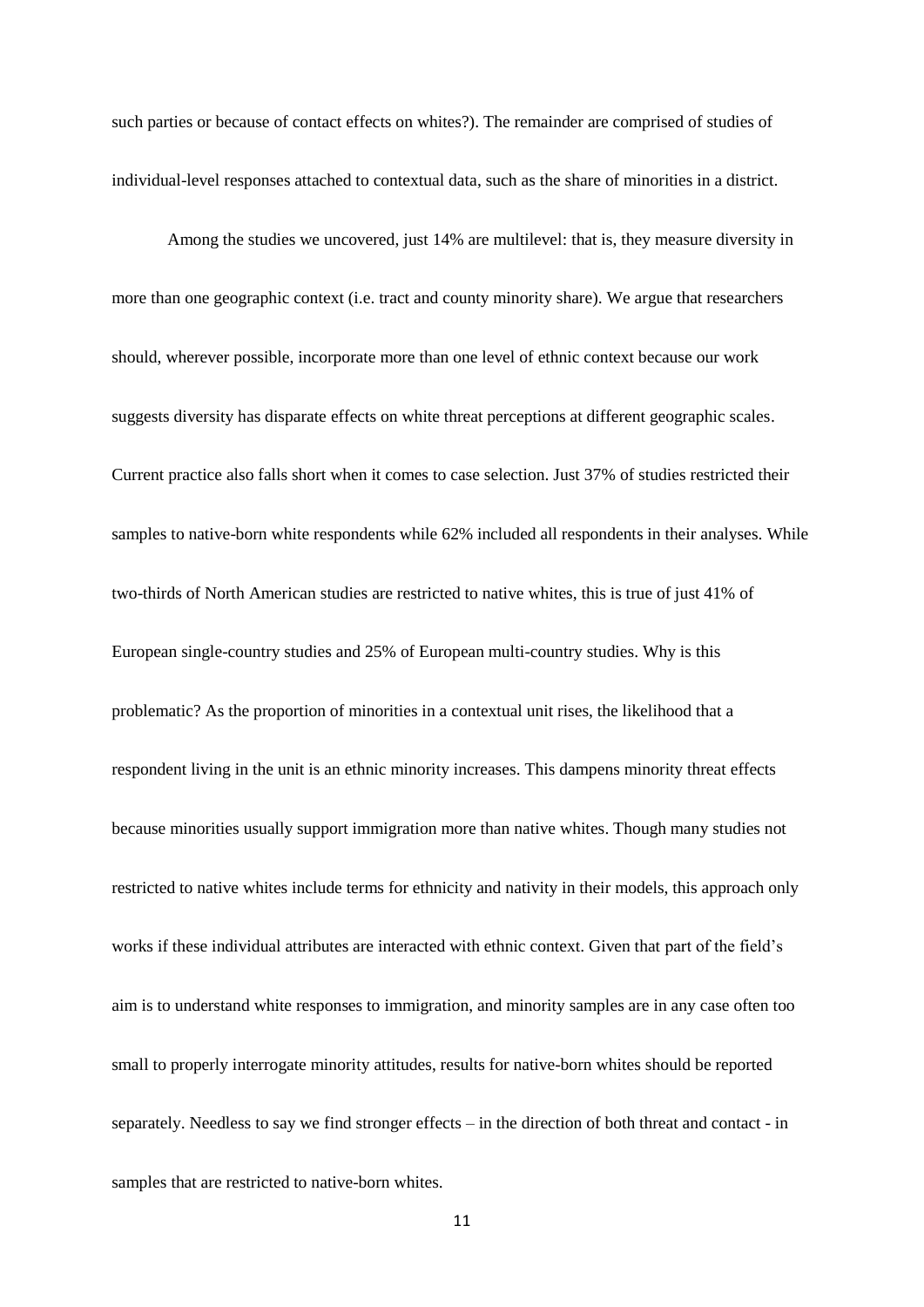### *Meta-analysis: Dependent Variable*

As stated at the outset, a major line of inquiry in the literature has been to test for the effect of ethnic diversity on threat perceptions, with studies often producing mixed results. Whereas some find a positive relationship between perceived threat and ethnic diversity, others suggest that increased intergroup contact produced by higher diversity reduces native white threat.

One useful way forward is to examine the properties of studies that seek to moderate the diversitythreat relationship. What are the attributes of studies reporting a positive diversity-threat association? Or, conversely, what kinds of studies find that increased diversity reduces white threat? This is our main research question. The key dependent variable is *diversity threat*, the level of diversity-driven threat, which is derived from the coefficient reported in each model of each paper. Source coefficients measure the relationship between an ethno-contextual independent variable (i.e. the percentage of minorities in a given unit) and a threat outcome variable (i.e. the level of public opposition to immigration or support for the populist radical right). The simplest formulation of the dependent variable is a dummy for diversity-driven threat-enhancement (1) vs. diversity-driven threat-reduction (0). This is based on the sign of the coefficient  $(+ or -)$  reported, regardless of statistical significance. A positive relationship signifies a threat response to diversity and a negative association a contact  $effect<sup>1</sup>$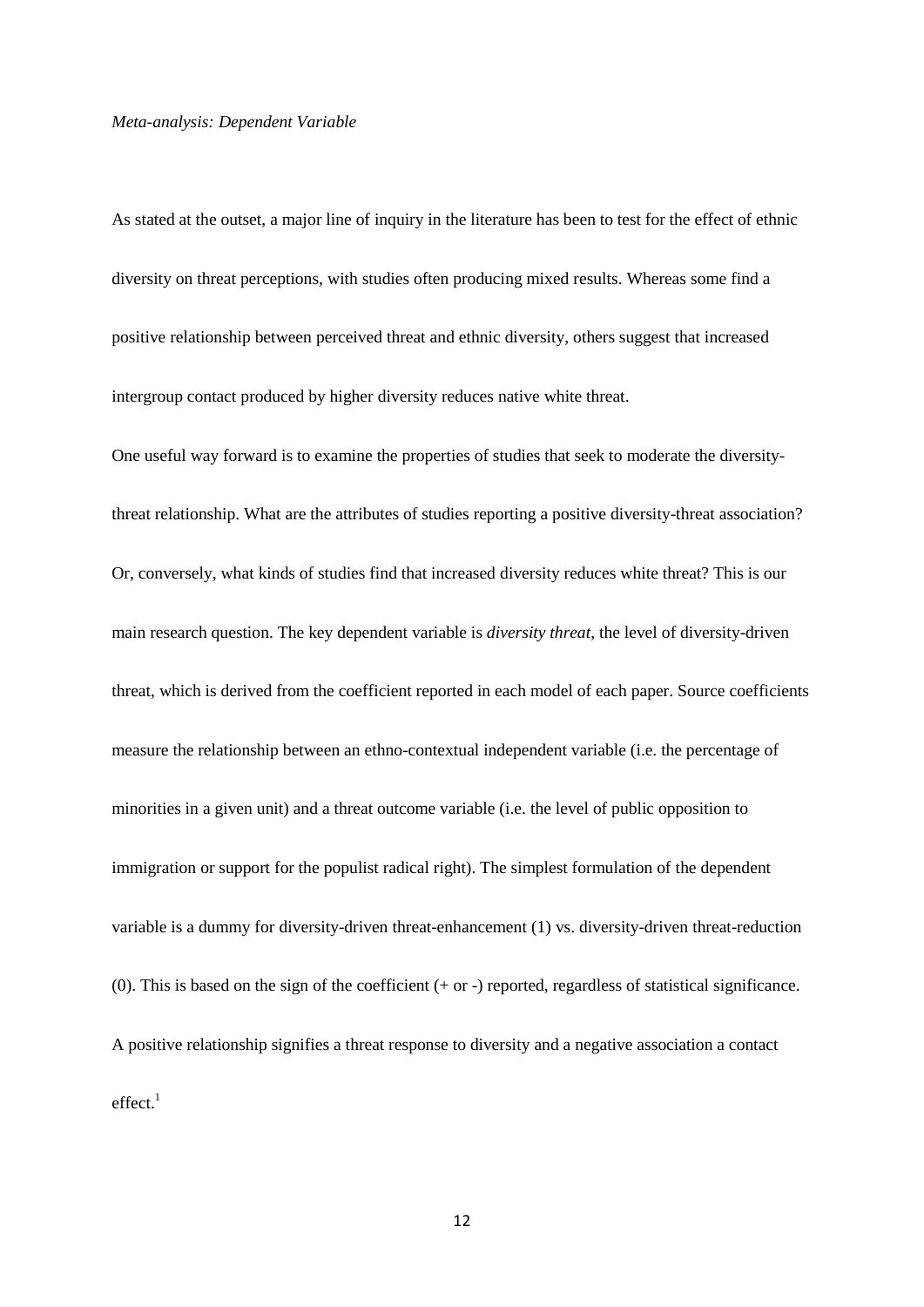We also test two other variants of the dependent variable that capture more of the variation in the outcome of interest, diversity threat. We first model a seven-category variable ranging from +3 through -3 distinguishing significant studies at the p<.05 level, coded 1 or -1, and at the p<.01 (2 or -2) or p< .001 (3 or -3) levels. This censors the full range of values, so in a subsequent step we use the coefficient/standard error ratio (equivalent to t-statistic or, for aggregate studies with continuous dependent variables, z-score) to derive a standardised measure of weight of evidence, i.e. the importance of a particular variable in moderating the diversity-threat relationship. For the 11 odds ratio or probit studies, we assign a standardized coefficient of 2 for results at the p<.05 level, 3 for p<.01 and 5 for significance at the p<.001 level. Insignificant coefficients are assigned a zero. This captures most of the variation in diversity threat but at the expense of increased error caused either by different methods and response scales, or by the imperfect matching of weight of evidence scores between studies reporting coefficients and the 11 studies reporting odds ratios or probit coefficients. No single measure is superior but each tells a similar story: together, they assemble a consistent portrait of the correlates of diversity threat.

# *Independent variables*

We code for the following variables: year of study; number of observations; whether the model contains a term for the economic deprivation/wealth of the contextual unit; multilevel analysis (i.e.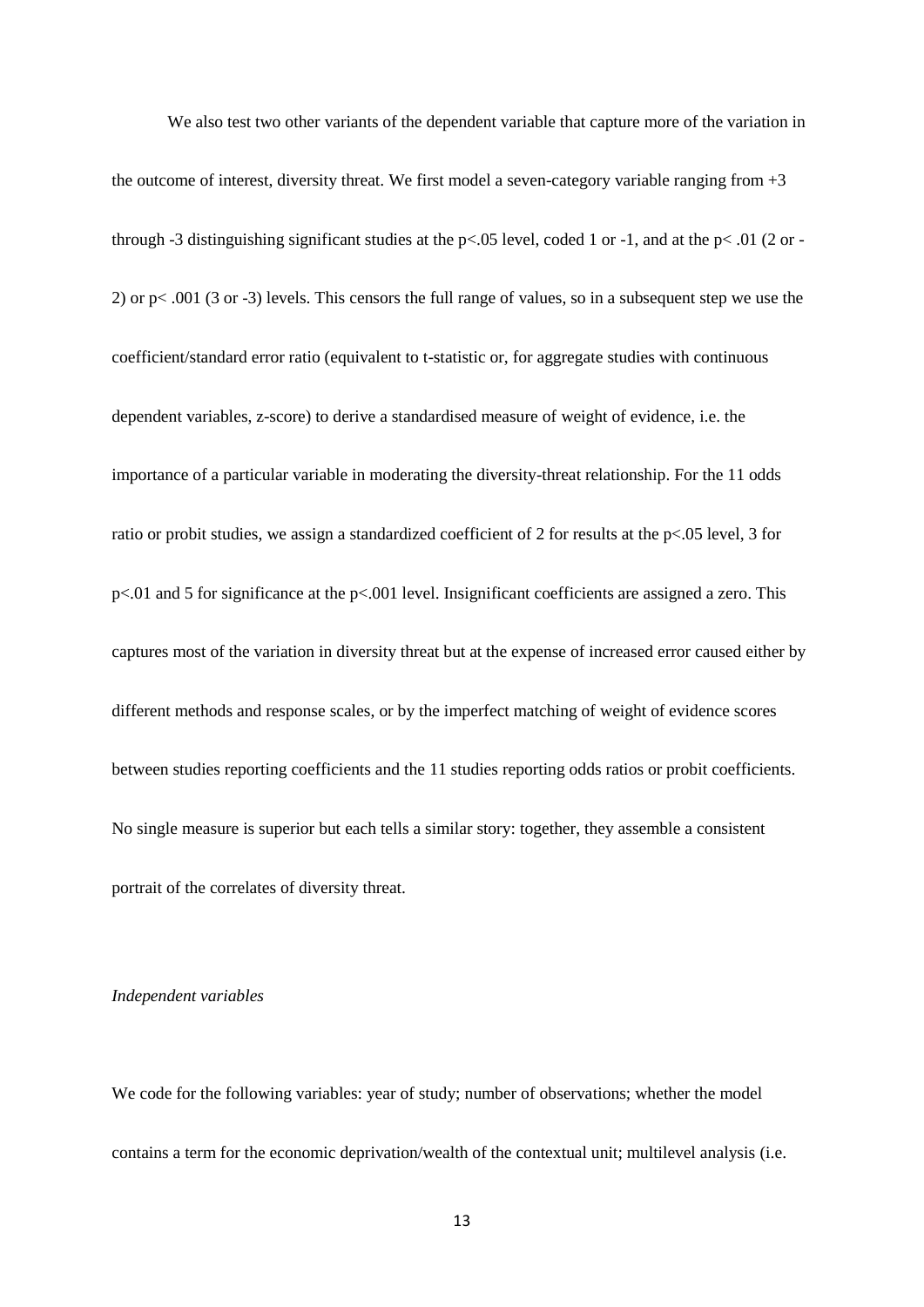whether the study contains ethno-contextual coefficients at more than one geographic level); aggregate or individual-level data (whether the dependent variable is an individual response or a district mean, such as the share of the vote for the populist radical right); dataset used; and attitude controls - whether the model includes attitudinal parameters such as ideology, authoritarianism or partisanship.

We also record the population size of the contextual units, recoded into 9 categories. These run from category 1 for micro geographies such as residential blocks, which contain fewer than 1000 people, to 9, for country. We use categories because the number of people per unit is not normally distributed, i.e. a small number of wards, counties or metropolitan areas are very large and many are quite small. Papers usually do not provide the modal population for the contextual units they use thus we do our best to approximate unit size from information in the article and external sources. We also include a quadratic and cubic term for unit size to capture nonlinear effects at the lowest and highest geographic levels. If the relationship between diversity level and threat is a straight slope regardless of unit size, these terms will not be significant. However, if the relationship rises and falls as unit size increases, the coefficient of these variables will be significant and change their sign with as we modify the areal unit.

In addition, we include dummy variables for papers that use longitudinal data; measuring ethnic change rather than the overall level; contain a dependent variable referring to 'immigration' rather than 'immigrants'; and ask for opinion positively (i.e. 'do immigrants bring benefits?') or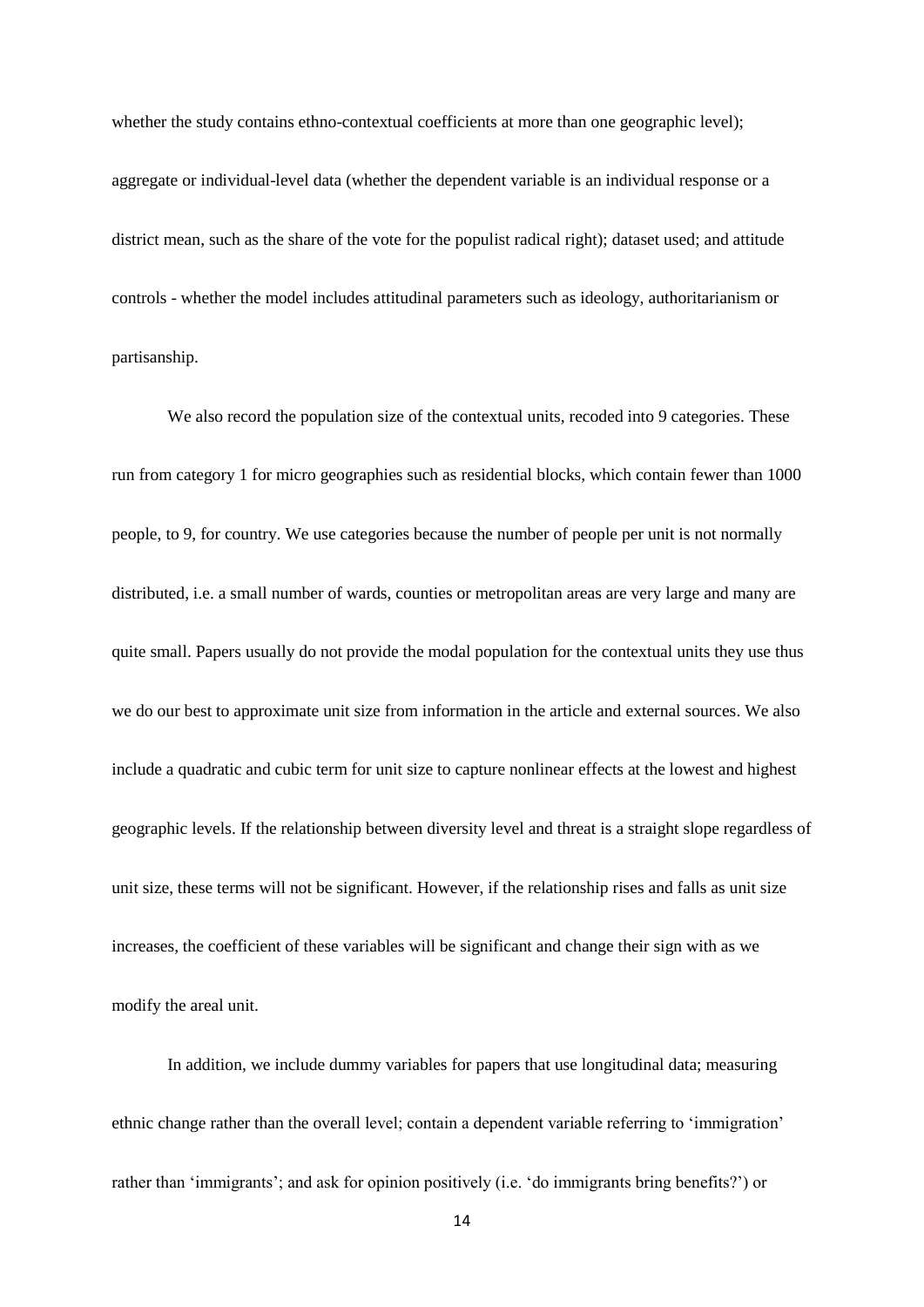negatively ('do they bring costs'). We also code for studies reporting log odds, tobit or probit results as these coefficients are less easily compared to logistic or linear regression coefficients. We focus only on main effects and thus exclude coefficients for interactions between ethnic composition and other variables (i.e. diversity x authoritarianism or unemployment). Finally, studies are assigned a world region as follows: Western Europe single-country studies, West European multi-country studies, North America, Europe-wide multi-country studies, Eastern European multi-country studies, global multi-country studies, non-Western single-country studies (Japan, South Africa), and Australia/New Zealand.

### **Threat or Contact: where does the preponderance lie?**

We begin by reporting ethno-contextual coefficients from studies of opposition to immigration/support for the radical right, irrespective of whether they are statistically significant. Science is biased toward reporting statistically-significant findings (Easterbrook et. al. 1991; Franco et al. 2014) yet null results may be vital for providing a fuller picture of the phenomena under investigation. With this in mind, 59.5% of 570 model coefficients report that diversity is positively associated with threat and 40.5% that it is negatively associated with it. Does this suggest, as Putnam (2007) did, that most research finds that ethnic diversity increases perceived threat? This is a matter of interpretation. The balance of tests leans in favour of diversity-threat. However, just 186 of 570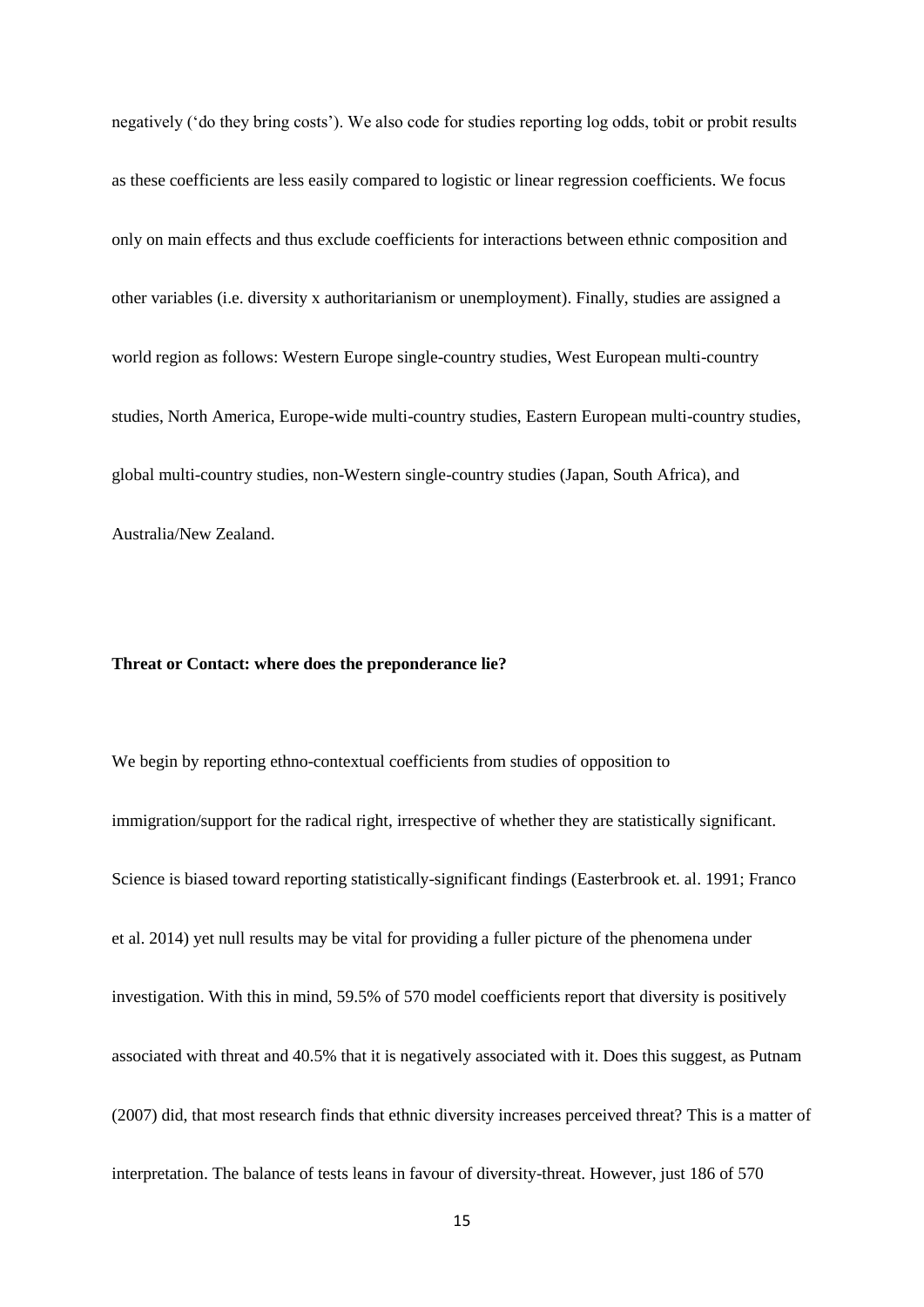$(32.5%)$  coefficients show a statistically significant (p<.05) threat effect – 35.7% if the criteria are relaxed to include results significant at the p<.1 level. This means that most models do not find a statistically significant threat effect from contextual diversity.

There are, however, important reasons to believe that threat effects brook larger than contact effects. One of the most robust and consistent findings in our data is that statistically-significant relationships between diversity and threat tend to be positive. As noted above, almost 60% of ethnocontextual coefficients report diversity threat. When we restrict our purview to the 257 ethnic context coefficients which are statistically significant predictors of threat, the balance shifts from 60-40 to 72- 28 in favour of threat enhancement over abatement. If one views null findings as noise, then Putnam (2007) was correct, with our meta-analysis of the literature supporting a threat interpretation. The take home message is clearly different if the reader considers that null findings refute Putnam's thesis.

The results reject a blanket version of the contact hypothesis - that is, one in which diversity at all geographic levels is expected to produce favourable public attitudes to immigration, immigrants and minorities. Yet we also reject a universal threat argument. Diversity *is* associated with reduced threat at certain geographic levels. Indeed, our main point is that both threat and contact theories are valid in their respective geographic spheres. Consequently, our next step is to undertake a more forensic analysis of how geography moderates the diversity-threat relationship. In the next section we show how threat or contact responses are sensitive to the size of the areal unit in which diversity is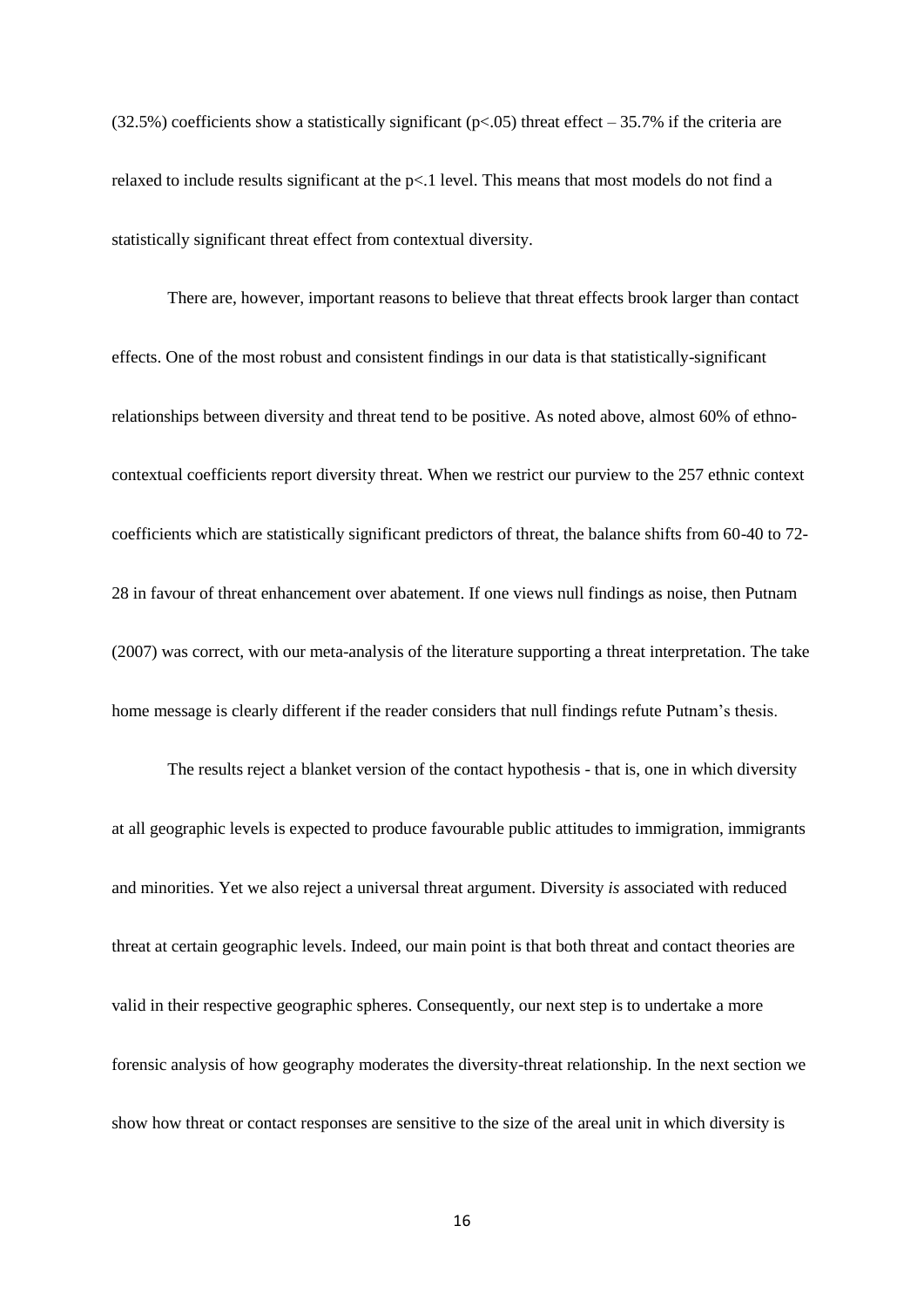found, but not in a straightforward way. We deliberately refrain from setting out hypotheses, preferring to allow regularities to emerge from our analysis.

### **Results**

Recall that the dependent variable takes three forms - a logistic regression for threat increase/decrease, an ordered logit for the size of contextual effect on threat decrease/increase based on p value (ranging from -3 to +3), and a linear regression based on the standardized coefficient of the diversity-threat association (from  $-8.7$  to  $+12.3$ ). All can be interpreted as asking: which types of studies find threat effects and which report contact effects? In other words, what characteristics of studies account for variation in the association between diversity and threat between studies? The models we present test for whether particular features of the studies in our dataset are associated with diversity threat.

Before addressing significant findings, note the variables we expected to play a significant role which do not. Many null results are displayed in Appendix 2. These include the type of dependent variable (immigration attitudes, support for the populist radical right, trust); year of study; as well as dummy variables for multilevel model and aggregate (ecological) analysis. Other parameters which failed to explain variation in the diversity-threat relationship between studies include: whether deprivation controls were used at the contextual level; the presence of attitudinal predictors at the individual level; the wording of the dependent variable (i.e. immigrants rather than immigration,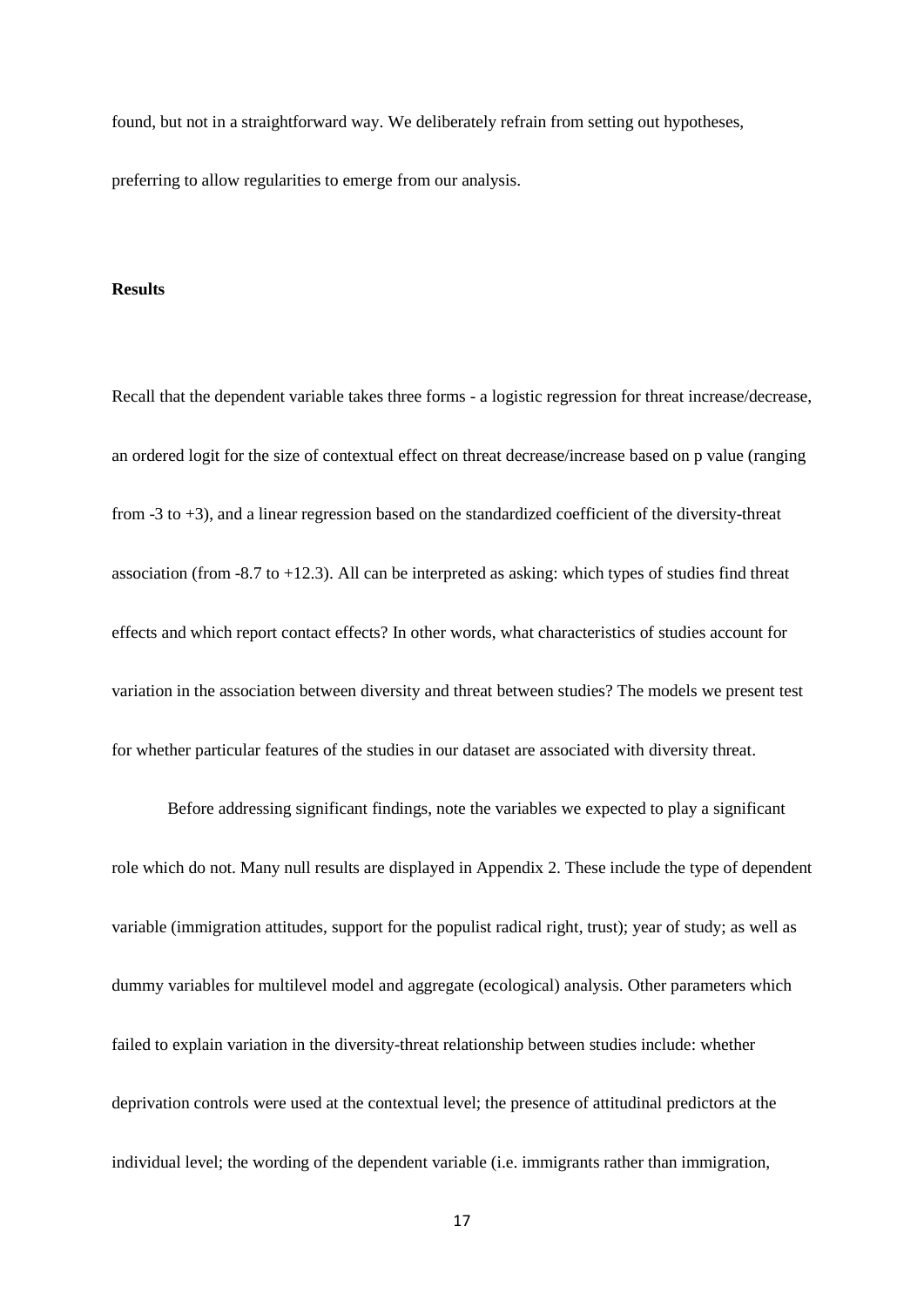positive versus negatively-worded questions); and subjective (versus objective) measures of diversity. This is surprising as including a term for contextual deprivation (i.e. unemployment rate) might be expected to weaken the coefficient for ethnic diversity (i.e. threat effects ). Including attitudinal data on ideology or issue positions might also be expected to lessen the impact of diversity effects on threat compared to studies that do not include these. Outcome variables worded as opinion of 'immigrants' rather than the more impersonal 'immigration' also did not elicit significantly lower threat, contrary, again, to expectations. The total number of cases (N) and dataset used similarly did not account for variation in threat/contact outcomes between studies.

Critically, there was no significant difference in the diversity-threat relationship when threat was measured as support for anti-immigration populist radical right parties, anti-immigration attitudes, animosity toward outgroups or generalized mistrust. This is a very important result for two reasons. First, it lends credence to the arguments of those (e.g. Mudde 2007) who view support for the populist radical right as being motivated by the immigration issue rather than economic pessimism or a general dissatisfaction with mainstream politics. Second, there are important connections between the way immigration sentiment, voting for the radical right and trust link to diversity. This offers justification for a wider use of threat theory to understand these distinct empirical phenomena. We only examine eight studies (23 model coefficients) of trust and social cohesion, so this finding should be considered provisional. However, we will later show how our cubic wave model also fits trust data, albeit in a modified way.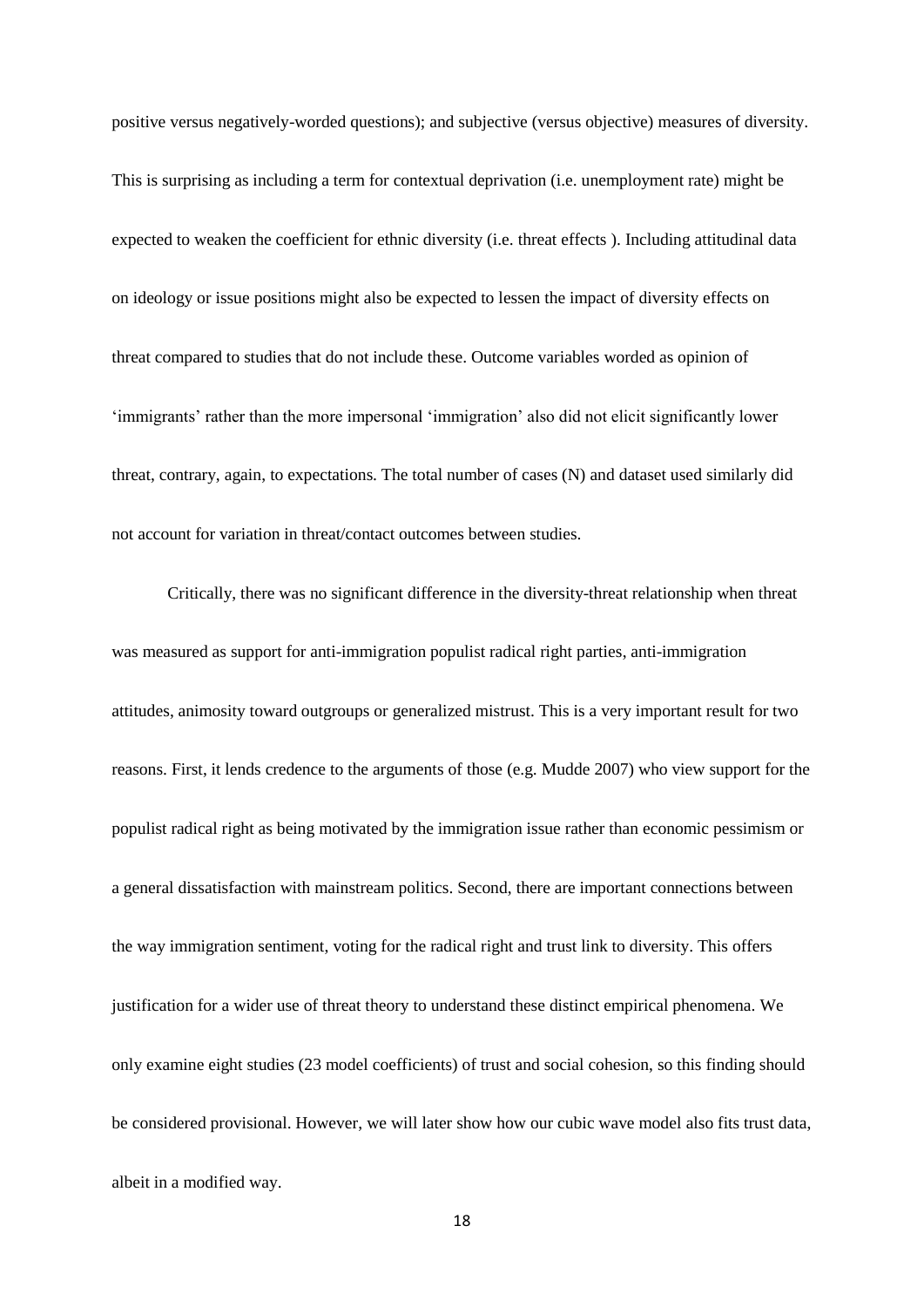Finally, diversity tends to have a smaller standardized effect on threat than the most robust socio-demographic variables such as age or education, not to mention proximal attitudes such as partisanship and ideology. Only in studies where diversity has its strongest positive association with threat does it register an weight of evidence score larger than age (Schlueter and Davidov 2013: 186), education (Kessler and Freeman 2011:276-78) or party identification (Newman and Johnson 2012: 34).

### *Model*

What variables significantly predict diversity threat? In the final column of Table 2 in Appendix 2, the variable 'significant' tells us that when a diversity coefficient is significantly associated with threat, this is more often in the direction of increasing rather than reducing it. The predicted probability of a threat result, with other variables held at their mean, rises from .55 to .72 when a diversity coefficient moves from insignificance to significance at the  $p\lt 0.05$  level. When run as a linear regression (on the standardized coefficient of the reported diversity-threat relationship), the size of the threat coefficient increases from .21 when a diversity coefficient is reported not significant to 1.43 when returned as significant at the p<.05 level. A standardized coefficient of 1.43 is approximately equivalent to significance at the p<.1 level. This reinforces our earlier observation that *significant* diversity-threat relationships usually confirm threat rather than contact theory. Having said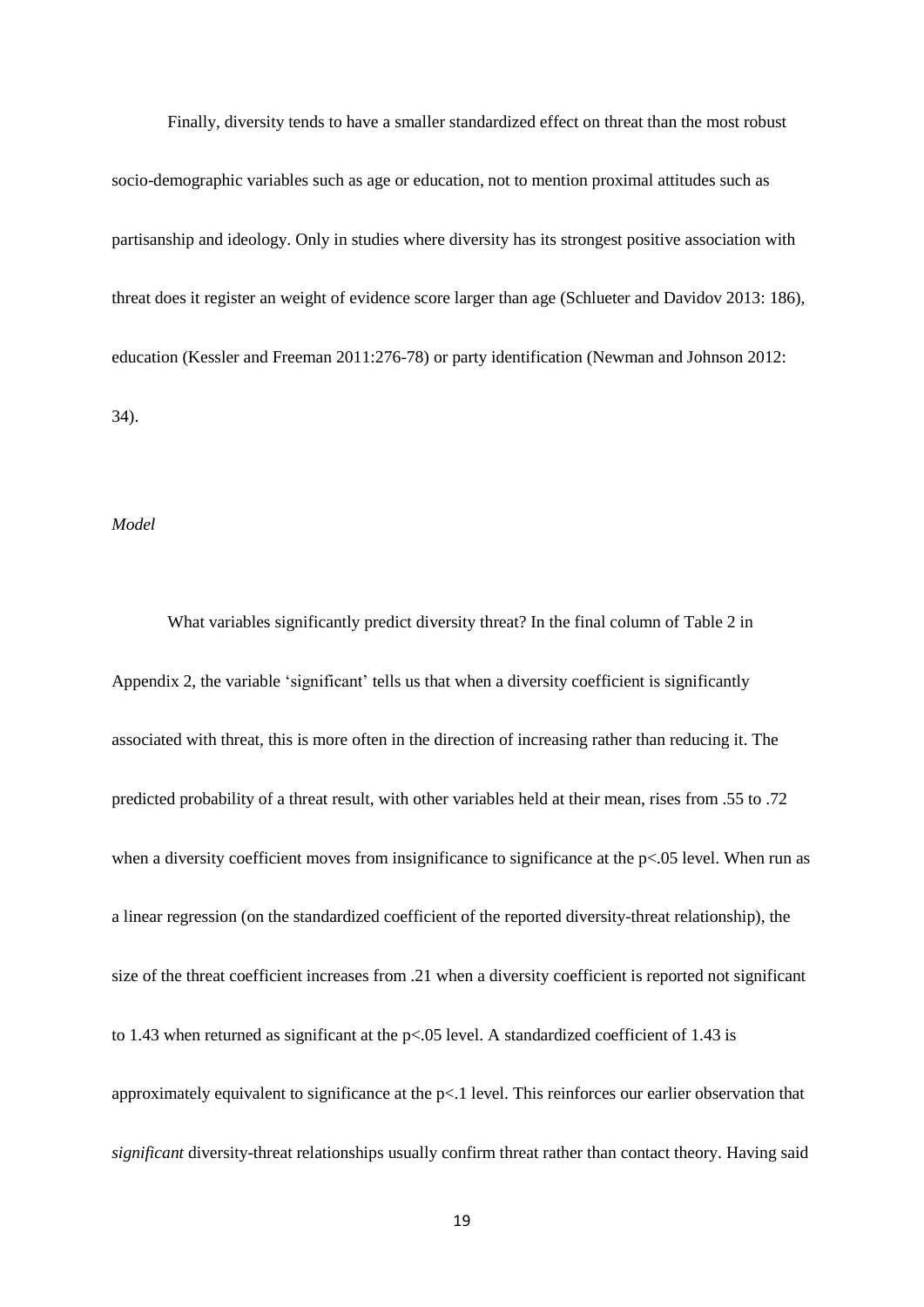this, we shall see that the relationship is not linear: under certain conditions, greater diversity is associated with significantly lower white threat.

### *Size of Unit*

The key to the nonlinearity argument is unit size. As shown in Table 2 in the Appendix 2, the size of the geographic unit in which contextual diversity is measured does not predict a significant linear increase or decrease in threat. Van der Meer and Tolsma (2014) report a similar finding for work on trust and cohesion. But what if the relationship is nonlinear? Figure 1 summarises the share of studies reporting a positive diversity-threat relationship for each category of contextual unit size. The way geography moderates the diversity-threat relationship assumes a cubic polynomial shape, a kind of 'DNA' of the diversity-threat relationship.

In Figure 1, based on our dataset of 558 coefficients from 183 studies, a threat response is reported for 12 of 14 (85.7%) model coefficients when diversity is located in units of less than 1,000 people. Net threat falls rapidly as units increase in size to those with populations of between 1,000- 5,000 people. At slightly larger units of between 5,000-10,000, higher levels of diversity predict *lower* threat perceptions almost 60% of the time. However, beyond units of 50,000, threat again dominates (53.8% of coefficients), peaking at units of 100,000-500,000 people before declining somewhat to 63.7% in the largest geographical unit, namely the country.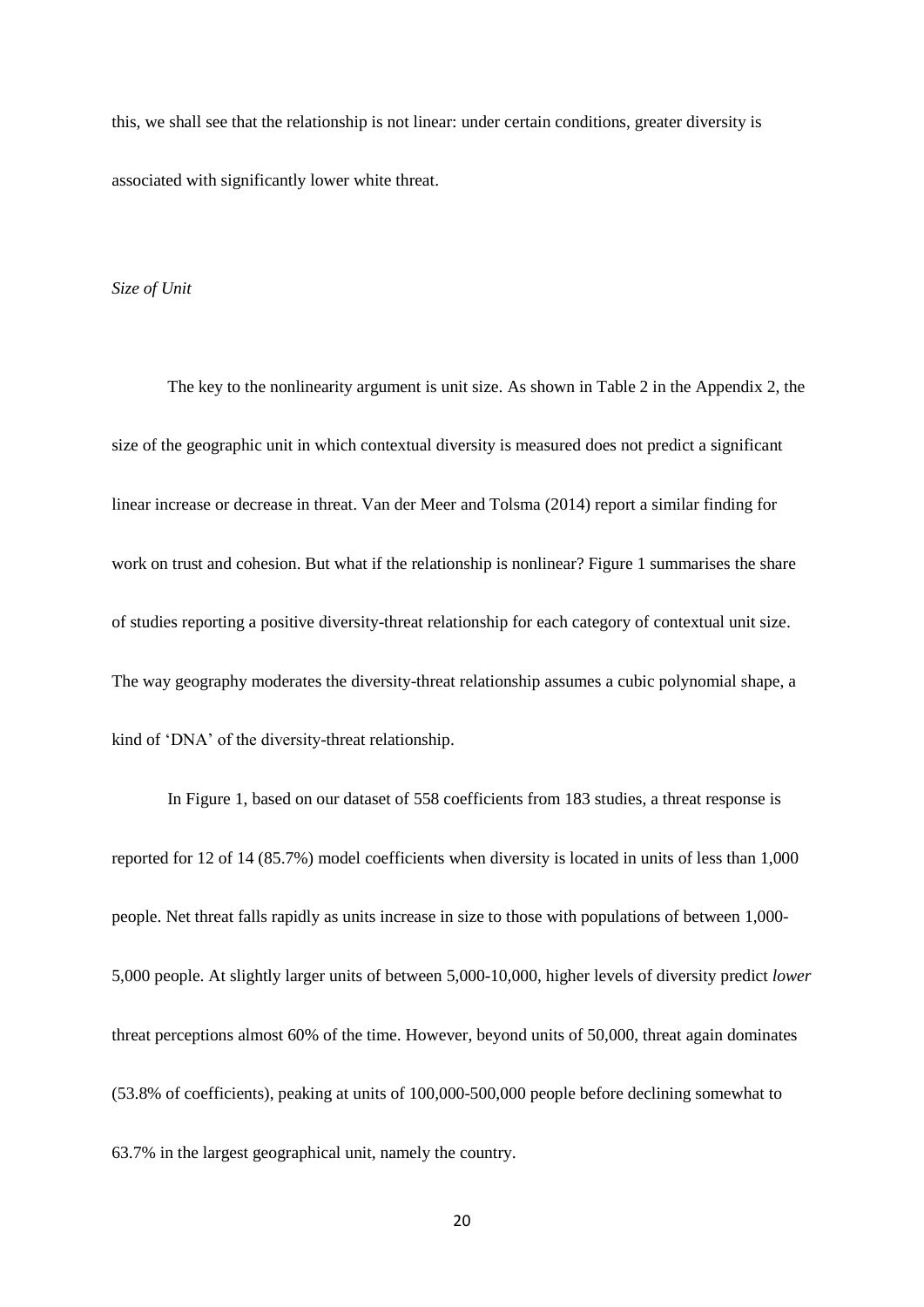



The cubic wave pattern becomes even more pronounced when we restrict our analysis to studies of native-born whites reporting statistically-significant findings. Figure 2 presents the overall patterns in threat responses to diversity when the sample is restricted to native-born whites.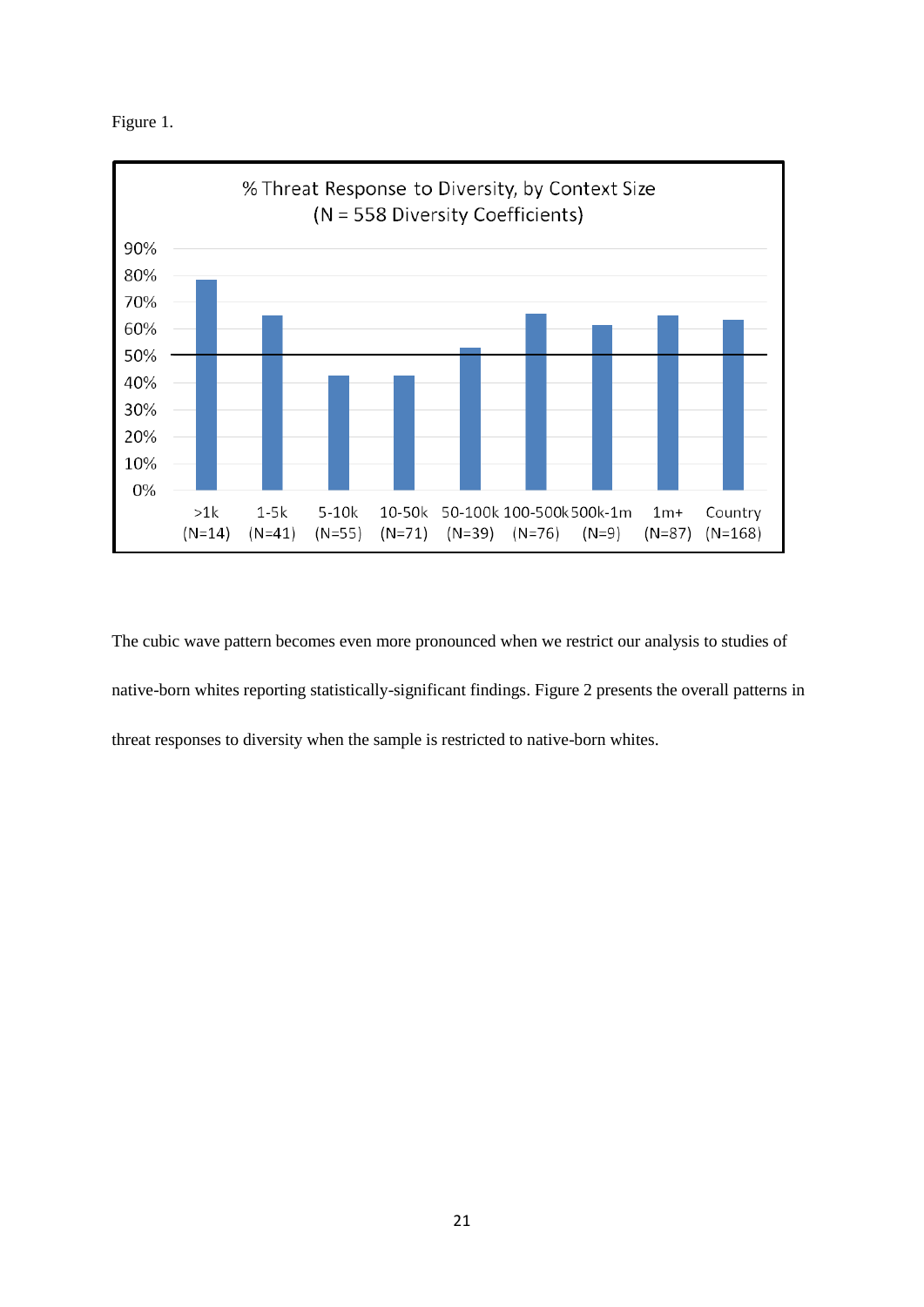



*Weighting the data*

Across the 183 studies each ethno-contextual coefficient in each model is treated as a separate observation. For example, a study that presents five models, each of which tests for the effect of the percentage share of immigrants and minorities in a geographic unit would yield ten coefficients, or ten rows of data out of the 570 in our dataset. If, alternatively, the percentage share of immigrants and minorities are tested at two geographic levels, i.e. tract and county, then this produces twenty coefficients. A small number of the papers we include do this, hence one of our articles furnishes 18 coefficients out of 570. A third of studies add 9 or more records to our data. At the other end of the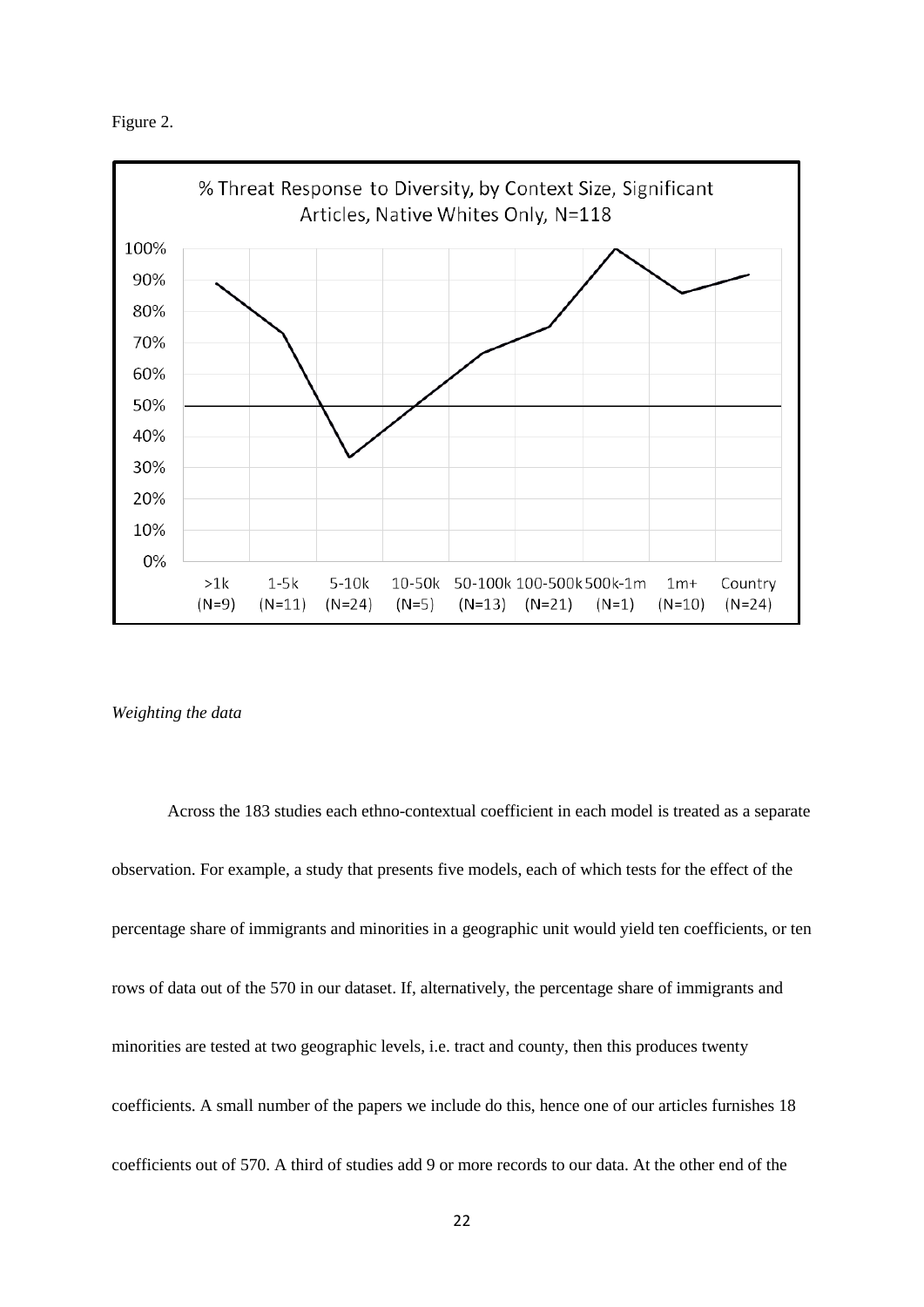scale, half the papers contribute 4 or fewer ethnic context coefficients and 30 percent just 1 or 2. Since the number of coefficients per paper ranges from 1 to 18, we include a frequency weight which we apply in some of our models in order to accord each study equal representation. This ensures a maximum diversity of viewpoints across the discipline, in line with the wisdom of crowds concept.

Figure 3, which restricts our sample to studies focusing only on native-born whites and excludes coefficients failing to reach statistical significance, embodies this weighting scheme. Each of the coefficients are inflated by a factor of between 1 (10x) and 18 (180x) in order to account for the fact that the least-represented studies contain just one model coefficient while the maximum are represented by 18  $\cdot$  The cubic wave remains pronounced, as shown by the dotted line, a 3<sup>rd</sup>-order polynomial curve (of the form  $y = a + bx + bx^2 + bx^3$ ) whose components we model shortly. Overall, threat effects predominate over contact effects, but when ethnic contexts fall within the lower-middle range (i.e. 1,000-50,000 population), contact and threat results are finely balanced. We would go further and argue that in the lower-middle range, with additional controls, contact effects predominate.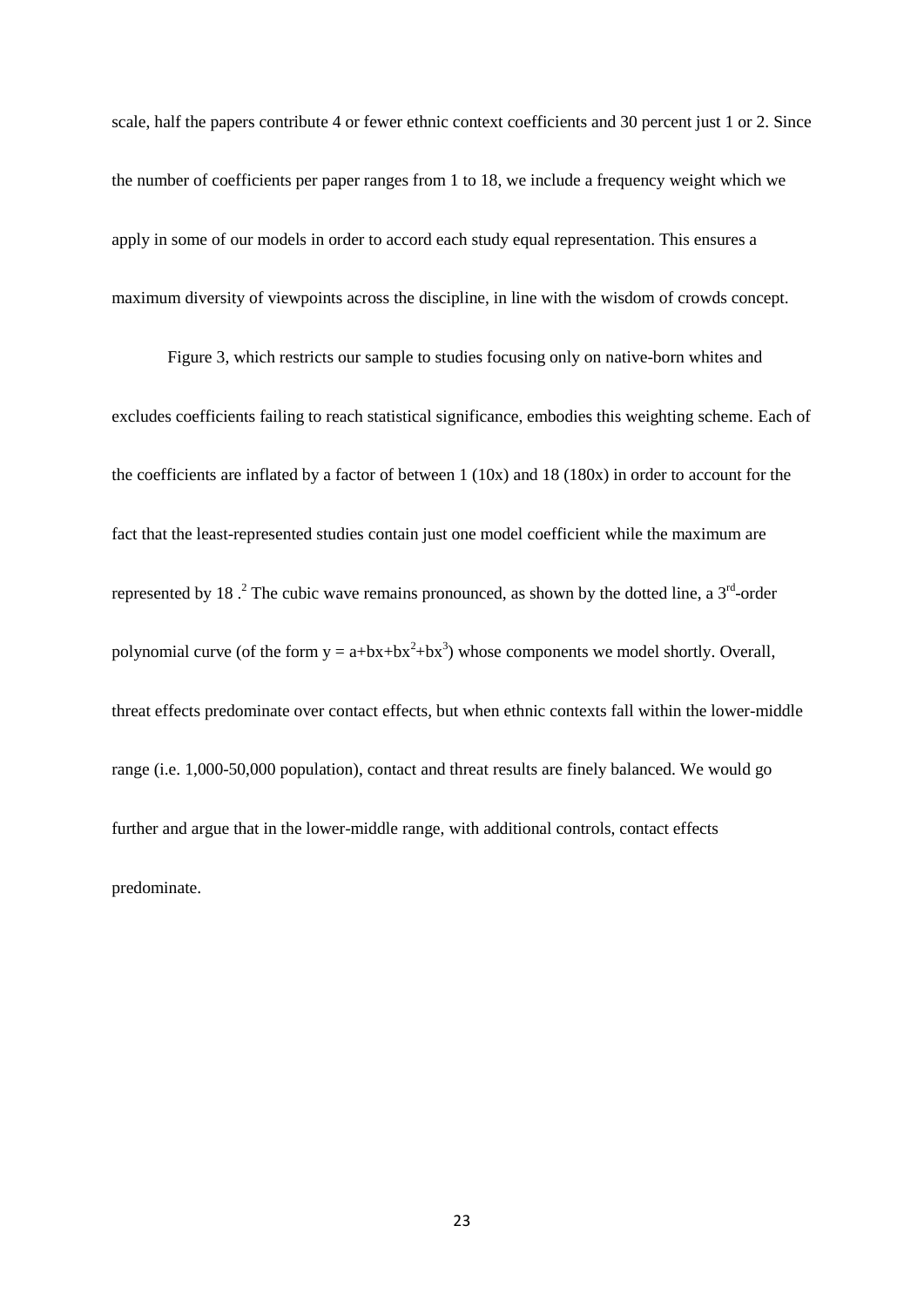



# **Ethnic Levels vs. Ethnic Change**

The findings presented in Figure 3 suggest that in studies restricted to native white respondents which report significant coefficients, the balance at all levels supports threat theory. While this appears to be so even in the 5,000-50,000 unit size range, support for the threat hypothesis drops substantially when a term for the rate of ethnic *change* is included. Now, for the 5-50k range (50-100k in the weighted data), there is just as good a chance a study with a significant diversity coefficient will report a threat-abatement effect as a threat-enhancing relationship. One interpretation is that in this range there is an absence of threat but no evidence for a contact effect. The other view, however, which we incline towards, is that there is a heterogeneous effect, with diversity prompting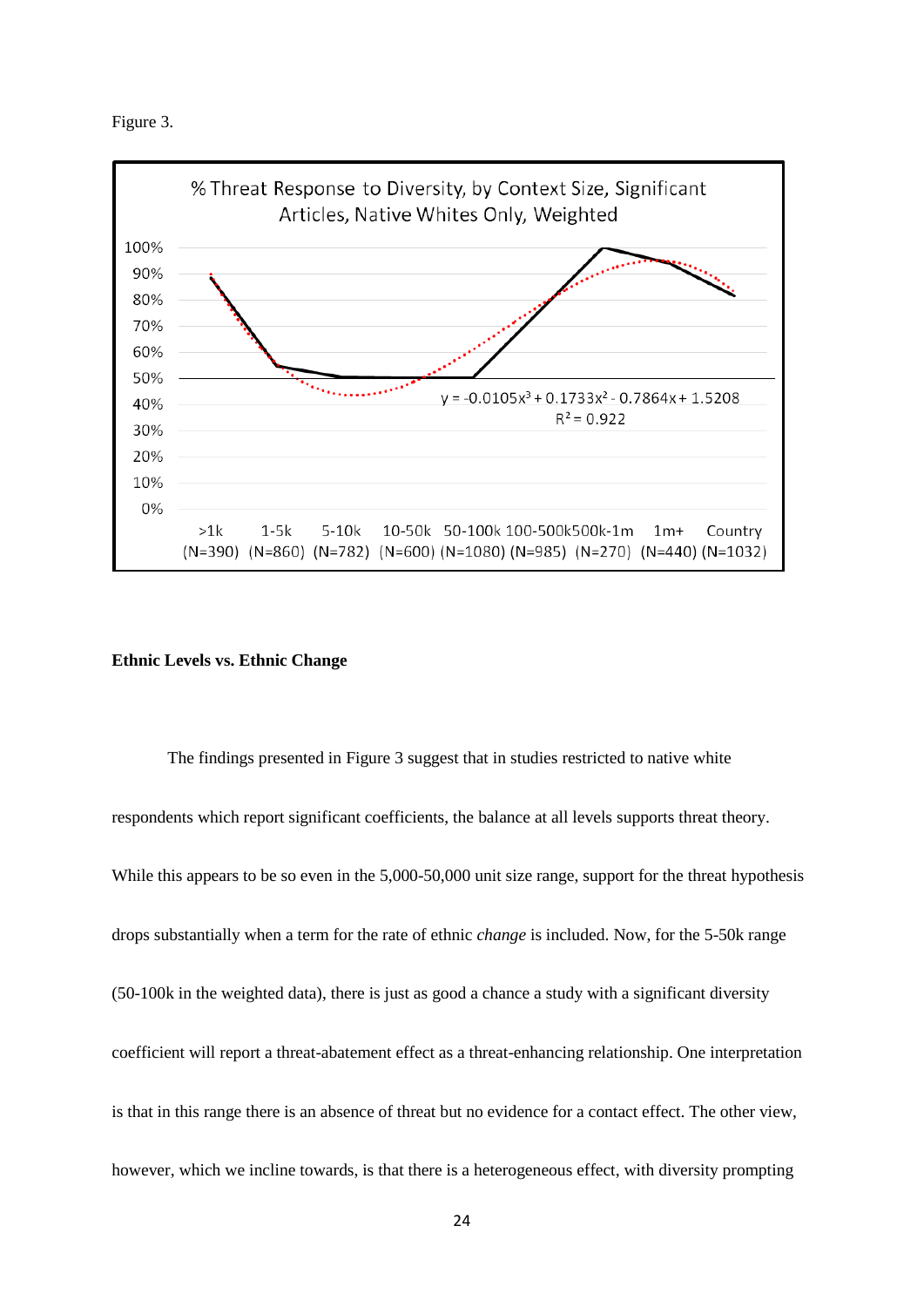contact in some cases and threat in others. In this manner, we believe contact theory is a plausible explanation for the decline in diversity threat observed in the lower-middle part of the geographic distribution.

Returning to our ethnic change finding, it is noteworthy that for 13 statistically-significant ethnic context coefficients measuring ethnic *changes* rather than *levels* for units in the lower-middle size range, fully 12 (93%) display a threat effect. Even if we include insignificant studies, 80% of 25 coefficients in this geographic range are signed in the direction of diversity threat. In many models where *change* coefficients indicate diversity threat, at least some of the coefficients for minority *levels* are signed in the opposite direction, signifying a cross-cutting dynamic in which higher levels of diversity produce contact while fast change prompts threat (Havekes 2014; Havekes et. al. 2014; Kaufmann 2016; Tolsma et. al. 2008; Walker and Leitner 2014). We surmise that including a coefficient for ethnic change would shift the weight of evidence of studies in the lower middle range from threat toward contact. Future scholarship should include a coefficient for both levels and changes where possible, though the analyst must be mindful of collinearity between the two measures as past minority inflows constitute contemporary levels of diversity.

A final aspect to consider regarding levels and changes is the role of longitudinal data. Longitudinal studies in our dataset measure the effect of ethnic change on *changes* in attitudes, voting or trust. For instance, 71% of 93 coefficients measuring the effect of ethnic changes on *levels* of threat show a positive relationship. In similar fashion, longitudinal studies measuring the effect of ethnic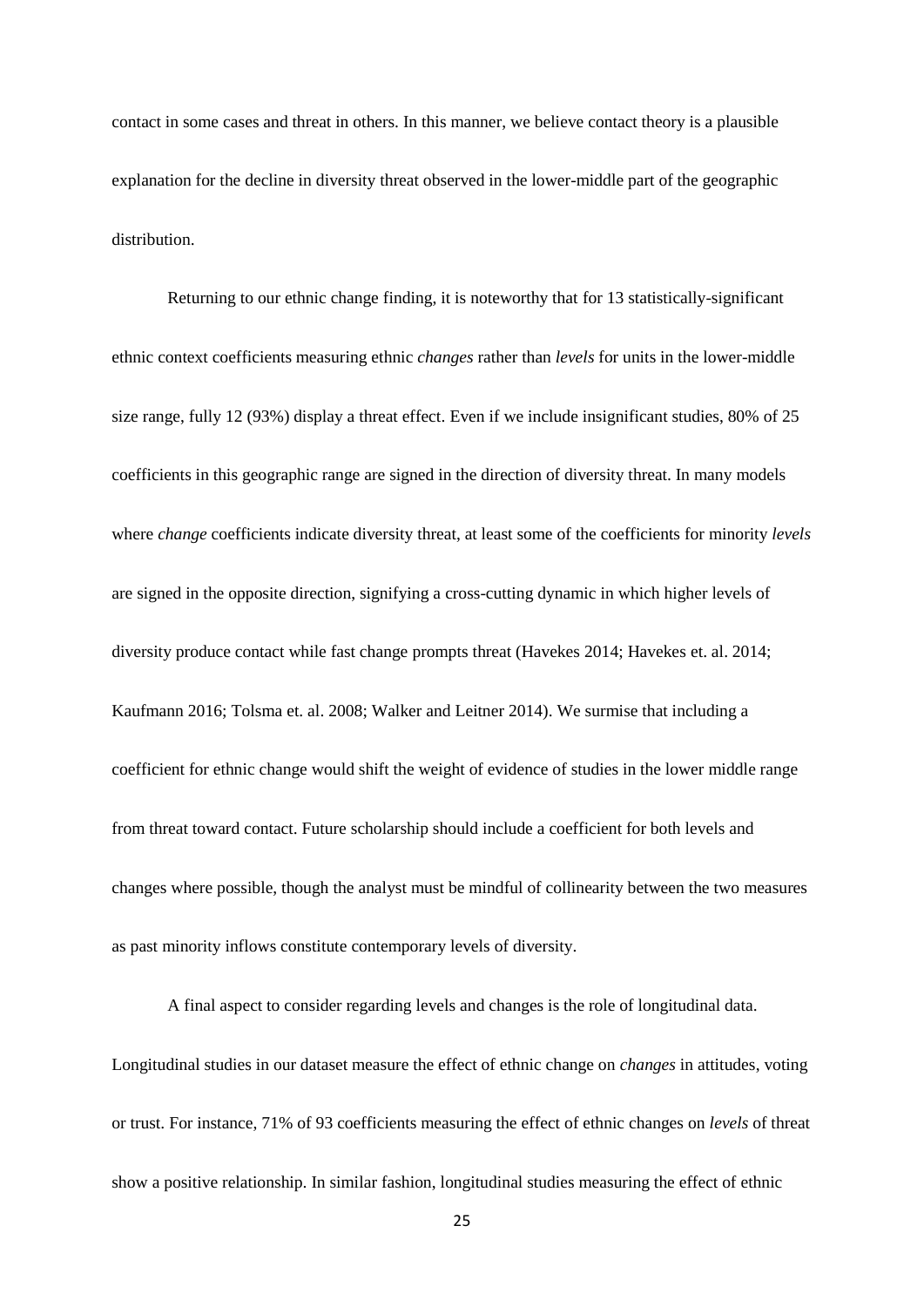change on *changes* in threat find that 27 of 31 coefficients (87%) show a positive effect. Both measures tap ethnic shifts rather than historic levels of ethnic diversity, and this *increase* in diversity is what seems most related to opposition to immigration. For modelling purposes we combine ethnic change and longitudinal studies into a single dummy variable. Diversity levels are of course strongly tied to changes in diversity. Yet the two are not identical: longstanding native minorities may cluster in certain areas such as northern New Mexico, while areas little affected by immigration may receive a sudden surge of newcomers, as in Boston, England, or in Hispanic 'new destinations' in the Southeastern US in the 2000s (Frey 2015).

Longitudinal data is also important because fixed-effects models filter time-invariant characteristics of geographic units. These play an outsized role in larger units such as nations, whose unique cultural values and historical institutions may be confounded with variables of interest such as diversity. For instance, the liberal political cultures of Canada and Sweden help explain both their levels of ethnic diversity and their citizens' relatively liberal attitudes to immigration. A crosssectional model of the impact of national diversity on immigration attitudes blends the cross-cutting effects of political culture and diversity threat, obscuring underlying relationships. Ethnically diverse Sweden appears more accepting than ethnically homogeneous Japan but it is Swedish culture and history, not its diversity, which may be driving the relationship. By contrast, a model tracing how immigration attitudes change over time within a country as diversity increases is less subject to error.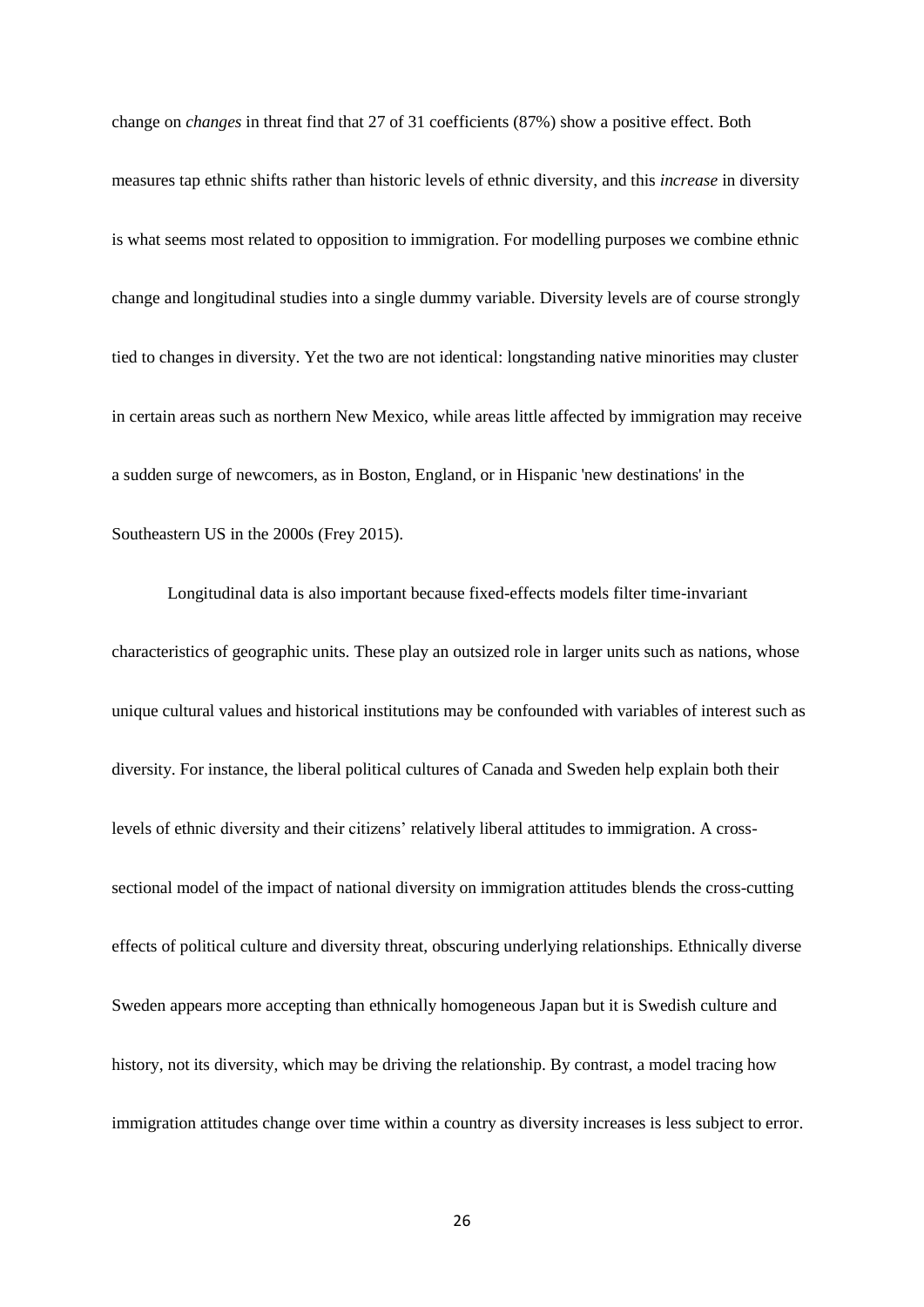Comparing the diverse Sweden of today with its more homogeneous incarnation of twenty years ago is better than comparing it to homogeneous Japan (Gallego et. al. 2016).

The lack of repeated measures in most large-scale surveys helps explain the relative paucity of longitudinal studies. A few longitudinal datasets on voting exist and some researchers have compiled pseudo-cohort or aggregate panel data.<sup>1</sup> Most are at country level as aggregating individual data into national panels is much more feasible than tracking diversity and threat perceptions over time in smaller units. Indeed, with the exception of Laurence and Bentley's (2015) ward-level fixed effects model of social trust in Britain (using BHPS/UKHLS), all longitudinal studies we could find (31 coefficients) take country as the unit of analysis (Coenders et. al. 2008; Hatton 2014; Davis and Deole 2015; Ziller 2014). Regardless of unit size, when it comes to assessing the impact of diversity on threat, it is abundantly clear that more longitudinal work is needed.

# **Models of Diversity Threat**

Having eliminated most candidate variables from our dataset, we focus on the size of geographic unit and ethnic change. Geographic unit size clearly moderates the diversity-threat relationship. Figures 4a through 4h show the relationship for different samples of the data, overlaid with a third-order polynomial curve. The first row of graphs chart, along the dimensions of context size and threat

 1 For example Britain's BHPS/UKHLS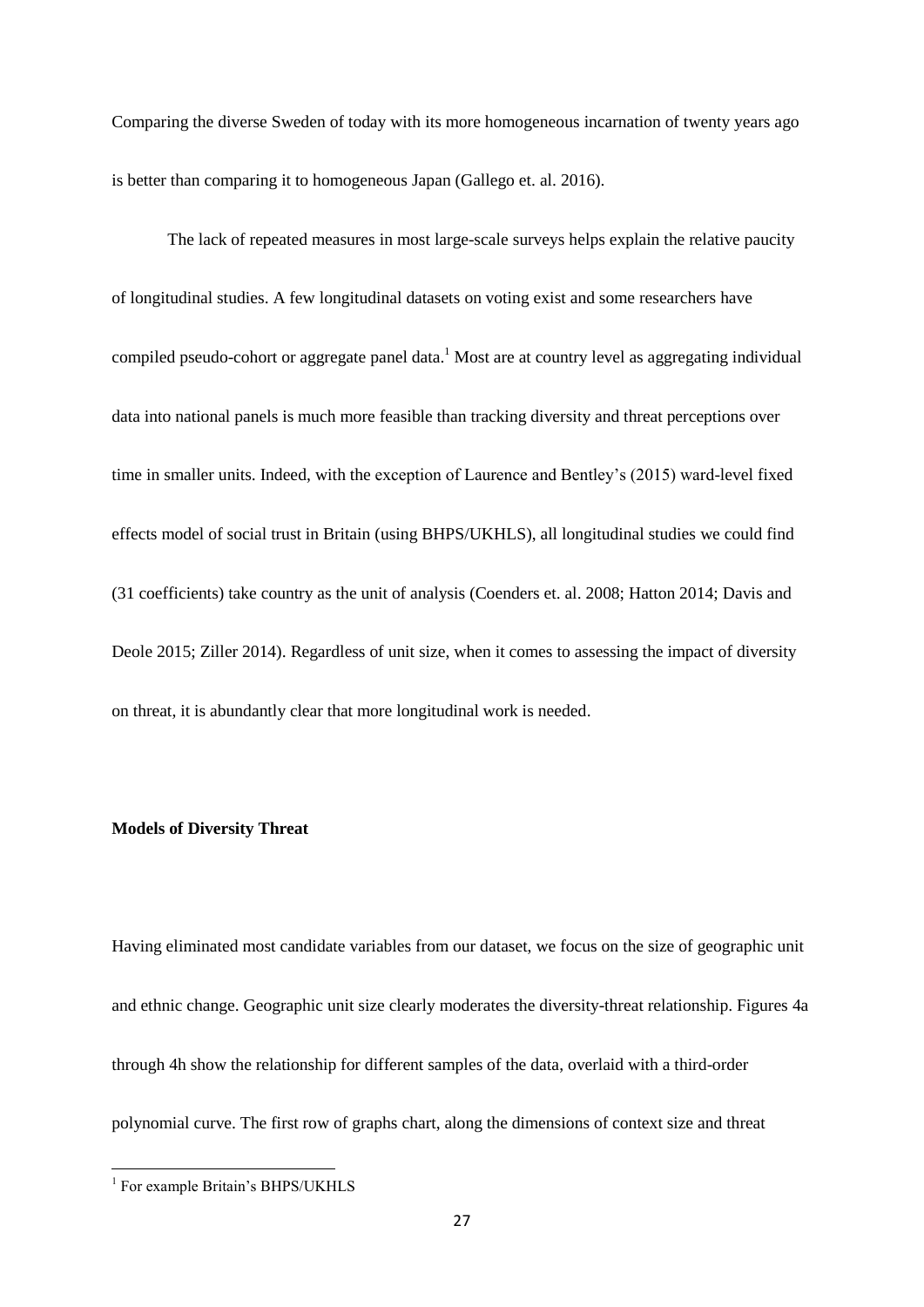effect, all reported diversity coefficients in the dataset less those specifically concerned with minority attitudes to immigration (N=558 coefficients). The second restricts the data to studies focusing only on native whites which report significant results (N=118 diversity coefficients). The third presents a weighted version of the previous dataset  $(N=118)$ , with studies that are underrepresented in terms of reported diversity coefficients inflated to the same level as studies with the heaviest representation (18 coefficients) in the data. In other words, if a study only conducted one test of the effect of contextual diversity, we assume this was run in a further 17 models with an identical result.

The first graph in each row shows the linear equation. This takes the form  $y = b+a(x)$ , where y is the proportion of coefficients reporting a threat effect and x the geographic unit category, from 1 to 9. The linear equation fits the data relatively poorly, much as van der Meer and Tolsma (2014) reported. The second graph in each row displays the second-order (squared geography size) polynomials. A quadratic based on a squared geographic term,  $y=b-a(x)+b(x^2)$ , substantially improves fit. The final graphs show the third order (cubed geography size) polynomials. With the cubic term, fit improves once again, and the equation now takes its characteristic cubic form  $y = a-b(x)+b(x^2)-b(x^3)$ .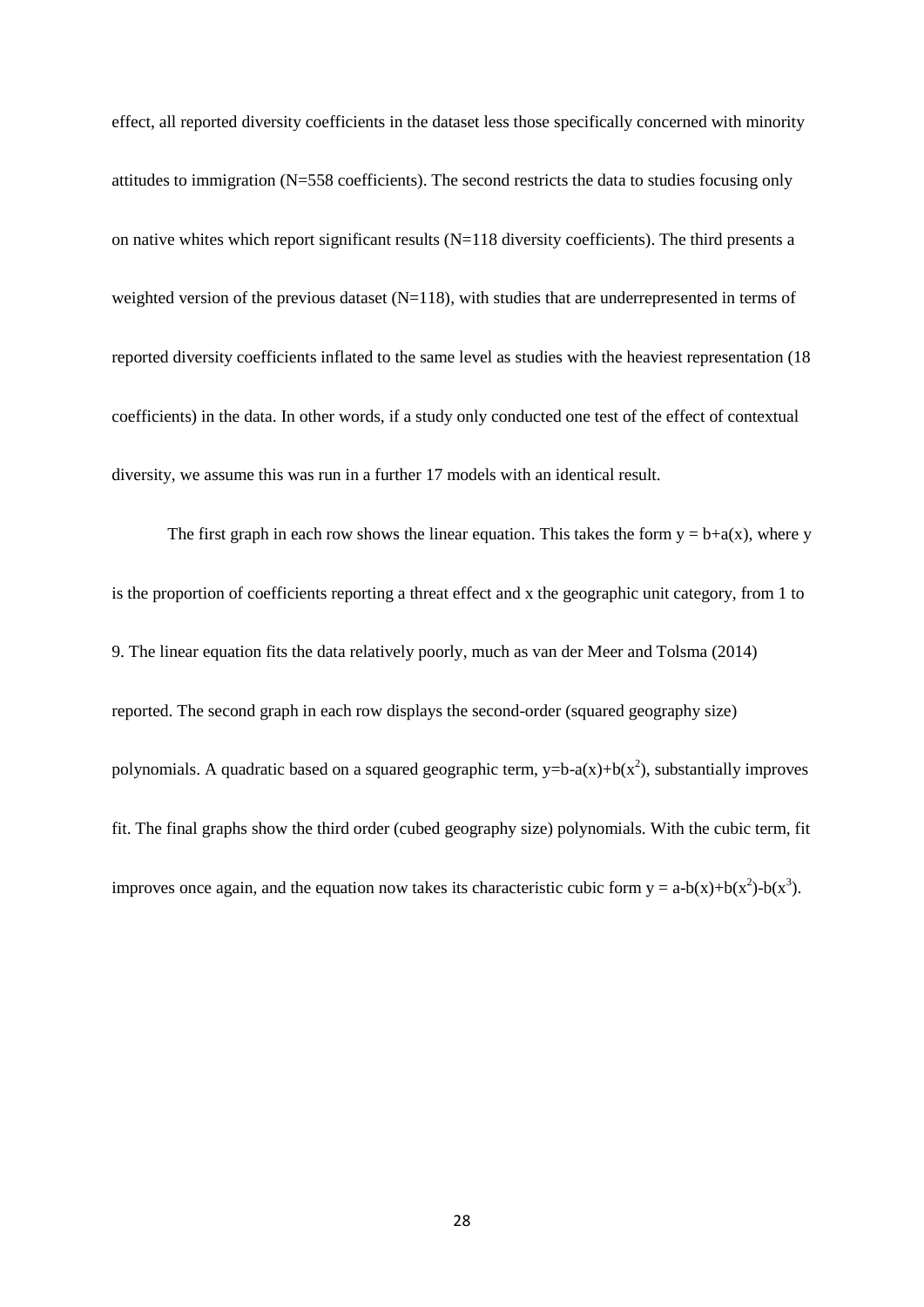**Figures**  $4(a-h)$ .



Recall the three forms of our dependent variable: a dummy for threat enhancement (1) or reduction (0); a modified seven-category standardized coefficient based on significance level (+3 to - 3); and a pseudo-standardized coefficient (-8.7 to +12.3). Table 1 begins with a logistic regression of the threat dummy variable on our main predictor variables, including diversity coefficients which our source studies report as not significantly associated with threat. Model 1 shows that geographic unit size (on a 1-9 scale) is of only borderline significance as a predictor of a diversity-threat association. In Model 2, which adds a quadratic term for geographic unit size, we see that none of the geographic predictors are significant but the signs of the variables point in the expected direction. In Model 3 we introduce a cubic term for geographic unit size. This increases model power substantially. The three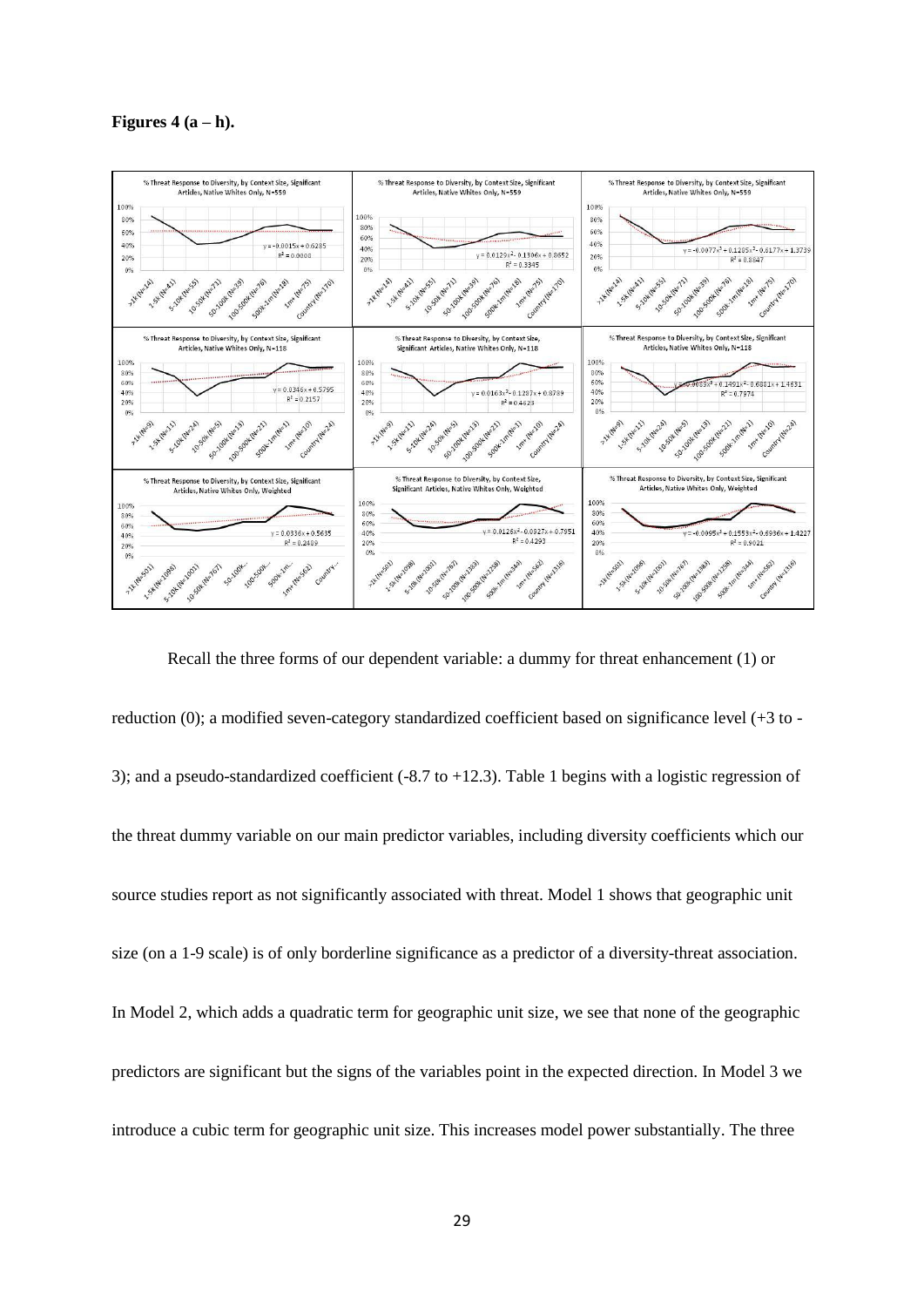geographic terms are all significant and now reflect the pattern shown in Figures 4 a – h. Adding a parameter for ethnic change (including longitudinal studies) in Model 4 almost doubles the model fit. Year fixed effects (model 5) have a similar impact. Weighting the data to equalize the number of coefficients per study – as we have in the final model in the table – leads to a large inflation of sample size. This biases error terms downward so less attention should be paid to comparing absolute coefficients and error terms with preceding models. The key point is that the relative effect sizes among the coefficients remains similar between the weighted and unweighted (model 5) data in the last two columns.

|                           | <b>Model 1</b> | <b>Model 2</b>    | <b>Model 3</b>        | <b>Model 4</b>        | Model 5               | Weighted              |
|---------------------------|----------------|-------------------|-----------------------|-----------------------|-----------------------|-----------------------|
| <b>Geographic Size</b>    | .062<br>(.034) | $-.227$<br>(.196) | $-2.869***$<br>(.750) | $-3.002***$<br>(.747) | $-3.058***$<br>(.805) | $-1.621***$<br>(.100) |
| <b>Geography squared</b>  |                | .025<br>(.017)    | $.585***$<br>(.151)   | $.617***$<br>(.151)   | $.618***$<br>(.164)   | $.306***$<br>(.020)   |
| <b>Geography cubed</b>    |                |                   | $-.035***$<br>(.009)  | $-.037***$<br>(.009)  | $-.036***$<br>(.010)  | $-.017***$<br>(.001)  |
| <b>Ethnic Change</b>      |                |                   |                       | $.963***$<br>(.269)   | $.960***$<br>(.254)   | $.577***$<br>(.035)   |
| <b>Year Fixed Effects</b> | N              | $\mathbf N$       | $\mathbf N$           | N                     | Y                     | Y                     |
|                           |                |                   |                       |                       |                       |                       |
| <b>Constant</b>           | .024<br>(.223) | .681<br>(.495)    | $4.142***$<br>(1.116) | $4.161***$<br>(1.108) | $3.367***$<br>(1.737) | 1.793***<br>(.218)    |
|                           |                |                   |                       |                       |                       |                       |
| $\mathbf N$               | 559            | 559               | 559                   | 559                   | 559                   | 32065                 |
| Pseudo R <sub>2</sub>     | .005           | .008              | .028                  | .052                  | .095                  | .062                  |

**Table 1. Models of Positive Diversity- Threat Association (Including Insignificant Coefficients)**

 $*p<0.05; **p<0.01; **p<0.001$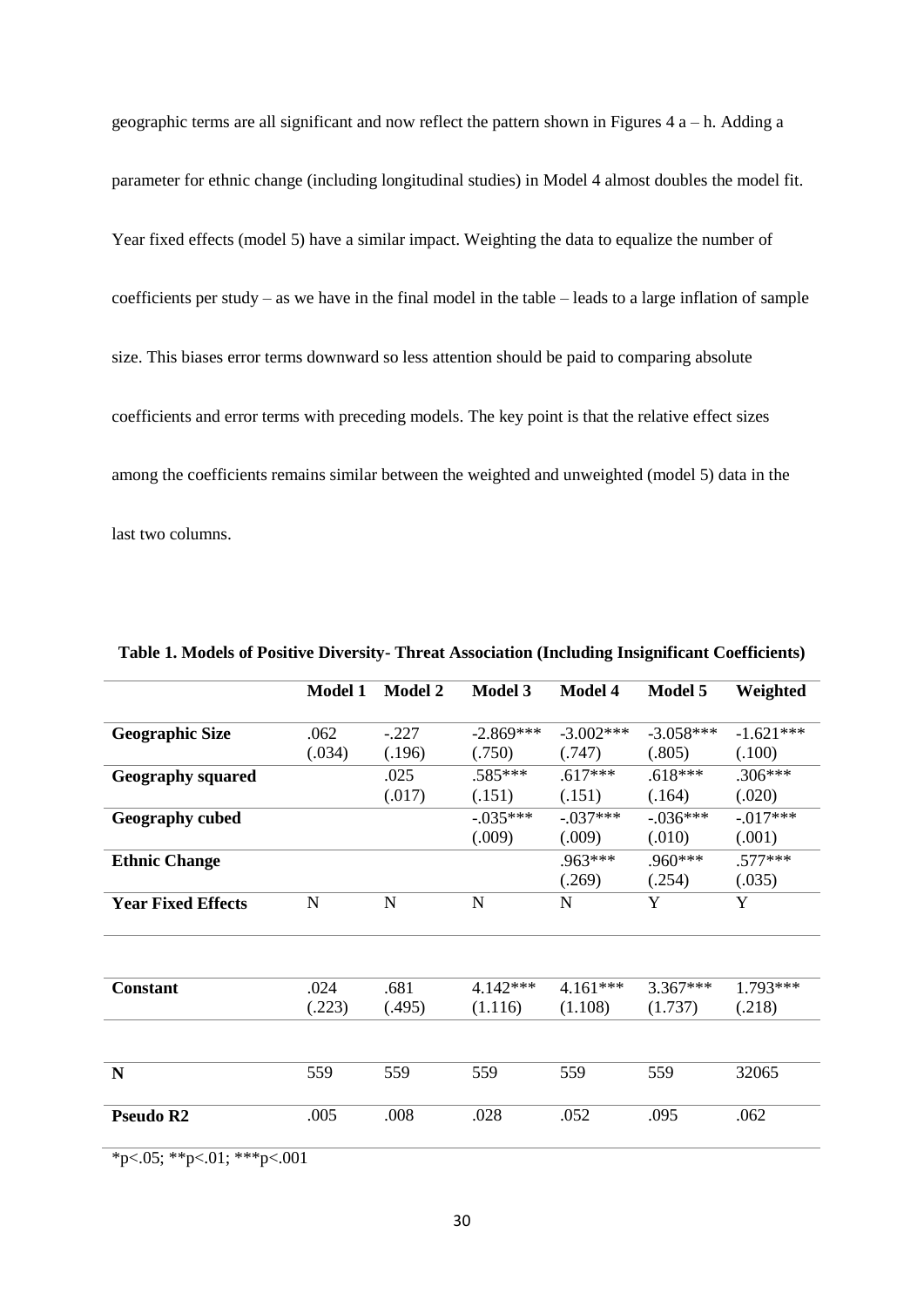We next proceed to examine different formulations of the dependent variable which permit more of the variation in the source coefficients to be expressed. In addition, we restrict our attention in Table 2 to significant source coefficients. The logistic regression on the threat dummy in column 1, Table 2 confirms the pattern noted in Figures 4 a-h, with geographic unit size and its cubic form negatively associated with the diversity-threat relationship while the squared term is positively related. Ethnic change also predicts a stronger, positive, diversity-threat relationship. Restricting the sample to significant source coefficients improves model fit: the logistic regression in the table has a pseudo  $R^2$  of .093, which compares with a fit of just .052 for model 4 in Table 1. The ordered logistic and linear regression variants of the model (columns 2 and 3) reveal a similar relationship. This is confirmed in the weighted model in column 4 of the table which displays similar effect sizes to those in column 3.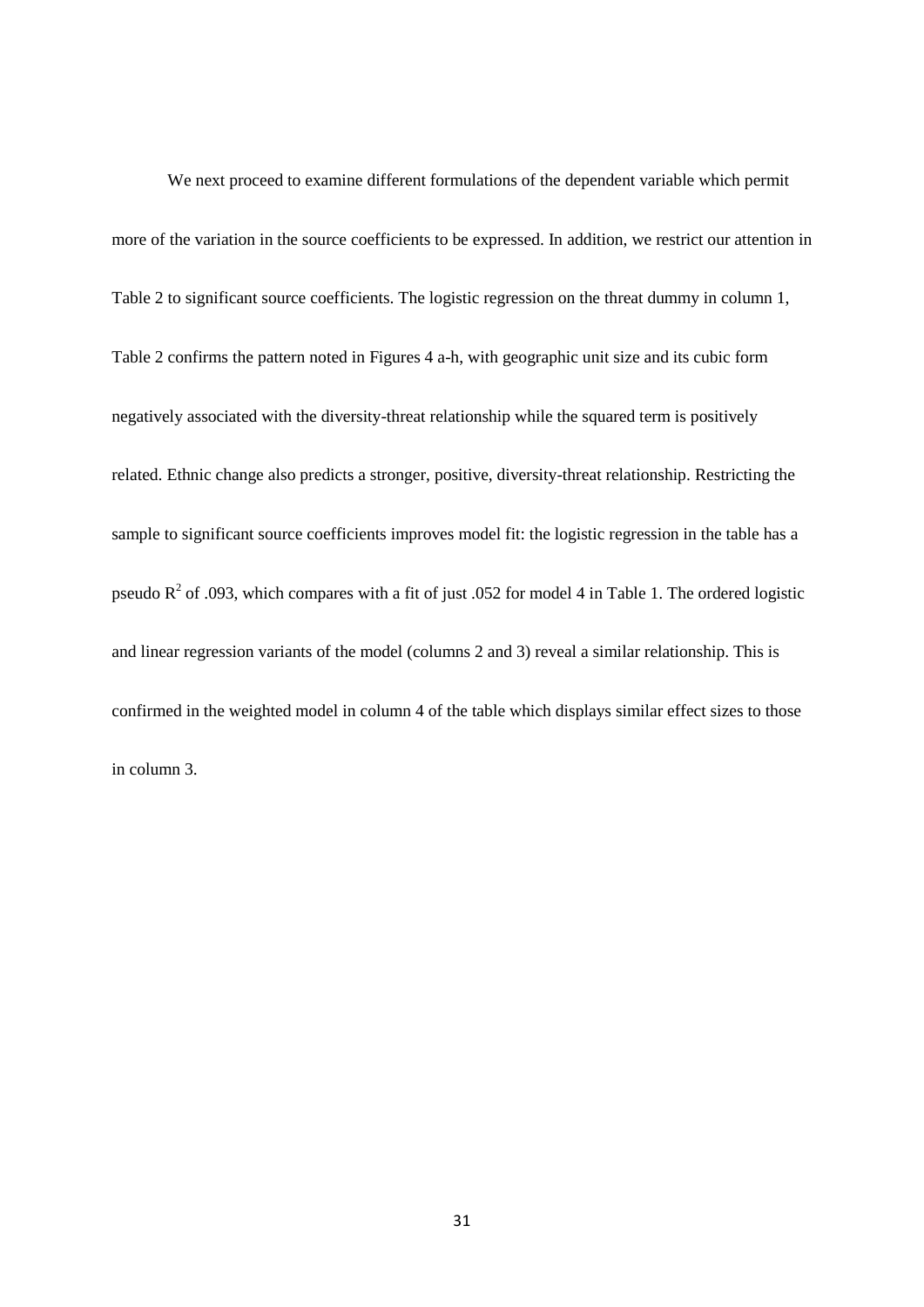|                                               | Logistic  | <b>Ordered Logit</b> | <b>Linear</b><br><b>Regression</b> | Linear<br><b>Regression</b><br>(Weighted) |
|-----------------------------------------------|-----------|----------------------|------------------------------------|-------------------------------------------|
|                                               | $-2.719*$ | $-2.904*$            | $-.561**$                          | $-.389***$                                |
| <b>Geographic Size</b>                        | (1.051)   | (1.170)              | (.195)                             | (.024)                                    |
| Geography                                     | .593**    | $.602*$              | $.119**$                           | $.077***$                                 |
| squared                                       | (.221)    | (.246)               | (.041)                             | (.005)                                    |
| <b>Geography cubed</b>                        | $-.036**$ | $-0.035*$            | $-.007**$                          | $-.004***$                                |
|                                               | (.014)    | (.015)               | (.003)                             | (.000)                                    |
|                                               | 1.349**   | $1.474**$            | $.224**$                           | $.247***$                                 |
| <b>Ethnic Change</b>                          | (.424)    | (.453)               | (.067)                             | (.009)                                    |
| <b>Year Fixed Effects</b>                     | N         | Y                    | Y                                  | Y                                         |
| <b>Constant</b>                               | $3.648*$  |                      | $1.113**$                          | .945***                                   |
|                                               | (1.472)   |                      | (.409)                             | (.041)                                    |
| N                                             | 252       | 252                  | 252                                | 15570                                     |
| <b>Pseudo R<sup>2</sup></b> or $\mathbb{R}^2$ | .093      | .198                 | .197                               | .177                                      |

**Table 2. Models of Positive Diversity-Threat Association (Significant Input Coefficients Only)**

 $*p<0.05; **p<0.1; **p<0.001$ 

We can go further and restrict our sample to studies which focus only on native-born white respondents. Table 3, which repeats the strategy deployed in Table 2, shows essentially the same pattern, albeit with improved model fit. The model fit is now reaching .40 - around .29 when fixed effects are excluded (not shown). We thus find a very powerful, parsimonious model of the variables which moderate the diversity-threat relationship. It also speaks to our recommendation that studies always include a model restricted to native-born whites. At the very least models should test a full set of cross-level interactions between ethnicity and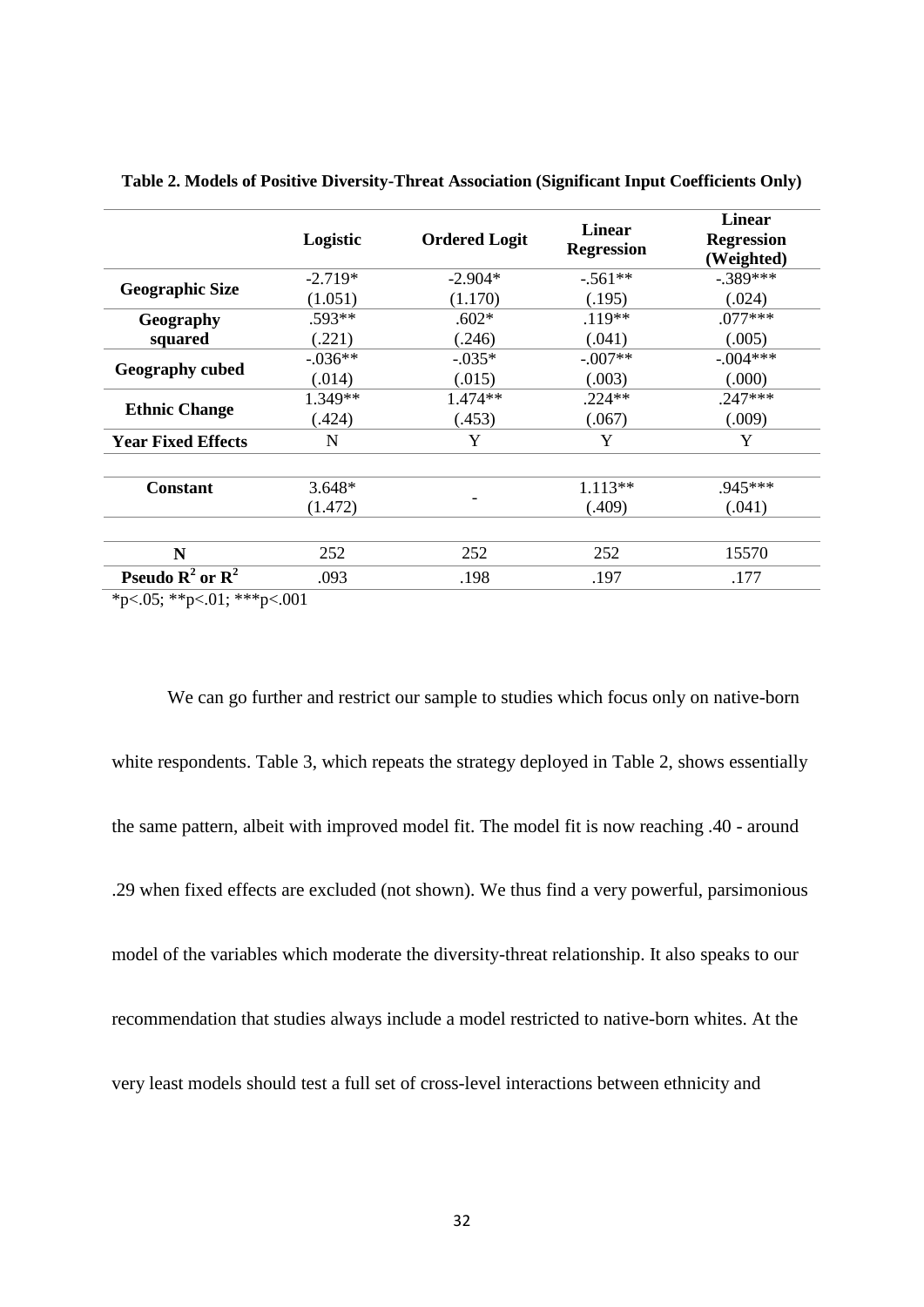contextual diversity using white x diversity interactions to make comparisons with the

literature.

|                                                       | Logistic   | <b>Ordered</b><br>Logit | <b>Linear</b><br><b>Regression</b> | <b>Linear</b><br><b>Regression</b><br>(Weighted) |
|-------------------------------------------------------|------------|-------------------------|------------------------------------|--------------------------------------------------|
|                                                       | $-4.336**$ | $-5.809**$              | $-.969***$                         | $-.830***$                                       |
| <b>Geographic Size</b>                                | (1.516)    | (1.978)                 | (.246)                             | (.032)                                           |
|                                                       | .927**     | $1.235**$               | $.213***$                          | $.176***$                                        |
| <b>Geography squared</b>                              | (.328)     | (.429)                  | (.056)                             | (.007)                                           |
|                                                       | $-.055**$  | $-.074**$               | $-0.013**$                         | $-.010***$                                       |
| <b>Geography cubed</b>                                | (.021)     | (.028)                  | (.004)                             | (0.00)                                           |
|                                                       | 1.768*     | $2.178**$               | $.311**$                           | $.266***$                                        |
| <b>Ethnic Change</b>                                  | (.692)     | (.813)                  | (.097)                             | (.014)                                           |
| <b>Year Fixed Effects</b>                             | N          | Y                       | Y                                  | Y                                                |
| Cons                                                  | $5.550**$  |                         | 1.192*                             | $1.041***$                                       |
|                                                       | (2.055)    |                         | (.497)                             | (.047)                                           |
| N                                                     | 118        | 118                     | 118                                | 6439                                             |
| Model Fit (Pseudo $\mathbb{R}^2$ or<br>$\mathbf{R}^2$ | .211       | .393                    | .394                               | .439                                             |

# **Table 3. Models of Positive Diversity-Threat Association (Significant Input Coefficients Only), Native White Samples Only**

\*p<.05; \*\*p<.01; \*\*\*p<.001

# *Trust and Cohesion*

Though social trust and cohesion were not the focus of our meta-analysis, we included 8 such articles, representing 23 of our 558 coefficients. As trust and cohesion findings did not stand out from those for opposition to immigration and support for the populist right, we wished to ascertain whether our model fit van der Meer and Tolsma's (2014) meta-data on the relationship between contextual diversity and trust/cohesion. Van der Meer and Tolsma reported no significant relationship between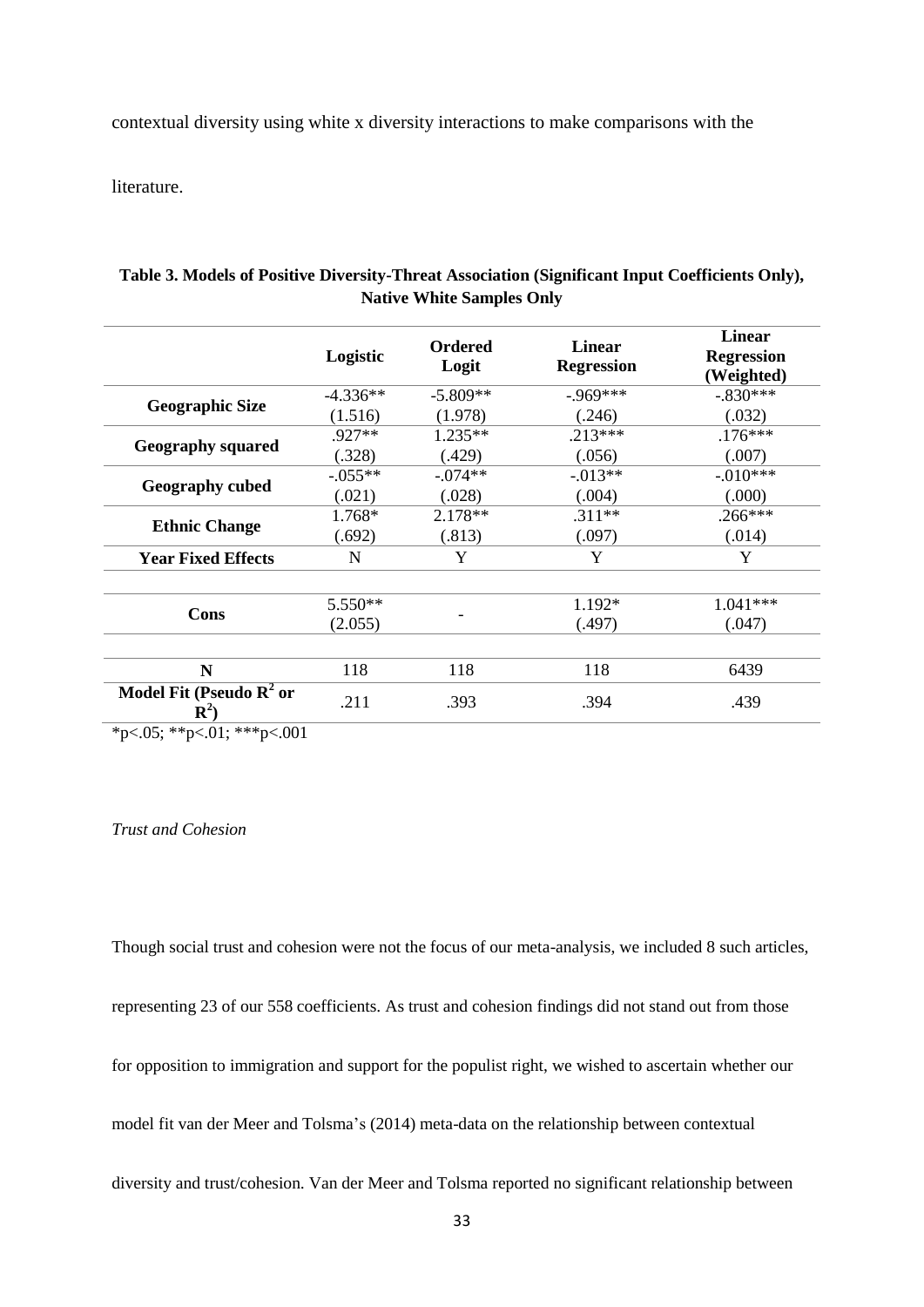the size of the geographic unit and the diversity-solidarity relationship, but our work will show that, for national-level outcomes, a  $3<sup>rd</sup>$ -order polynomial model fits the data.

These authors' data were collected using different selection criteria, with model results summarized for particular articles or models as supporting either threat (i.e. diversity significantly reducing solidarity), or otherwise. Just two studies are common to both of our datasets. There is one record per article or model rather than separate records for each coefficient and data are scaled to a coarser geographic classification than our own. Geographic identifiers are not estimated on the basis of average population, so the size of a category such as neighbourhood or municipality varies somewhat (Van der Meer and Tolsma 2014: 463). The comparison between our datasets is therefore imperfect.<sup>3</sup>

In their analysis, the authors claim, correctly, that geographic units are not significantly associated with diversity threat. However, this is mainly because many of the dependent variables in their meta-analysis are expressed locally, including volunteering, trust in neighbours and associational membership. Higher neighbourhood diversity tends to be associated with lower local solidarity but tends not to affect, or even increase, national solidarity – notably when the dependent variable is the national/general question 'in general, can people be trusted' (Van der Meer and Tolsma 2014: 470). In contrast, our measures – immigration attitudes and support for the radical right– concern orientations to national issues and actors. The best point of comparison with our meta-analysis, therefore, is generalized trust in outgroups. Unfortunately, there are no studies in the van der Meer and Tolsma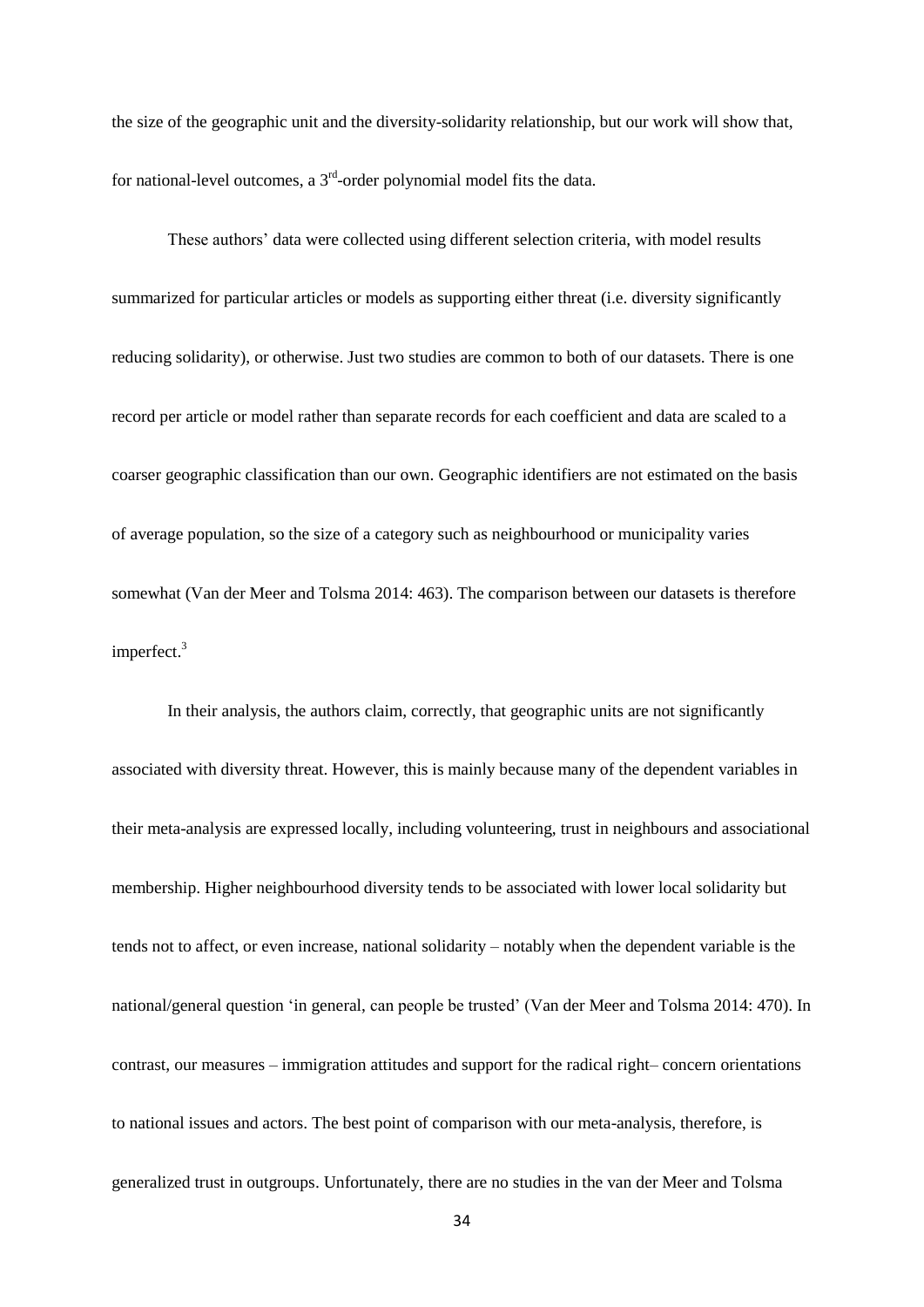data focused only on generalized trust in outgroups. However, 42 studies in their data use trust in people in general as the outcome of interest. We would expect exposure to minorities to reduce general trust, via Putnam's 'hunkering down' anomie mechanism (Tolsma and van der Meer 2016), while contact should increase it - thus we should see a similar relationship to that plotted with our data in Figures 1-3.

Taking the 42 studies which ask about generalized trust, a more national-scale attitude, the relationship, shown in Figure 5, looks similar to that in our data, as plotted in Figures 1-4. Even if we discount the lowest level of geography, the pedestrian 'egohood' of 250 metres, because this is based on the Dinesen and Sonderskov study which is also in our dataset, there is still a pattern in which threat is low at neighbourhood level, rises to a peak for regions, and declines at country level.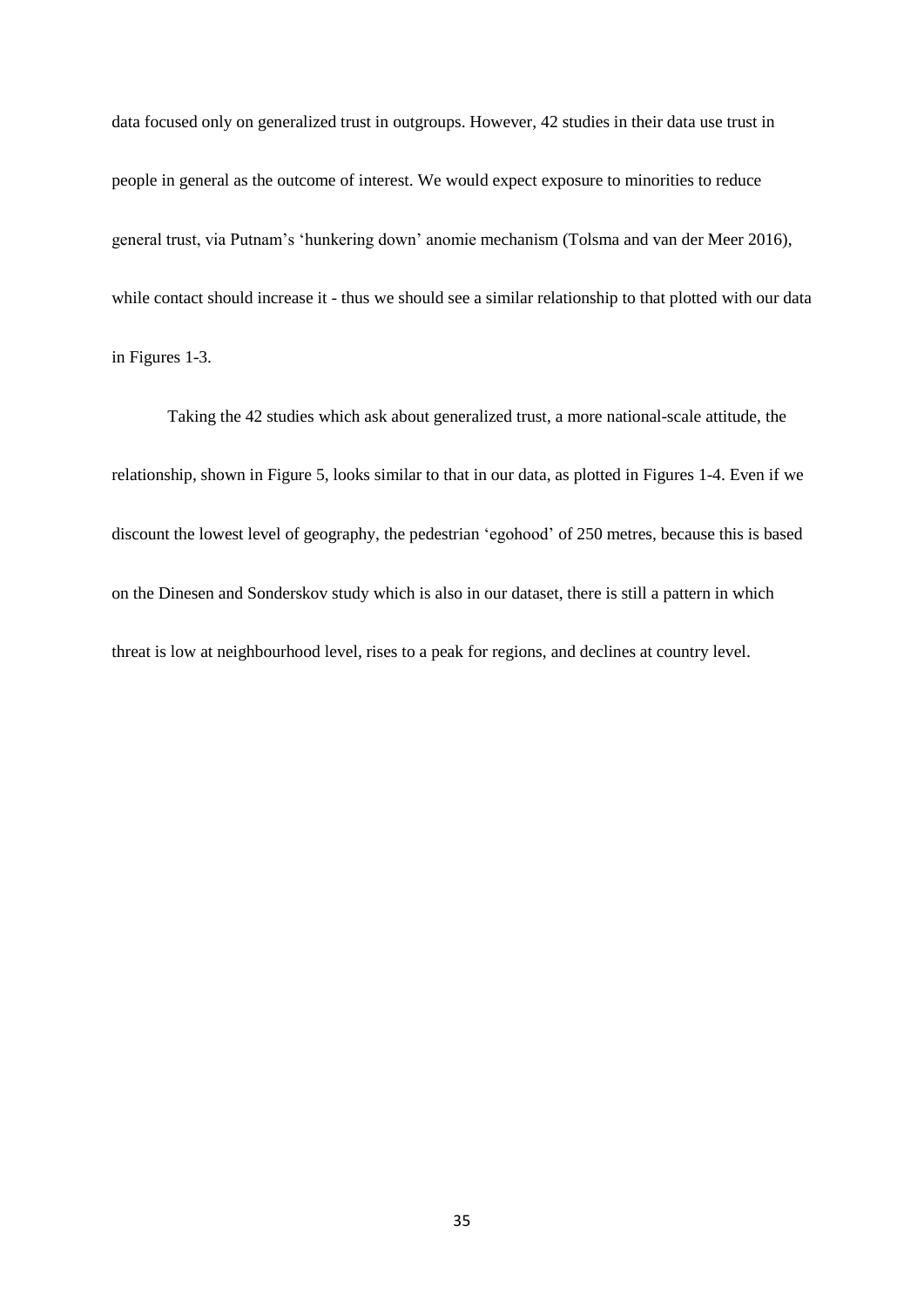



The main difference from our data regarding immigration attitudes and populist radical right voting is that van der Meer and Toslma only record a threat effect if all diversity-solidarity relationships in an article report a significant inverse correlation between diversity and solidarity. This is a stringent test which does not reveal whether coefficients that did not support the threat hypothesis significantly supported contact, or were not significant in a positive or negative direction. Our methodology would add insignificant results signed in the direction of threat to the cases underpinning the curve in Figure 5. This would undoubtedly shift it upwards, revealing a pattern even more similar to Figures 1-3.

We model the main moderators of the diversity-solidarity relationship in Table 4, discarding 3 cases where results were mixed, to yield 39 cases for analysis. Here we focus on replicating our 3<sup>rd</sup>order polynomial formulation based on the size of the geographic unit. The dependent variable is a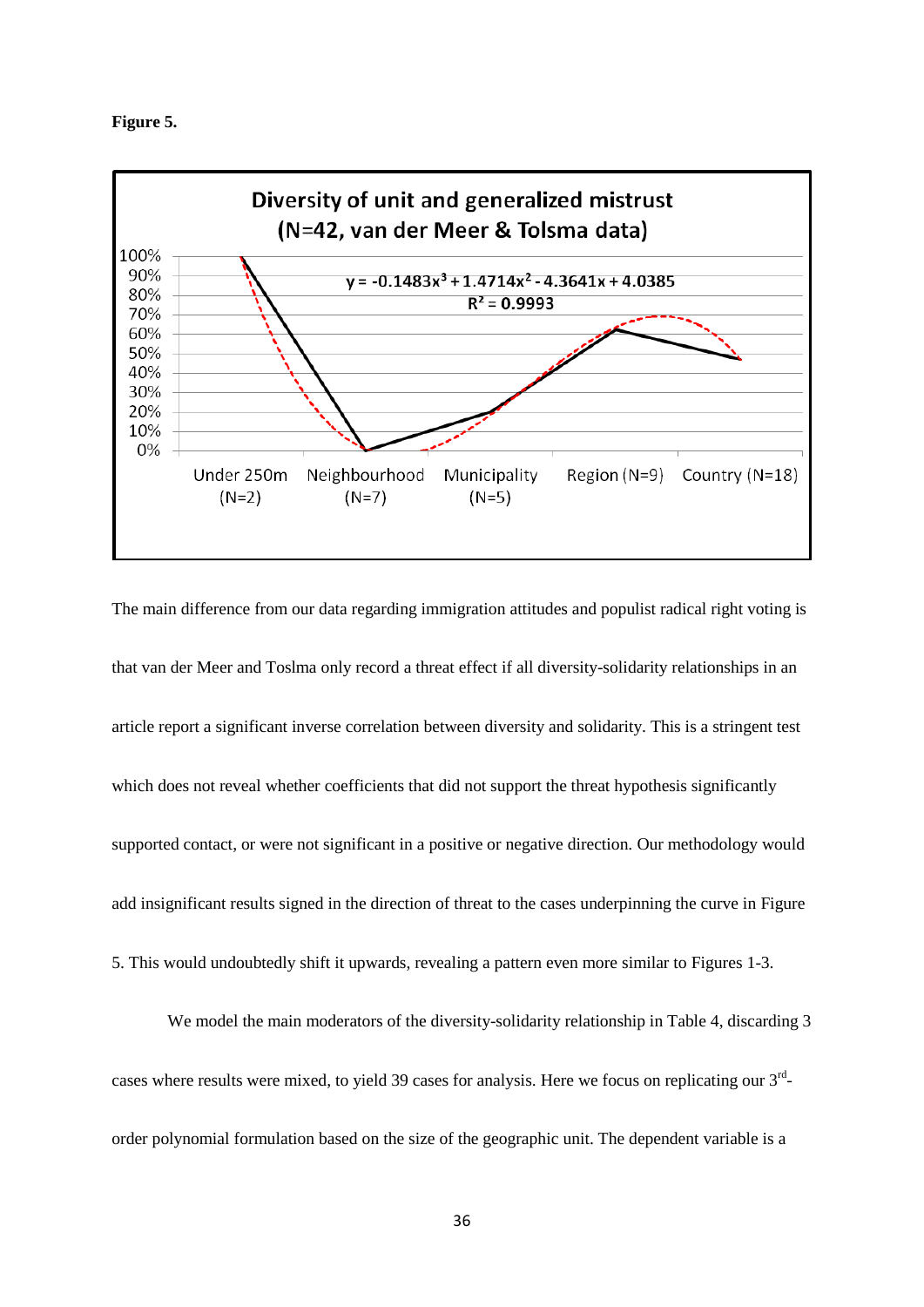dummy variable taking the value of 1 for diversity predicting threat (low trust) enhancement and 0 for diversity predicting no significant reduction of trust. A summary of model results, rather than actual coefficients, comprise the data points. Geographical units run from the smallest, 1, used to describe Dinesen and Sonderskov's 250-metre radius 'egohoods' (also present in our study), to 4, country.

The first point to notice is that while geographic unit size has no linear association with the diversity-threat relationship, the  $3<sup>rd</sup>$ -order polynomial form shown in model 3, in which threat falls, rises, then falls with scale, is significant, and it nearly triples model fit. Note also that, as with our data, 4<sup>th</sup> and higher order polynomial formulations are not significant. Models include a control for studies which cluster standard errors on geographic units, as opposed to either aggregate or unclustered individual-level studies. This variable inversely predicts a diversity-threat result, but does not affect the coefficients of the geographic size parameters comprising our cubic wave model.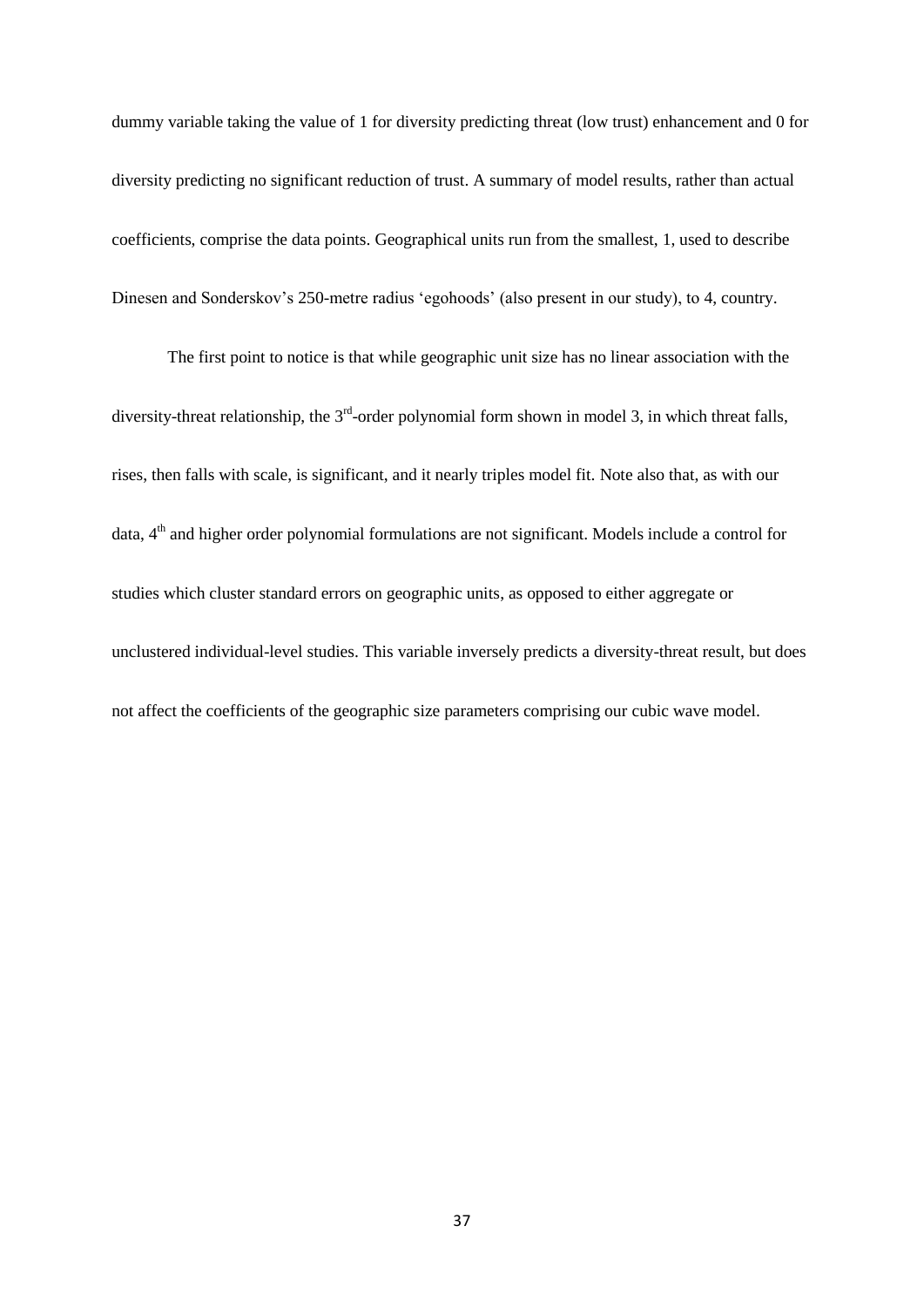| <b>Model 1</b> | <b>Model 2</b> | <b>Model 3</b>                                                                                                            | <b>Model 4</b> |
|----------------|----------------|---------------------------------------------------------------------------------------------------------------------------|----------------|
| $-.180$        | $-164$         | $-33.54**$                                                                                                                | $-34.865**$    |
| (.079)         | (.961)         | (12.485)<br>$5.273**$<br>(1.947)<br>$-0.265**$<br>(.097)<br>$-67.814$<br>(25.041)<br>$-66.440$<br>(25.009)<br>120<br>.063 | (12.430)       |
|                | $-.001$        |                                                                                                                           | 5.516**        |
|                | (.076)         |                                                                                                                           | (1.940)        |
|                |                |                                                                                                                           | $-.278**$      |
|                |                |                                                                                                                           | (.097)         |
|                |                |                                                                                                                           | $.782**$       |
|                |                |                                                                                                                           | (.265)         |
|                |                |                                                                                                                           | $-1.820***$    |
|                |                |                                                                                                                           | (.464)         |
| $-1.761$       | $-1.715$       |                                                                                                                           | $-69.756$      |
| (.527)         | (2.695)        |                                                                                                                           | (24.838)       |
| .478           | $-431$         |                                                                                                                           | $-68.185$      |
| (.502)         | (2.690)        |                                                                                                                           | (24.803)       |
| 120            | 120            |                                                                                                                           | 120            |
| .002           | .002           |                                                                                                                           | .138           |
|                |                |                                                                                                                           |                |

**Table 4. Models of Positive Diversity-Low Solidarity Association (Van der Meer and Tolsma data)**

 $*p<0.05; **p<0.01; **p<0.001$ 

The above indicates that micro-threat, contact, macro-threat and country fixed effects behave similarly between the two datasets. In the smallest geographies, micro-exposure is higher than contact, increasing opposition to immigration and reducing generalized trust. At neighbourhood level, exposure falls below contact, calming immigration fears and increasing generalized trust. Diversity at higher geographies, where macro-threat exceeds inter-ethnic contact, is associated with an increase in white immigration fears and lower generalized trust.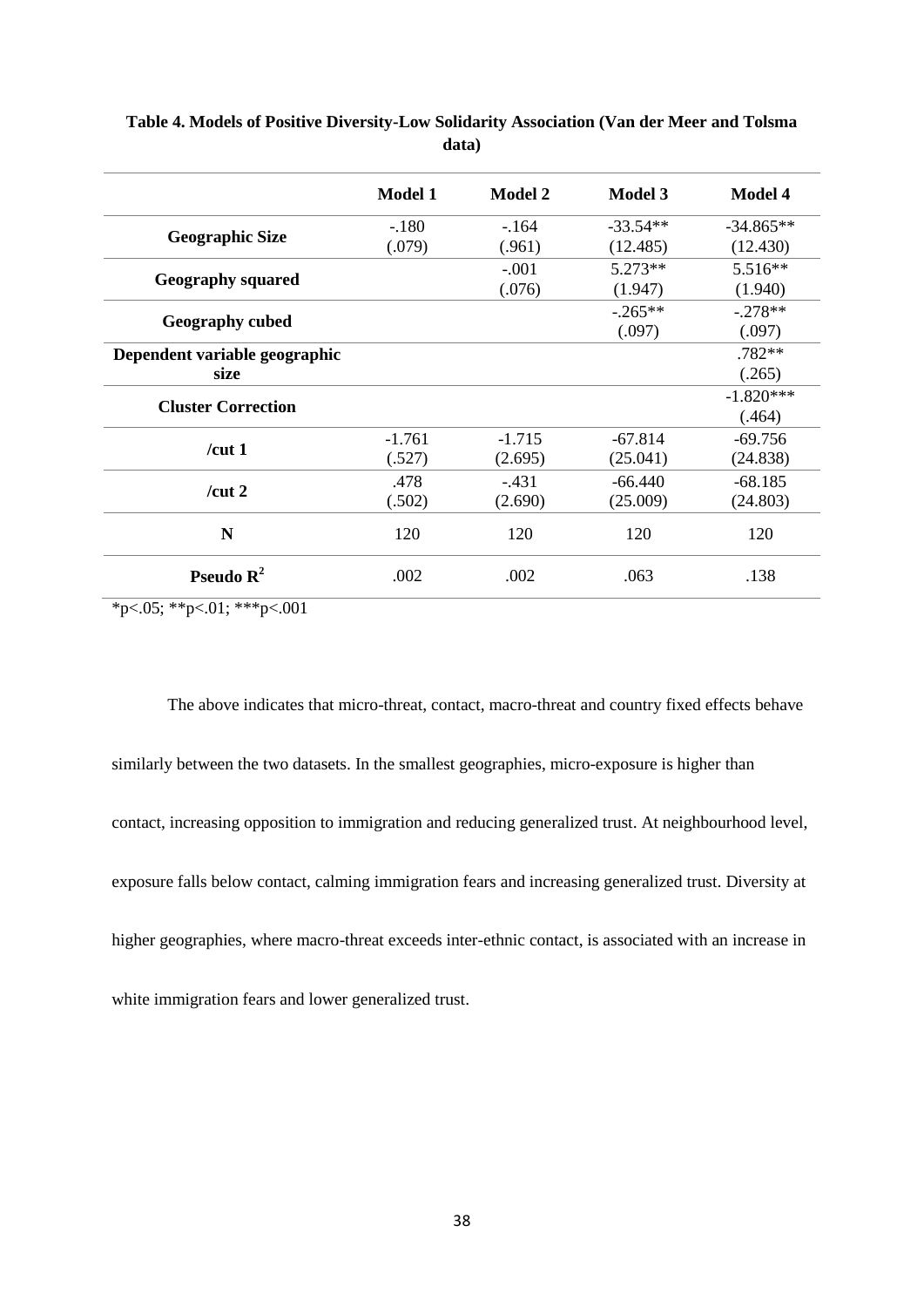### **Discussion**

The linear relationship between ethnic change and white threat responses accords with perspectives from political psychology which characterize change as a shock to the cultural, economic or political security of ethnic majority populations – especially their conservative members. Change is thus more likely to evince a threat response than ambient levels of diversity (Newman 2013; Stenner 2005). We have seen that the relationship between geographic size and diversity threat is not similarly linear but takes a cubic form as the size of the areal unit increases. How can we best explain this wave function?

Neighbourhood minority share greatly increases the likelihood that whites will have minority friends: moving from a ward that has no ethnic diversity to one where minorities comprise a 50% share of the population more than doubles a White Briton's probability of having minority friends. This reduces opposition to immigration (ONS and Home Office 2011). The results of a meta-analysis of the inter-ethnic contact literature in psychology show nearly universal positive effects of diversity on out-group attitudes (Pettigrew and Tropp 2006). Yet these studies almost all involve small-scale settings, such as the classroom or laboratory. As such, they are designed to capture regular, intensive contact with out-groups rather than intermittent exposure, which is the more common experience in diverse geographies, especially at larger scales.

What is occurring in large geographies? Here our findings are consistent with evidence from those who claim that larger geographical units such as counties, states or nations are where economic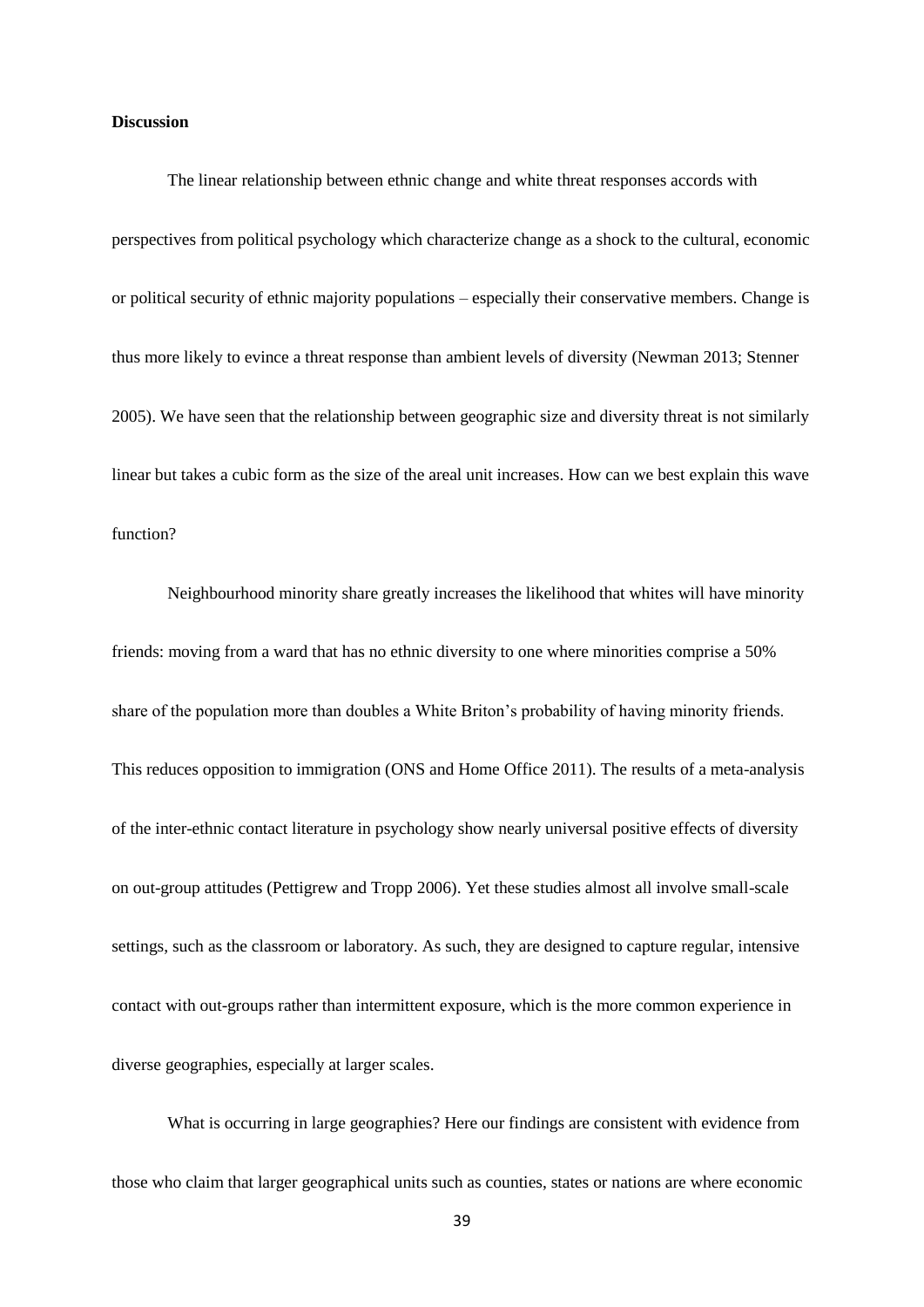and political contestation takes place. By contrast, one is unlikely to perceive oneself as competing with a neighbour for jobs or political power (i.e. Ha 2010: 30; Abrajano and Hajnal 2015). The fact that the politics that counts is *not* local, and mass media operates more efficiently at larger economies of scale, means people pay more attention to city, state or national media than local news. In addition, larger units such as regions or nations figure more centrally for people's sense of ontological (existential) security than locales (Skey 2011). Nations inculcate an emotional attachment to myths and symbols much more than locales do. People may move neighbourhood but emigrate much less often. They may risk their life for the nation, but rarely for their town. While local change may be unsettling, change at the national level could be perceived as an existential threat. This distinction is reflected in polling data in the United Kingdom where respondents who are relaxed about local immigration nevertheless express great concern about its effect on the nation. 51% of British respondents say immigration is a problem nationally but not locally while just 8% say the reverse. This holds almost as much for whites in diverse locales as in homogeneous ones so is not an artefact of whites' less diverse residential contexts. As a comparison, the local-national concern gap over crime, the next highest perception gap, is just two-thirds as large as for immigration (Frere-Smith 2014: 90-91). Likewise, the share of Americans who feel immigration is changing the nation a lot is over twice as high as those who think it is changing their communities a lot (PRRI/Brookings 2016: 48)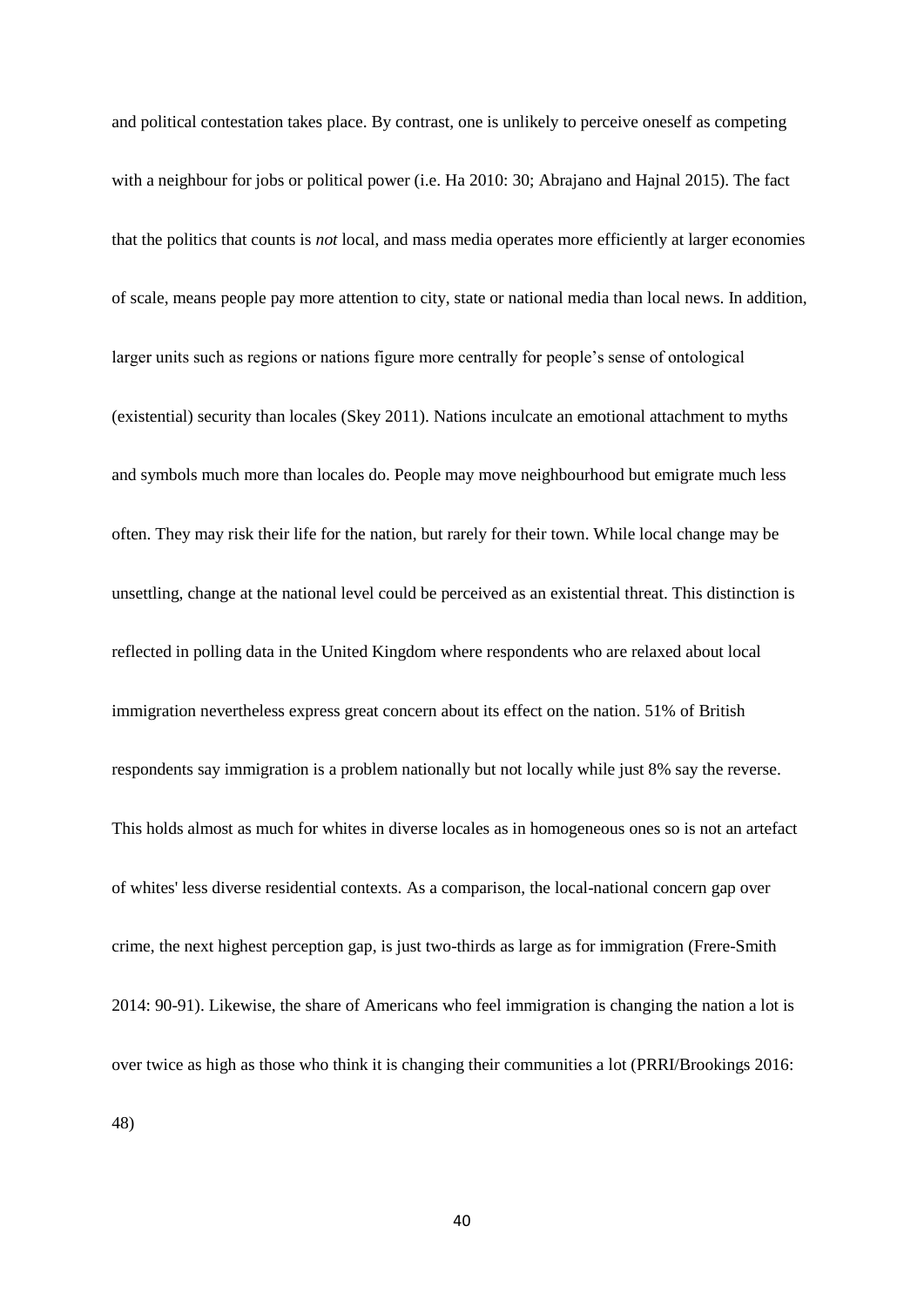While contact in local areas and threats to politics and identity in larger units are plausible explanations for the rising middle part of the curve (squared unit size), the negative relationship at the ends of the geographic scale (linear and cubed unit size) challenge conventional explanations. Our view is that more research is needed at the micro-level, on geographical units of fewer than 1,000 residents, and, using a longitudinal approach, on large-scale geographies of more than 500,000. These surveys are the only studies of exposure to diversity at the micro level that we could find.<sup>4</sup> Since we completed our analysis, a paper on diversity and social solidarity by Tolsma and van der Meer (2016) replicated Dinesen and Sonderskov's results for the Netherlands, providing further evidence in support of micro-threat.<sup>2</sup>

Our cubic model is, moreover, robust to excluding micro-scale studies. The reason is evident in Figures 4a – h, where the next level of geography - of 1,000-5,000 people - scores consistently higher in diversity threat than units of 5,000-10,000 population. Both are represented by nearly 20 studies (500,000 data points) in our sample. This again suggests that micro-threat is operating. Note as well that this problematizes the view that selection effects - the 'white flight' of anti-immigration whites from diverse locales but not out of diverse wider geographies – explains why diversity threat is elevated in larger units. All of which comports with evidence that anti-immigration and radical rightvoting whites are only slightly more likely to move toward whiter wards than liberal whites

(Kaufmann and Harris 2015).

<sup>&</sup>lt;sup>2</sup> There may therefore be a difference in diversity's micro effects between studies of solidarity (exit) and <sup>2</sup> opposition to immigration (voice).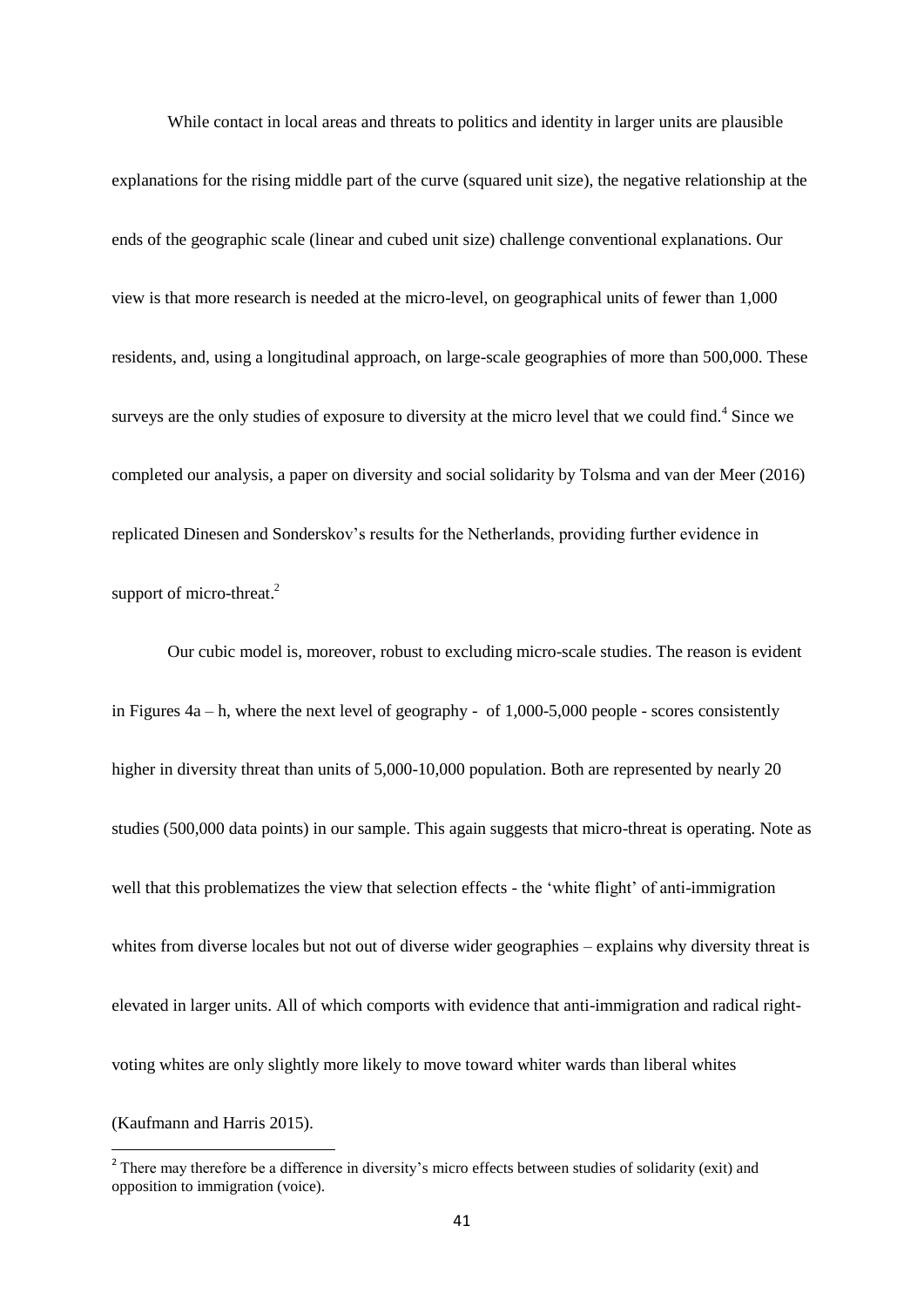If psychological discomfort explains micro-threat and the preponderance of contact over micro-threat accounts for reduced white anti-immigration sentiment at meso level, what explains the final curve in the cubic wave in the last column of Figures 4a-h? Specifically, how can we make sense of the dip in threat beyond units of approximately 1 million people? Here the most likely explanation concerns the unobserved characteristics which correlate with both threat and diversity in large units. Comparing diversity and immigration attitudes between Sweden and Greece is difficult because the particularity of these countries shapes both their diversity and attitudes toward immigration. This is also the case for regional 'nations' such as Quebec or Flanders, whose residents are somewhat more opposed to immigration than other Canadians or Belgians; or Scotland and Catalonia, where the reverse is true. This may be because some stateless nations are formed on an ethno-linguistic basis while others originally coalesced around political traditions (i.e. Brubaker 1992); or due to regional nations adopting an opposing stance to that of the central government.

An analogous pattern obtains in other distinctive large jurisdictions (i.e. East Germany, New Mexico). We surmise that cities are less bound by this kind of particularity because power and national identity have usually operated above the level of the city. The best method for addressing these unit effects is to use fixed effects models with longitudinal data, which controls for unspecified characteristics of units. In this vein, it is noticeable that virtually all country-level longitudinal coefficients in our dataset (27 of 31) report a positive relationship between diversity and threat, with over two-thirds (21/31) finding a significant positive effect.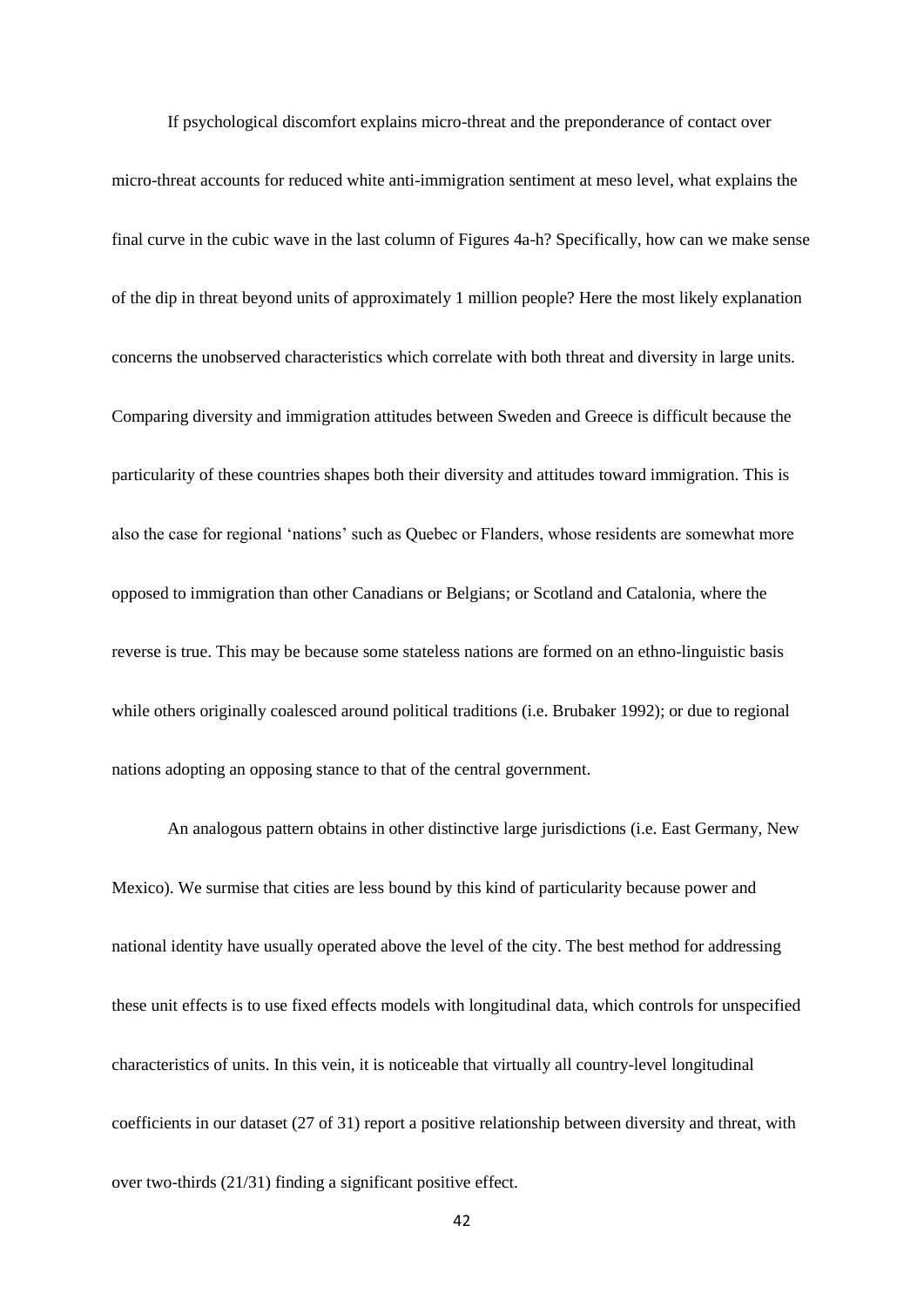To summarize: we posit three major influences on diversity threat: micro-threat, contact and macro-threat. These are represented as linear functions in Figure 6. The curve of micro-threat (t) drops rapidly as the size of a diverse unit increases beyond block level while the contact line (c) declines more gradually because opportunities for whites to mix and make friends in local institutions such as schools, shops and churches remains high as one moves from a diverse block to a diverse neighbourhood. Micro-threats (t) exceed contact effects (c) until inflection point *a*, leading to falling net threat levels in the lower-middle range of the spatial scale. As we move beyond the neighbourhood, opportunities for contact decline while macro-threat (T) rises. Contact (c) predominates over micro- (t) and macro- (T) threats until inflection point *b* is reached, beyond which point macro threats (T) exceed contact effects (c). Increasing media attention, inter-ethnic competition for resources and power, and perceived challenges to the symbolic boundaries of salient identities come together to increase threat perceptions. The final curve in the cubic polynomial takes place at the highest geographies on the far right of the diagram, but we omit it because we believe it occurs for methodological rather than substantive reasons.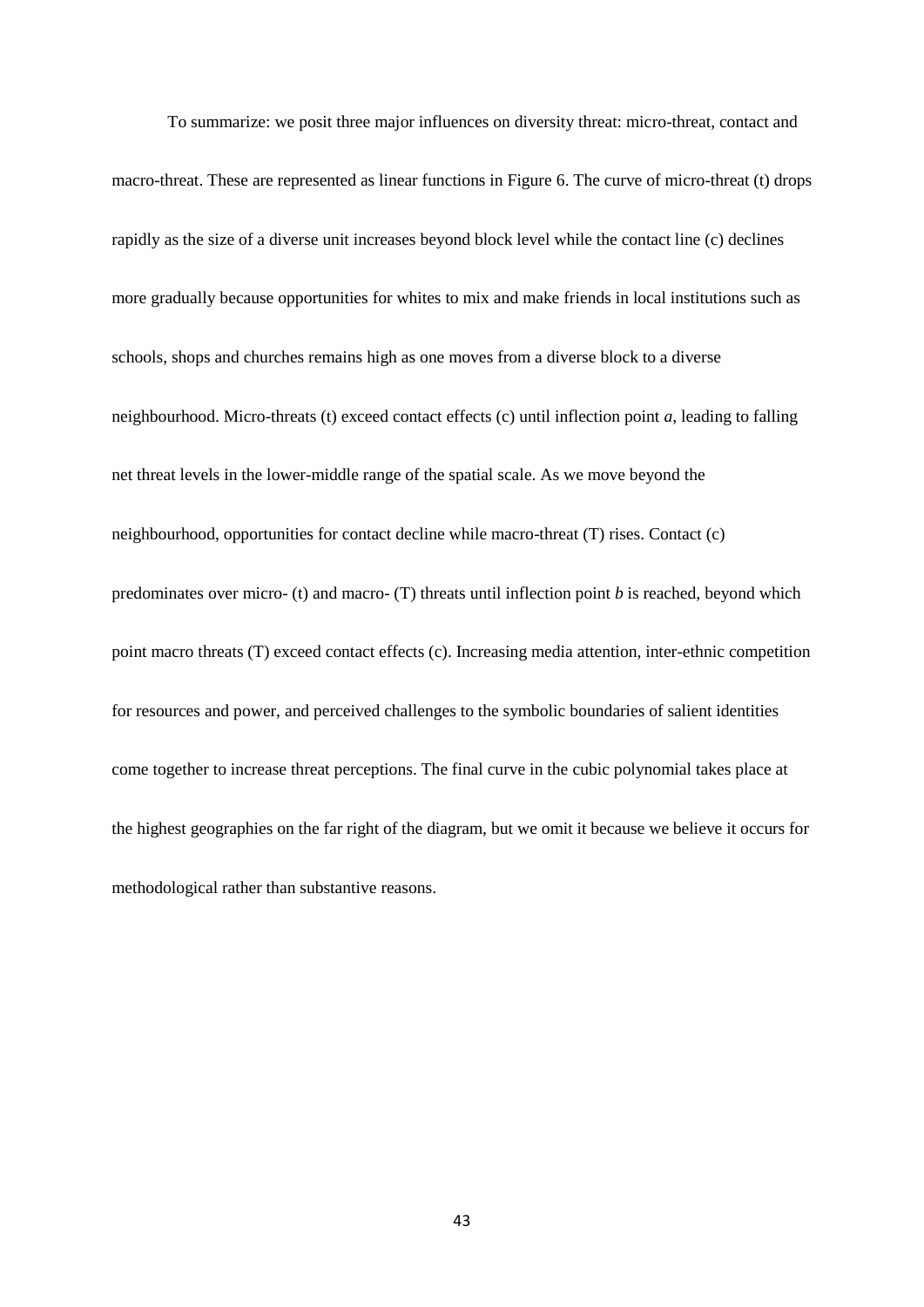### **Figure 6.**



### **Conclusion**

In this article we have presented results from a a meta-analysis of nearly 200 articles encompassing over 500 coefficients and 5 million data points on the relationship between ethnic diversity and public attitudes toward immigration and electoral support for the anti-immigrant radical right. In addition our study encompassed a small sample of work on trust and solidarity. We find support for both threat and contact theory, with each holding sway at a different geographic level.

The preponderance of studies (over 70%) reporting significant results find that diversity increases opposition to immigration and electoral support for populist radical right parties among native-born whites. However, our principal finding is that geographic scale moderates the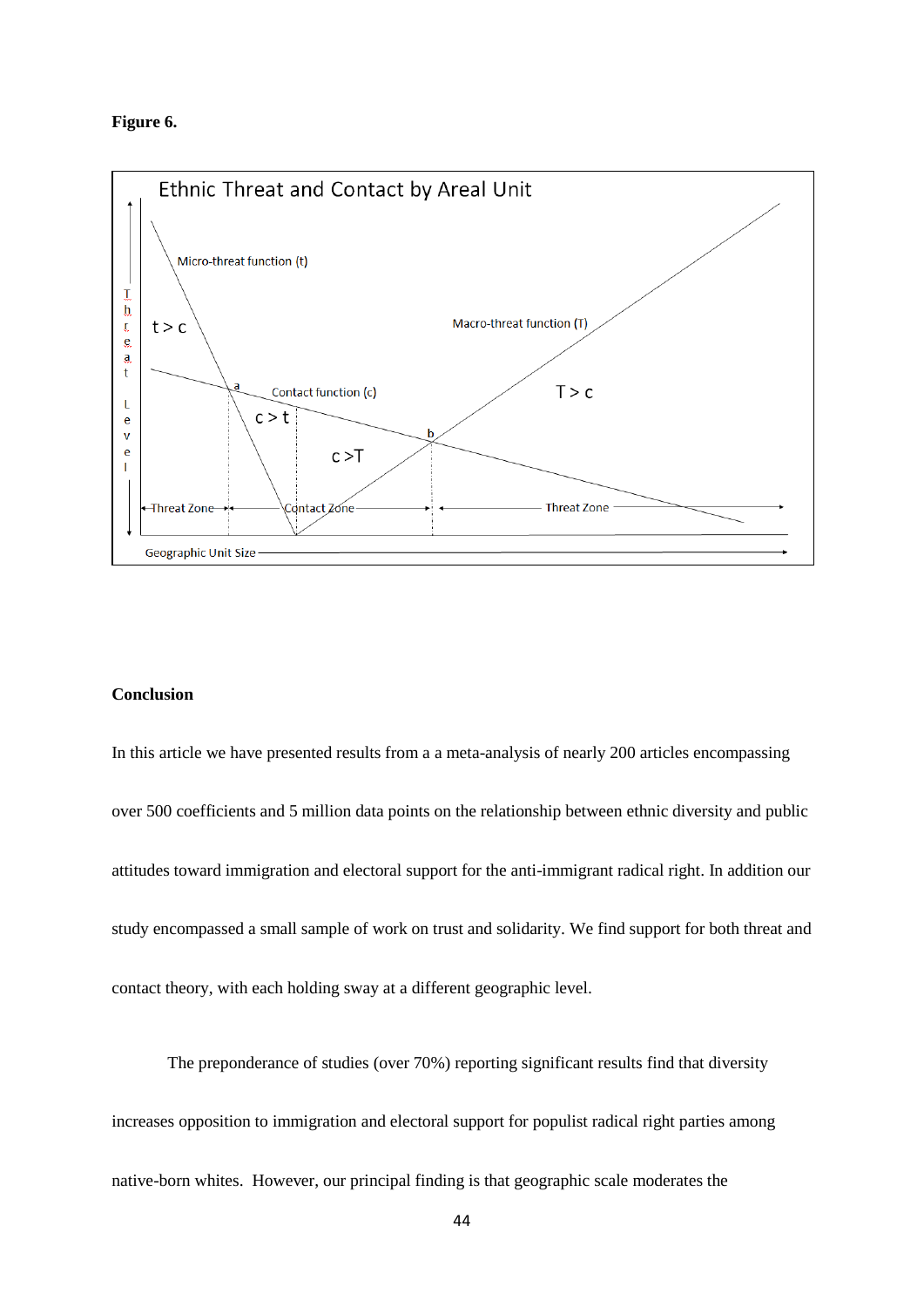relationship between diversity and threat, producing a cubic polynomnial curve of diversity-threat. As the scale of geographical units increases, threat first declines, then, beyond units of between 50,000- 100,000 people, again begins to rise. As units exceed a population of around 1 million people perceptions of threat again begin to subside.

While further research is required we posit three substantive drivers of the diversity-threat relationship that operate with varying degrees of force depending on the scale of analysis: microthreat, contact and macro-threat. The balance between these processes alters as scale increases, which explains the first three sections of the cubic wave. By contrast, the decline in threat at the highest scale arises, we argue, from unspecified time-invariant characteristics of regions and nations. Accordingly, longitudinal work at national level, which does not suffer from this bias, uncovers an overwhelmingly positive relationship between diversity and threat. The vast majority of studies which examine ethnic change also find that increased diversity is associated with higher white threat perceptions. In our meta-analysis we successfully fit this model to existing meta data on the diversitysolidarity relationship, uncovering a similar pattern. Our work suggests there is a common underlying relationship between diversity and a range of ethnic threat variables.

Finally, we make a number of recommendations for further work in the field. First, scholars should report separate results for white, native-born samples or, at the very least, for interactions between diversity and ethnicity. Second, we urge researchers to simultaneously test for levels of, and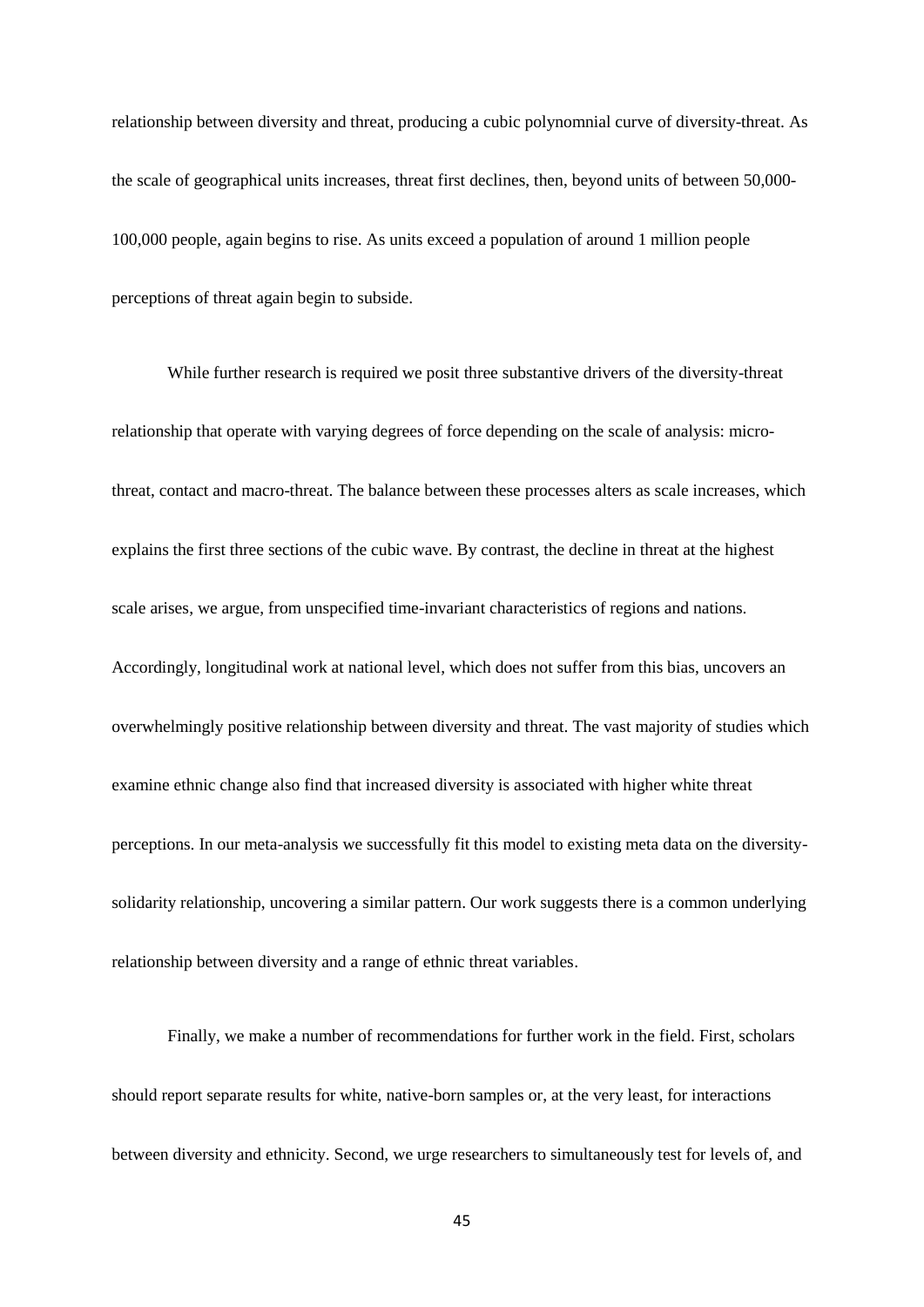changes in, diversity. Third, researchers should include two or more parameters for ethnic context, preferably one for units in the 1,000-50,000 population range and one for those over 100,000. Fourth, more research is needed at the smallest and largest scales. Finally, in large contexts, more longitudinal work with fixed effects models is required to assess one of the great questions of our time: whether rising levels of ethnic diversity will stoke white majority fears.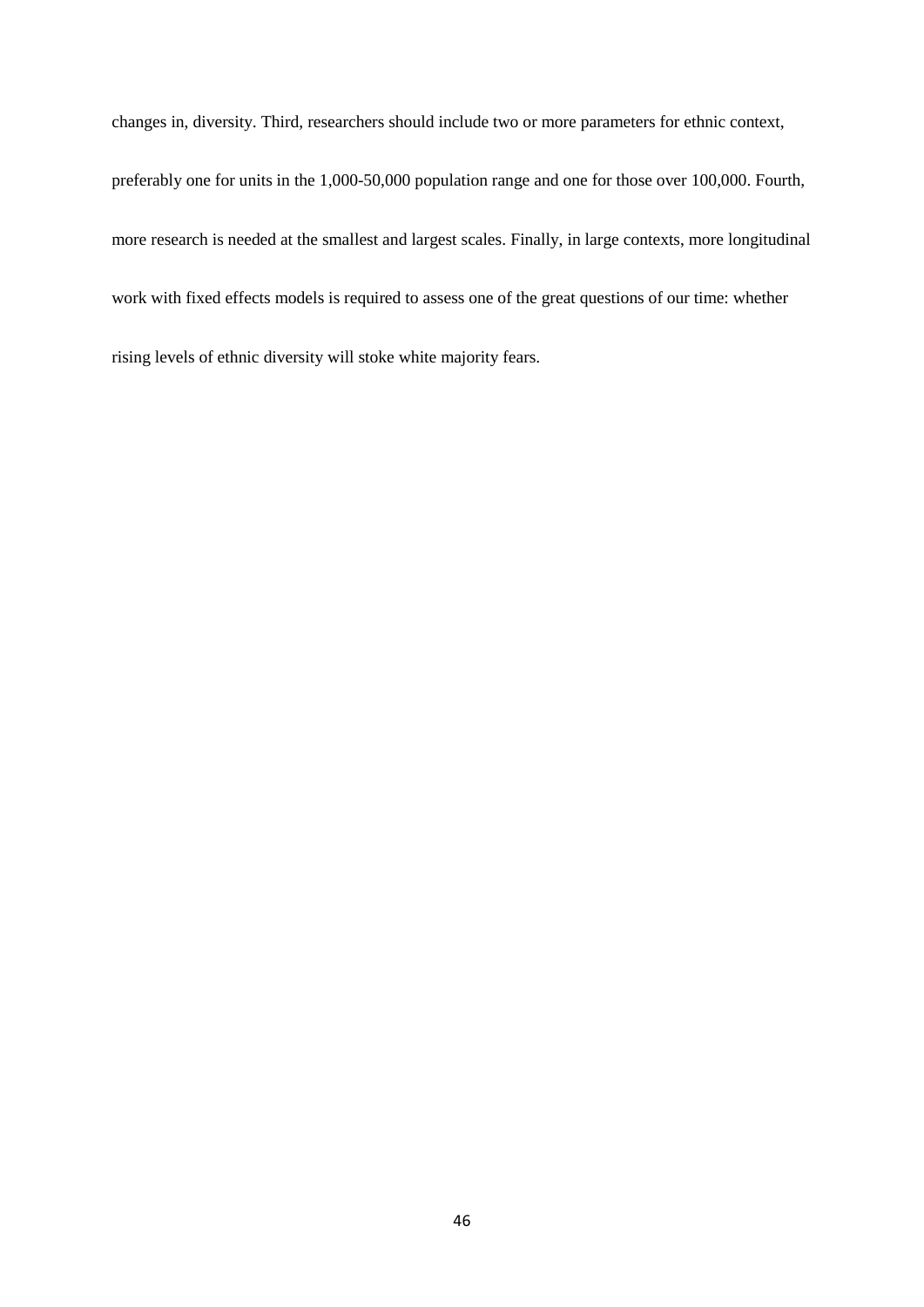### **References**

Abrajano, M. and Z. L. Hajnal (2015). White Backlash, Princeton University Press.

Brubaker, R. (1992). Citizenship and Nationhood in France and Germany. Cambridge, MA &

London, Harvard University Press.

Duffy, B. and T. Frere-Smith (2014). Perception and Reality: public attitudes to immigration.

I. M. S. R. Institute. London, Ipsos MORI.

Easterbrook, P. J., et al. (1991). "Publication bias in clinical research." The Lancet

**337**(8746): 867-872.

Franco, Annie, Neil Malhotra, and Gabor Simonovits. "Publication bias in the social sciences: Unlocking the file drawer." *Science* 345.6203 (2014): 1502-1505.

Frey, W. H. (2015). Diversity explosion : how new racial demographics are remaking

America. Washington, D.C., Brookings Institution Press.

Gallego, A., et al. (2016). "Places and Preferences: A Longitudinal Analysis of Self-Selection

and Contextual Effects." British Journal of Political Science **46**(03): 529-550.

Gesthuizen, Maurice, Tom Van der Meer, and Peer Scheepers. "Ethnic diversity and social capital in Europe: tests of Putnam's thesis in European countries." *Scandinavian* 

*Political Studies* 32.2 (2009): 121-142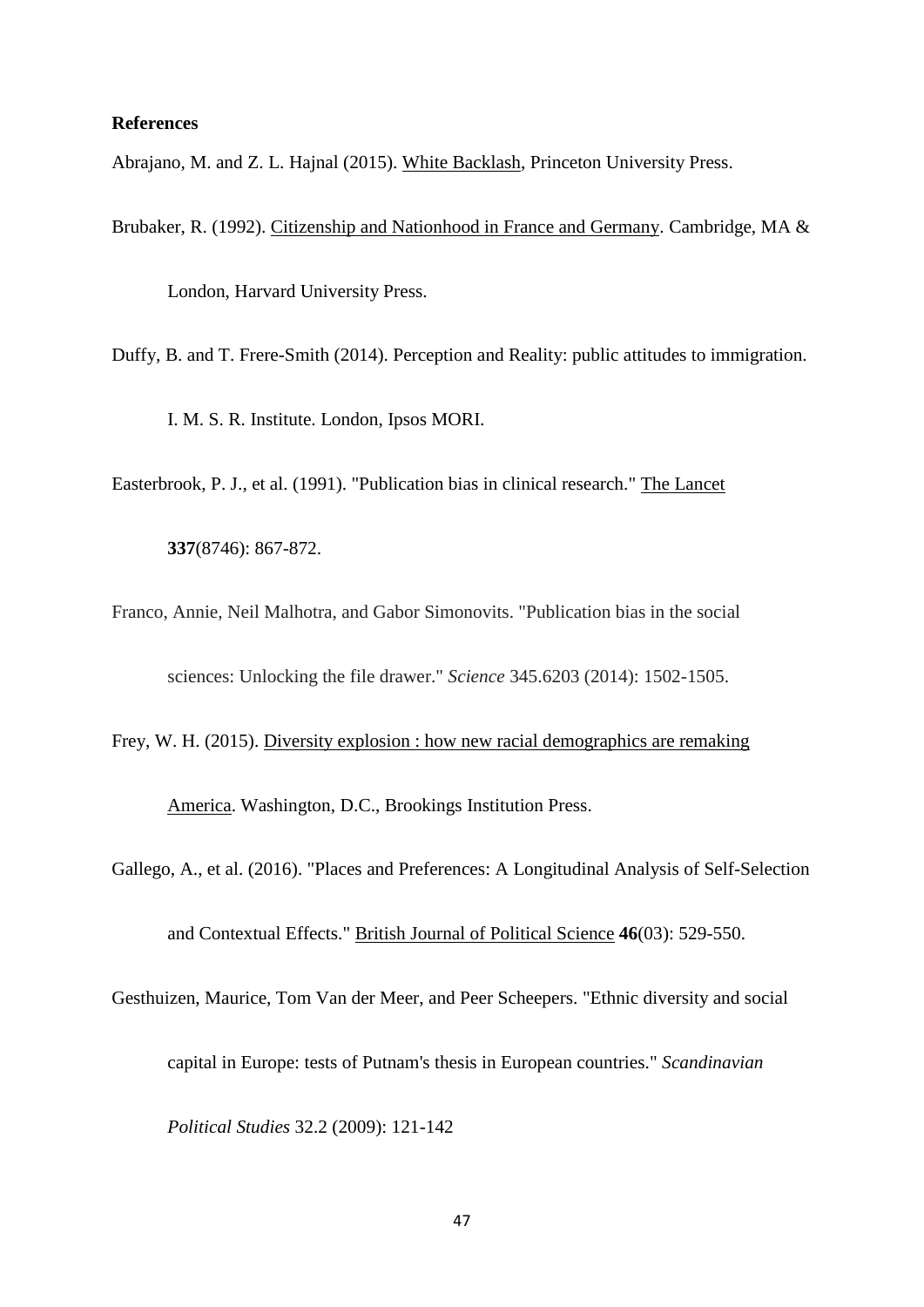- Ha, S. E. (2010). "The Consequences of Multiracial Contexts on Public Attitudes toward Immigration." Political Research Quarterly **63**(1): 29-42.
- Hirschman, A. O. (1970). Exit, Voice and Loyalty. Cambridge, MA & London, Harvard University Press.
- Kaufmann, E. and G. Harris (2015). ""White Flight" or positive contact? Local diversity and attitudes to immigration in Britain." Comparative Political Studies **48**(12): 1563-1590. Key, V. O. (1949). Southern politics in State and Nation. New York,, A. A. Knopf.
- Koopmans, Ruud, and Susanne Veit. "Ethnic diversity, trust, and the moderating role of positive and negative interethnic contact: A priming experiment." *Social science research* 47 (2014): 91-107.
- Laurence, James. "Reconciling the contact and threat hypotheses: does ethnic diversity strengthen or weaken community inter-ethnic relations?."*Ethnic and Racial*

*Studies* 37.8 (2014): 1328-1349.

Office for National Statistics and Home Office (2011). "Communities Group, Home Office

Citizenship Survey, 2010-2011, UK Data Archive Study# 7111."

Pettigrew, T. F. and L. R. Tropp (2006). "A meta-analytic test of intergroup contact theory."

Journal of Personality and Social Psychology **90**(5): 751-783.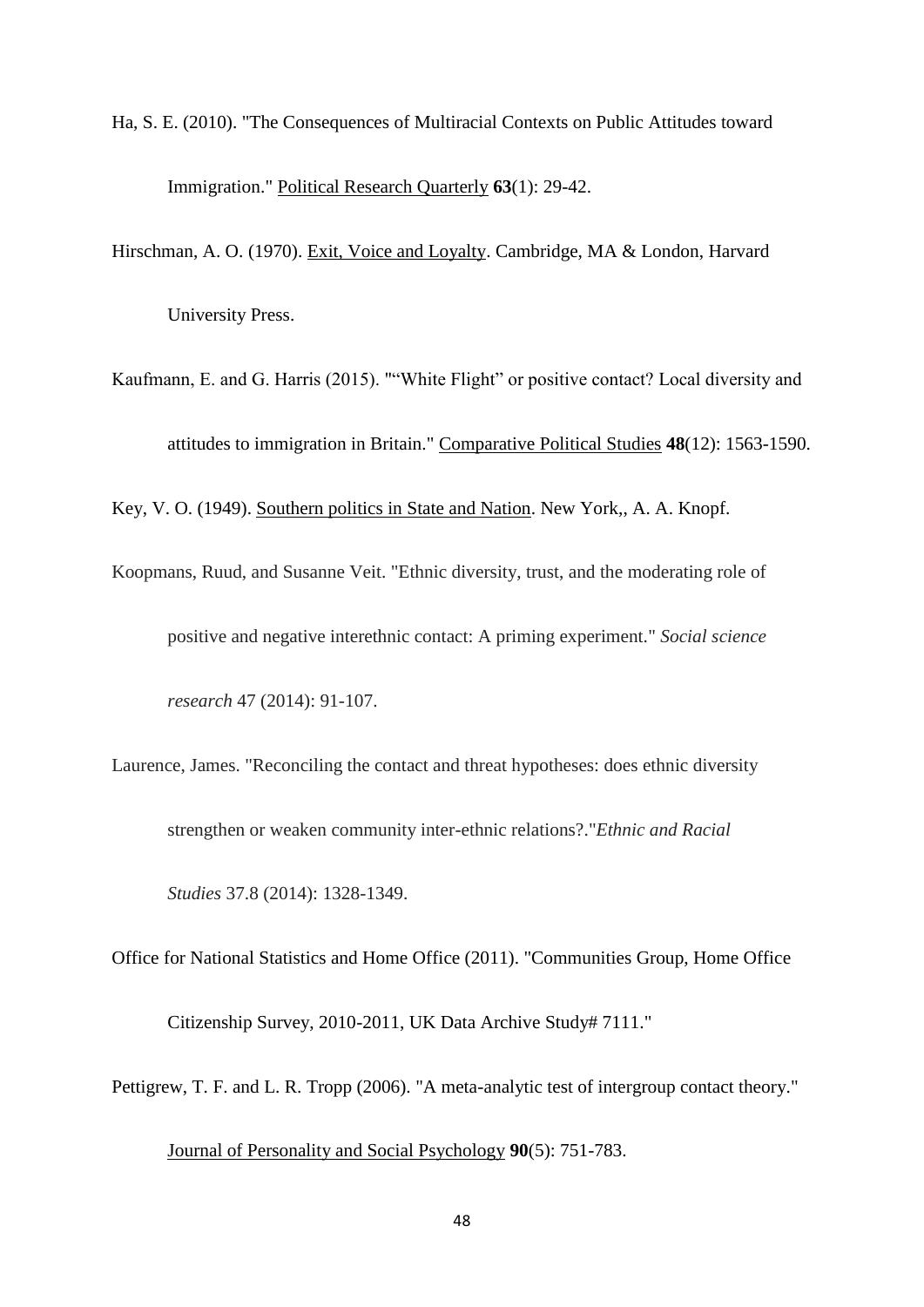- Putnam, Robert D. "E pluribus unum: Diversity and community in the twenty‐first century the 2006 Johan Skytte Prize Lecture." *Scandinavian political studies* 30.2 (2007): 137-174
- Schlueter, E. and P. Scheepers (2010). "The relationship between outgroup size and antioutgroup attitudes: A theoretical synthesis and empirical test of group threat- and intergroup contact theory." Social Science Research **39**(2): 285-295.
- Schmidt, F.L. and Hunter, J.E. (2015) *Methods of Meta-Analysis: Correcting Error and Bias*

*in Research Findings* (third edition), Thousand Oaks and London: Sage

Skey, M. (2011). "National belonging and everyday life." Houndsmill Basingstoke: Palgrave

# Macmillan.

Stenner, K. (2005). The authoritarian dynamic, Cambridge University Press.

Stolle, Dietlind, Stuart Soroka, and Richard Johnston. "When does diversity erode trust?

Neighborhood diversity, interpersonal trust and the moderating effect of social

interactions." *Political Studies* 56.1 (2008): 57-75.

Surowiecki, J. (2004). The wisdom of crowds : why the many are smarter than the few and how collective wisdom shapes business, economies, societies, and nations. New York, Doubleday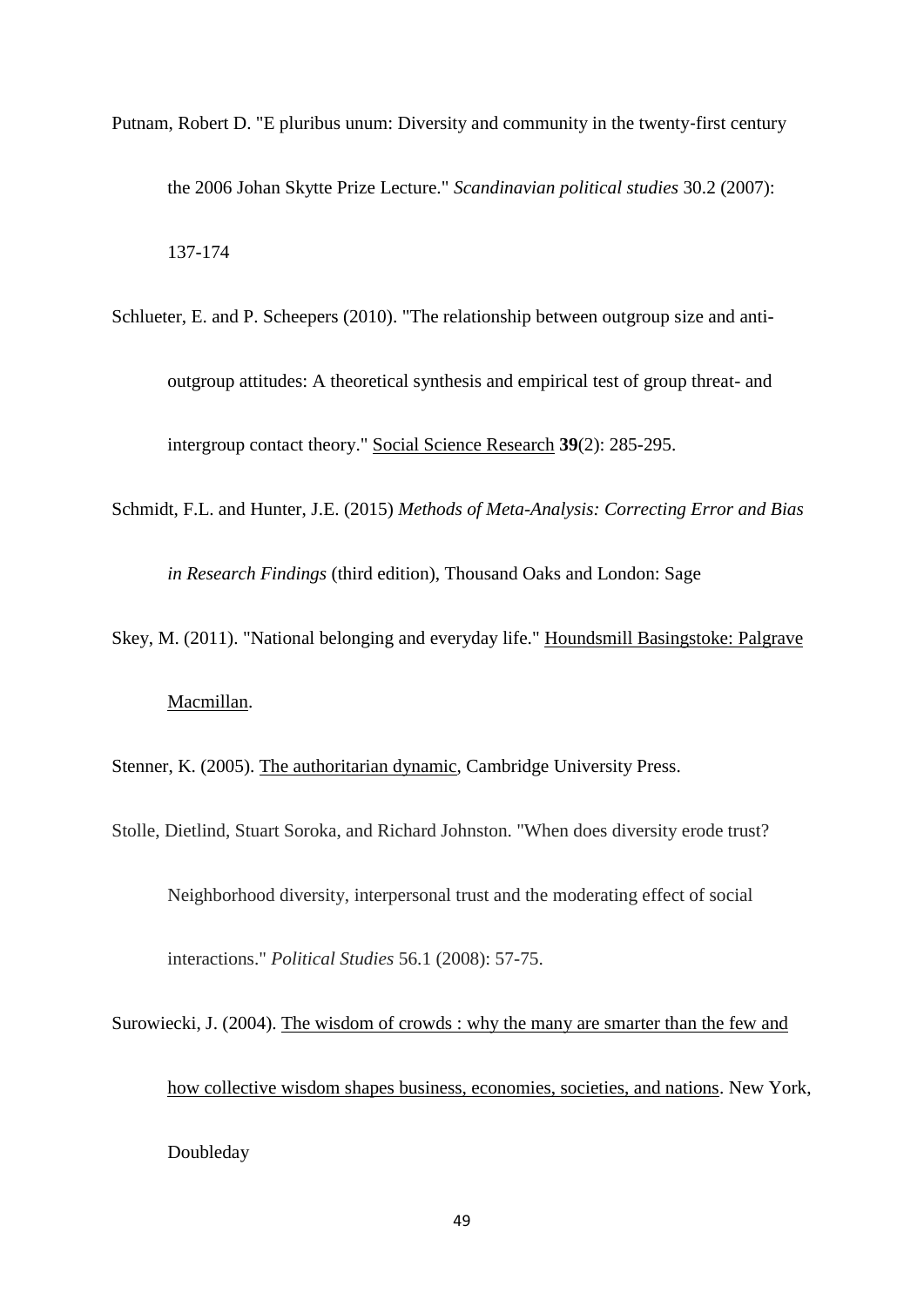Tolsma, J. and T. W. G. van der Meer (2016). "Losing Wallets, Retaining Trust? The

Relationship Between Ethnic Heterogeneity and Trusting Coethnic and Non-coethnic Neighbours and Non-neighbours to Return a Lost Wallet." Social Indicators

Research(DOI: 10.1007/s11205-016-1264-y).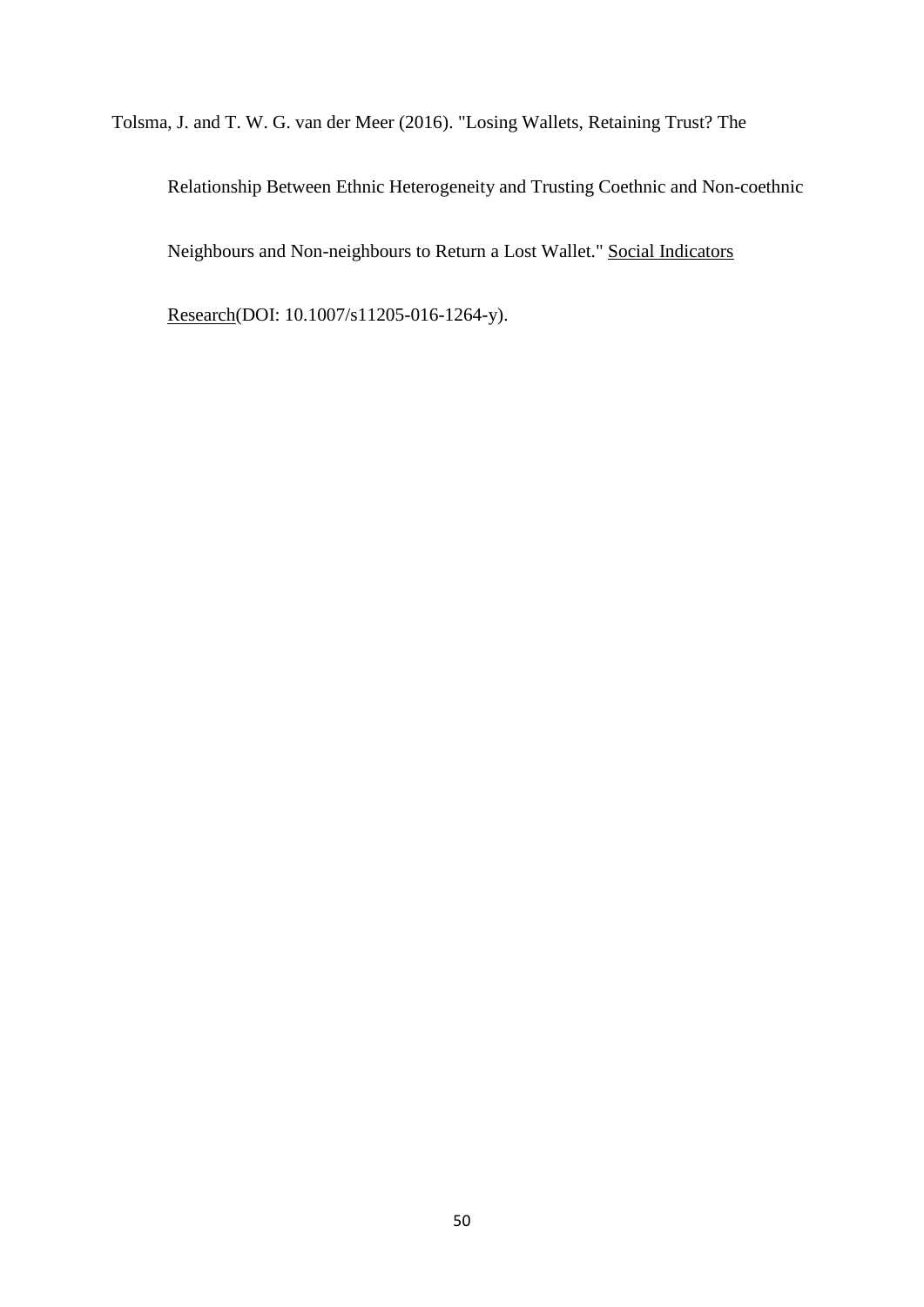### **Notes**

**.** 

 $1$  Note that we correct for question wording since questions on some surveys elicit opinion on the benefits of immigration and others on its drawbacks. So too for trust and cohesion questions. We also alter the direction of the observed relationship when context is measured as % native whites rather than % minorities. In some cases odds ratios are reported rather than coefficients: those below 1 are coded as negative relationships.

 $2$  In stata, frequency weights must be integers so we inflate rather than deflate the data and multiply by a factor of 10 to 180.

<sup>3</sup> We omit three cases in which segregation is used to measure diversity.

<sup>4</sup> There are, of course, numerous studies of intensive contact in small settings (summarized in Pettigrew and Tropp 2006).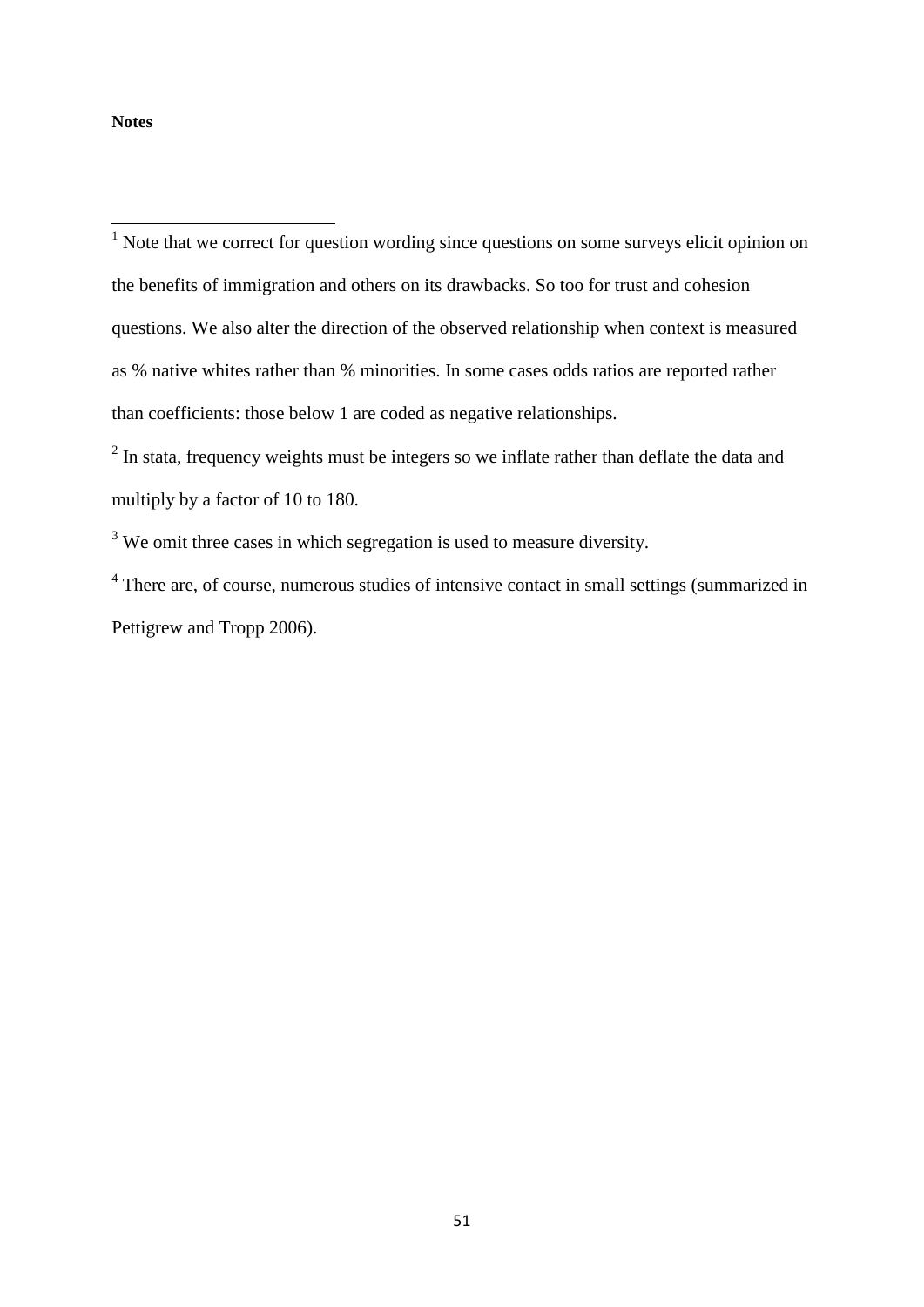# **Appendix 1 –Selection Criteria and Bibliography**

# Selection Criteria

1

Studies included in the meta-analysis had to meet several inclusion criteria. First, we only considered studies that specifically include data on ethnic context. Second, with regard to studies on the populist radical right we exclude those that examine the individual-level and neglect ethnic context. Studies were selected using major search engines and bibliographic tracing tools. The published articles, books, dissertations and working papers examined relationships between ethnic diversity and either a) opinion of immigrants, immigrant minorities or immigration; or b) electoral or membership support for radical right parties. The scope of our study does not extend to native minorities such as Roma or African-Americans though we include 6 of these studies for exploratory purposes to examine whether similar relationships could be observed. Also for exploratory purposes, as noted, we included 13 tests across 6 papers on questions of social solidarity (trust/cohesion) and 20 tests on questions of out-group antipathy that are difficult to classify. We focus only on the post-1995 period while accepting that many important works were conducted prior to this date. Future researchers should be able to build on our data in whichever directions they choose to expand our collective purview even further. We do not always include all ethno-contextual parameters, especially when large number of closely-related parameters were tested (i.e. % Indian, % African). We also avoided reporting interactions.

# **Bibliography**

- Abrajano, M., & Hajnal, Z. L. (2015). White backlash: immigration, race, and American politics. Princeton University Press.
- Anbarci, Nejat, Hasan Kirmanoglu, and Mehmet Ulubasoglu. Why is the Support for Extreme Right Higher in More Open Societies? School of Accounting, Economics and Finance, Deakin University, 2007.
- André, S., J. Dronkers & A. Need, (2014). To vote or not to vote? A macro perspective. Electoral participation by immigrants from different countries of origin in 24 European countries of destination. Research on Finnish Society 7: 7-20.
- Arzheimer, K., & Carter, E. L. (2003). Explaining variation in the extreme right vote: The individual and the political environment. School of Politics, International Relations and the Environment, Keele University.
- Arzheimer, K., & Carter, E. (2006). Political opportunity structures and right-wing extremist party success. European Journal of Political Research, 45(3), 419-443.
- Baur, R. Green, G.T. and M. Heibling. (2016). Immigration-related political culture and support for radical right parties. Journal of Ethnic and Migration Studies, 1-26.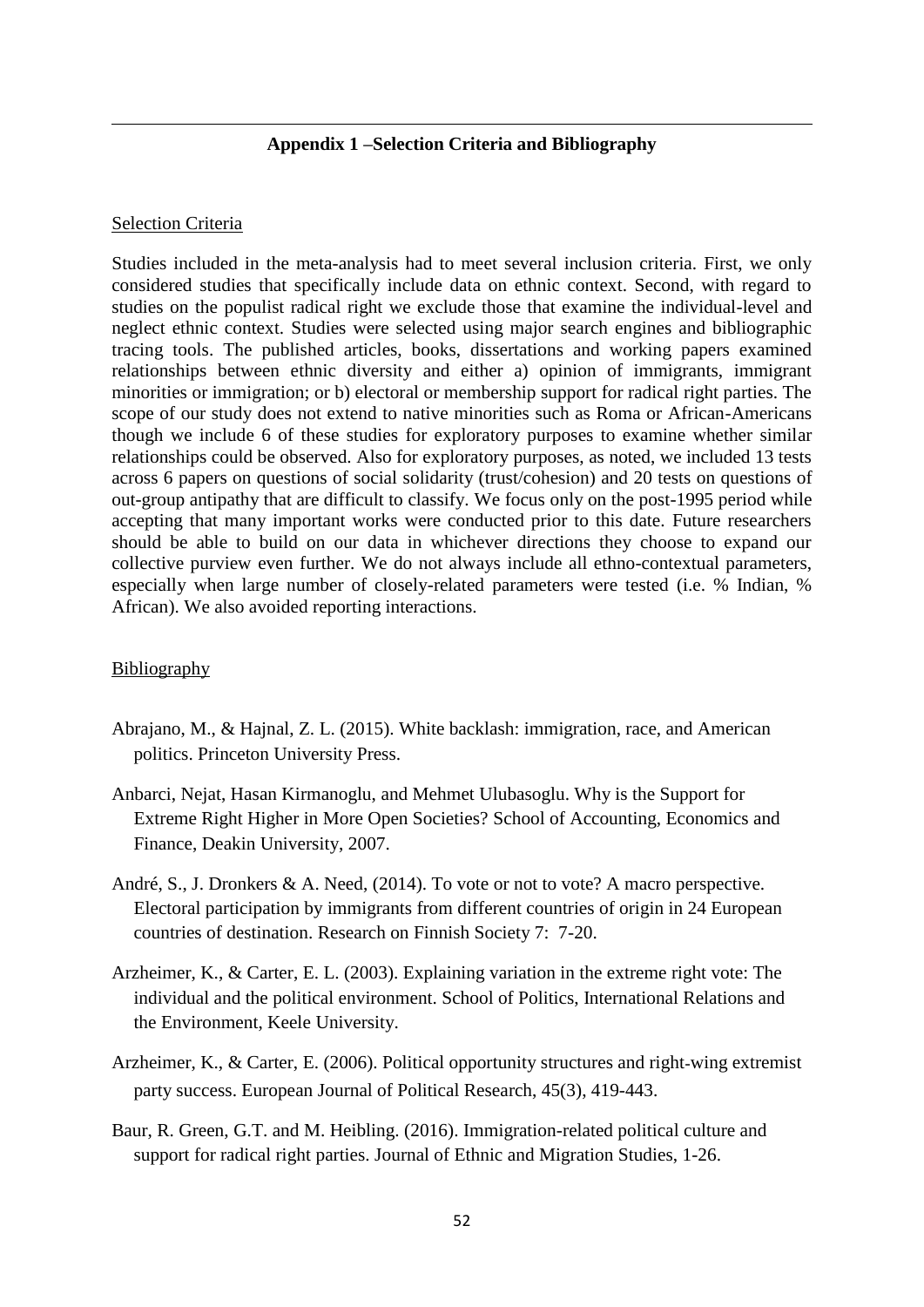Bello, V. (2013). Attitudes towards immigrants in European Societies. A comparison between the Perceived Group Threats Theory and the Intercultural Values Theory through a multi-level analysis.

- Berg, J. A. (2009a). Core networks and whites' attitudes toward immigrants and immigration policy. Public Opinion Quarterly, 73(1), 7-31.
- Berg, J.A. (2009b). White public opinion toward undocumented immigrants: Threat and interpersonal environment. Sociological Perspectives, 52(1), 39-58.
- Berg, J. A. (2010). Race, class, gender, and social space: Using an intersectional approach to study immigration attitudes. The Sociological Quarterly, 51, 278-302.
- Biggs, M., & S. Knauss. (2012). Explaining membership in the British National Party: A multilevel analysis of contact and threat. European Sociological Review, 28, 633-646. DOI:10.1093/esr/jcr031
- Billiet J., Meuleman B. and H. De Witte. (2014). The relationship between ethnic threat and economic insecurity in times of economic crisis: analysis of European social survey data, Migration Studies.
- Bilodeau, A., L. Turgeon, and E. Karakoc. (2012). Small Worlds of Diversity? Views Toward Immigration and Racial Diversity in Canadian Provinces. Canadian Journal of Political Science 45 (3): 579-605.
- Bircan T. (2010). Diversity, Perception and Ethnocentrism. A Multilevel Analysis of Ethnocentrism in Belgian Communities. Politicologenetmaal 2010, Leuven, 27-28 May 2010.
- Blake D. (2003). Environmental Determinants of Racial Attitudes Among White Canadians. Canadian Journal of Political Science. 36:4 91–509.
- Bohman, A. and M. Hjerm. (2016). In the wake of radical right electoral success: a crosscountry comparative study of anti-immigration attitudes over time. Journal of Ethnic and Migration Studies, DOI: 10.1080/1369183X.2015.1131607
- Bohman, A. (2011). Articulated antipathies: Political influence on anti-immigrant attitudes. International Journal of Comparative Sociology, 52(6): 457-477.
- Bohman, A. (2013). Anti-immigrant attitudes, political articulation and the moderating role of intergroup contact. Working Paper 1/2013, Department of Sociology, Umeå University
- Bowyer, B. (2008). Local Context and Extreme Right Support in England: The British National Party in the 2002 and 2003 Local Election. Electoral Studies, 27(4) 611-620.
- Bowyer, B. (2009). The contextual determinants of whites' racial attitudes in England. British Journal of Political Science, 39, 559–586.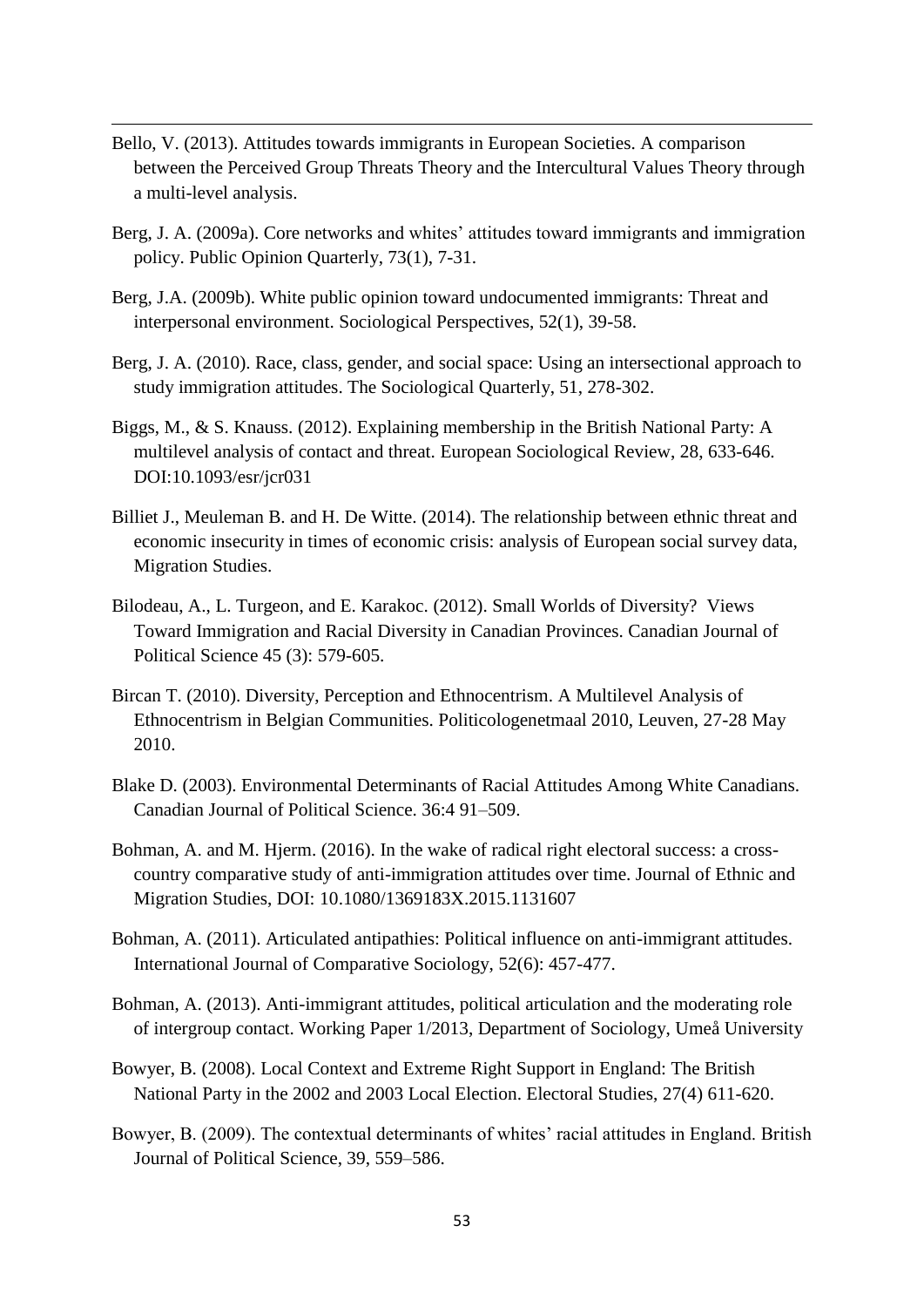Bowyer, B. (2011). Rights for Whites'?: Racial Resentment and Perceptions of Discrimination in Contemporary Britain. Paper presented at the APSA 2011 Annual Meeting.

- Bunders, D.J. and G. Yberna (2015). Neighbourhood Ethnic Diversity: Explaining Perceived Ethnic Threat and Interethnic Contact. Faculty of Social and Behavioural Sciences Theses, Utrecht University (Bachelor Thesis).
- Ceobanu A.M. and Escandell X. (2008). East is West? National feelings and anti-immigrant sentiment in Europe. Social Science Research. 37(4):1147–1170.
- Ceobanu A. M. (2011). Usual Suspects? Public Views about Immigrants' Impact on
- Crime in European Countries. International Journal of Comparative Sociology, 52: 114-131.
- Cho, W.K. Tam & N. Baer. (2011). Environmental Determinants of Racial Attitudes Redux: The Critical Decisions Related to Operationalizing Context. American Politics Research 39 (2): 414–436.
- Citrin J. and Sides J. (2008). Immigration and the Imagined Community in Europe and the United States. Political Studies 56: 33-56.
- Claassen, C. (2015). What explains Xenophobia in South Africa? A Test of Eight Theories. Working Paper.
- Cochrane, C. and N. Nevitte. (2012). Scapegoating: Unemployment, Far-Right Parties, and Anti-Immigrant Sentiment. Comparative European Politics 12(1): 1-32.
- Coenders, M. (2001). Nationalistic attitudes and ethnic exclusionism in a comparative perspective. Nijmegen, Ph.D. dissertation thesis.
- Coenders, M., Lubbers, M., Scheepers, P., & Verkuyten, M. (2008). More than two decades of changing ethnic attitudes in the Netherlands. Journal of Social Issues, 64(2), 269-285.
- Coffe, H., Heyndels, B., and J. Vermeir. (2007). Fertile grounds for extreme right-wing parties: Explaining the Vlaams Blok's electoral success, Electoral Studies, Vol. 26(1), 142- 155.
- Dancygier, R.M. and M.J. Donnelly. (2013). Sectoral economies, economic contexts, and attitudes toward immigration. Journal of Politics 75: 17–35.
- Davidov, E., Meuleman, B., Billiet, J., & Schmidt, P. (2008). Values and support for immigration: A cross-country comparison. European Sociological Review, 24(5), 583- 599.
- Davidov, E. and B. Meuleman. (2012). Explaining attitudes towards immigration policies in European countries: The role of human values. Journal of Ethnic & Migration Studies 38: 757–775.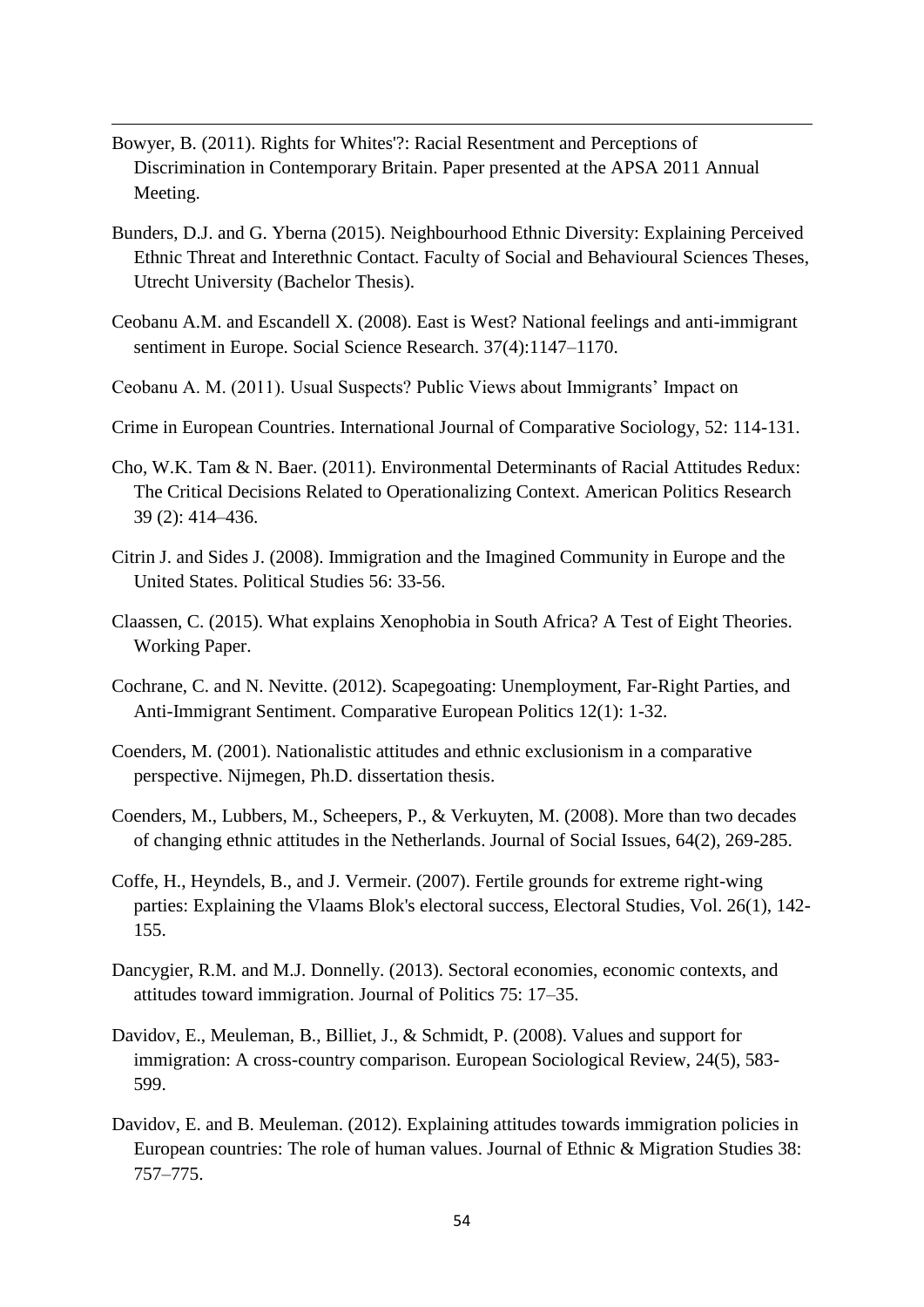Davis, L., & Deole, S. S. (2015). Immigration, Attitudes and the Rise of the Political Right: The Role of Cultural and Economic Concerns over Immigration. Available at SSRN.

- Della Posta, D.J. (2013). Competitive threat, intergroup contact, or both? Immigration and the dynamics of Front National voting in France. Social Forces 92(1): 249-273.
- DiGiusto, G.M. and Jolly, S.K. Xenophobia and Immigrant Contact: British Public Attitudes toward Immigration. Prepared for the European Union Studies Association Biennial International Conference. Los Angeles, CA, 23-25 April 2009.
- Dinas, E., & Spanje, J. van (2011). Crime story: The role of crime and immigration in the anti-immigration vote. The case of the Dutch LPF in 2002. Electoral Studies, 30(4) 658- 671.
- Dinesen, P. and K.M. Sønderskov (2011). Ethnic Diversity of the micro-context and generalized trust: Evidence from Denmark. Paper pesented at the  $6<sup>th</sup> ECPR$  General Conference, 2011.
- Dinesen, P. and K.M. Sønderskov (2015). Ethnic Diversity and Social Trust: Evidence from the Micro-Context. American Sociological Revie. 10.1177/0003122415577989.
- Dixon, J.C. and M.S. Rosenbaum (2004). "Nice to Know You? Testing Contact, Cultural, and Group Threat Theories of Anti-Black and Anti-Hispanic Stereotypes. Social Science Quarterly 85: 257-280.
- Dixon, Jeffrey C. (2006). The Ties That Bind and Those That Don't: Toward Reconciling Group Threat and Contact Theories of Prejudice, Social Forces, 84, 2179-2204.
- Downes. J. (2013) [Statistical modelling of the variables that drive extreme right-wing support](https://www.academia.edu/5672375/Statistical_modelling_of_the_variables_that_drive_extreme_right-wing_support_in_Europe_Testing_four_competing_theoretical_models_in_the_Political_Science_literature)  [in Europe: Testing four competing theoretical models in the Political Science literature.](https://www.academia.edu/5672375/Statistical_modelling_of_the_variables_that_drive_extreme_right-wing_support_in_Europe_Testing_four_competing_theoretical_models_in_the_Political_Science_literature) Working paper.
- Dülmer, Hermann and M. Klein (2005). Extreme Right-Wing Voting in Germany in a Multilevel Perspective: A Rejoinder to Lubbers and Scheepers. European Journal of Political Research 44, 2, 243-263.<http://dx.doi.org/10.1111/j.1475-6765.2005.00226.x>
- Dunaway, J., Branton, R. P., & Abrajano, M. A. (2010). Agenda Setting, Public Opinion, and the Issue of Immigration Reform\*. Social Science Quarterly, 91(2), 359-378.
- Dustmann, C. and I. Preston (2001). Attitudes to Ethnic Minorities, Ethnic Context and Location Decisions. Economic Journal, 111(470): 353-373.
- Escandell, X (2004). [The Impact of Political Engagement on Social and Political Tolerance](http://citeseerx.ist.psu.edu/viewdoc/download?doi=10.1.1.197.1231&rep=rep1&type=pdf)  [towards Immigrants in Southern Europe.](http://citeseerx.ist.psu.edu/viewdoc/download?doi=10.1.1.197.1231&rep=rep1&type=pdf) Working Paper No. 96. University of California-San Diego.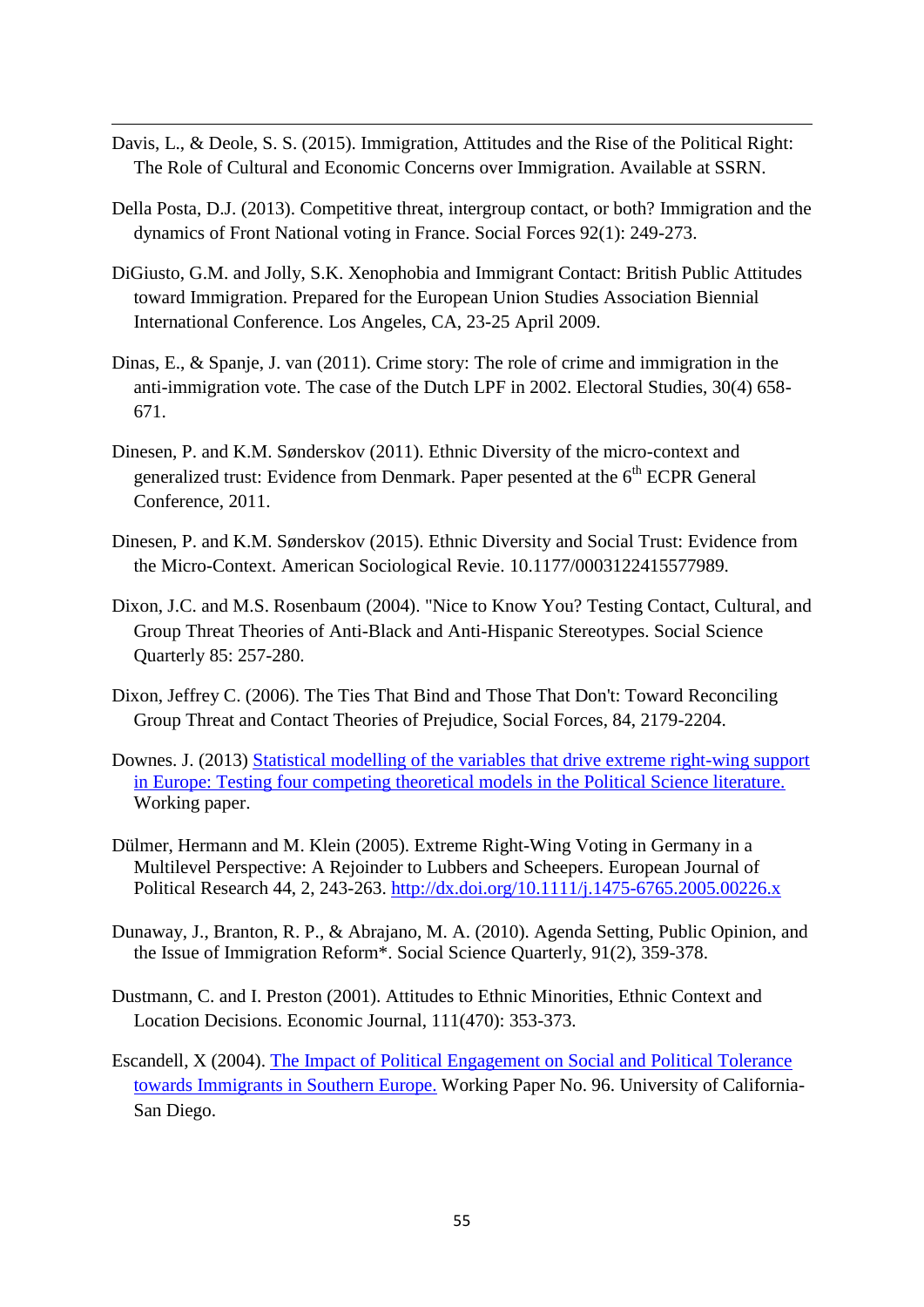Escandell, X. and M. Ceobanu, A.M. (2008) When Contact with Immigrants Matters: Threat, Interethnic Attitudes and Foreigner Exclusionism in Spain's Comunidades Autónomas. Ethnic and Racial Studies 32 (1): 44–69.

- Escandell, X. and Ceobanu, A. M. (2009) 'When contact with immigrants matters: threat, interethnic attitudes, and foreigner exclusionism in Spain's Comunidades Auto´nomas', Ethnic and Racial Studies, vol. 32, no. 1, pp. 44–69.
- Evans, G., & Need, A. (2002). Explaining ethnic polarization over attitudes towards minority rights in Eastern Europe: a multilevel analysis. Social Science Research, 31(4), 653-680.
- Ford, R. and M.J. Goodwin (2010) Angry White Men: Individual and Contextual Predictors of Support for the British National Party, Political Studies, vol.58: pp.1-25
- Gijsberts, M. and Dagevos, J. (2004). Concentratie en wederzijdse beeldvorming tussen autochtonen en allochtonen. Migrantenstudies, 20(3), 145-168.
- Gijsberts, M. and J. Dagevos. (2007). The socio-cultural integration of ethnic minorities in the Netherlands: Identifying neighbourhood effects on multiple integration outcomes. Housing Studies 22(5): 805–831.
- Gijsberts, M., M. Vervoort, E. Havekes and J. Dagevos (2010). Maakt de buurt verschil? De relatie tussen de etnische samenstelling van de buurt, interetnisch contact en wederzijdse beeldvorming. Den Haag: Sociaal en Cultureel Planbureau.
- Gijsberts, M., van der Meer, T. & Dagevos, J. (2011). Hunkering Down in Multi-Ethnic Neighbourhoods? The Effects of Ethnic Diversity on Dimensions of Social Cohesion. European Sociological Review, DOI:10.1093/esr/jcr022.
- Gilliam, F.D. N.A. Valentino and M.N. Beckmann. (2002). Where You Live and What You Watch: The Impact of Racial Proximity and Local Television News on Attitudes about Race and Crime." Political Research Quarterly 55(4): 755–780.
- Golder, M. (2003). Explaining Variation in the Electoral Success of Extreme Right
- Parties in Western Europe, Comparative Political Studies, vol. 36 (4): 432-466.
- Goldschmidt, T. & Rydgren, J. (2015). Welfare for natives only or no welfare at all? Immigrant unemployment, workplace encounters, and majority attitudes toward social spending in Sweden. SU Department of Sociology Working Paper Series. WPS22.
- Goldstein, J.L. & M.E. Peters (2014). Nativism or Economic Threat: Attitudes Toward Immigrants During the Great Recession. International Interactions: Empirical and Theoretical Research in International Relations 40(3): 376-401. DOI: 10.1080/03050629.2014.899219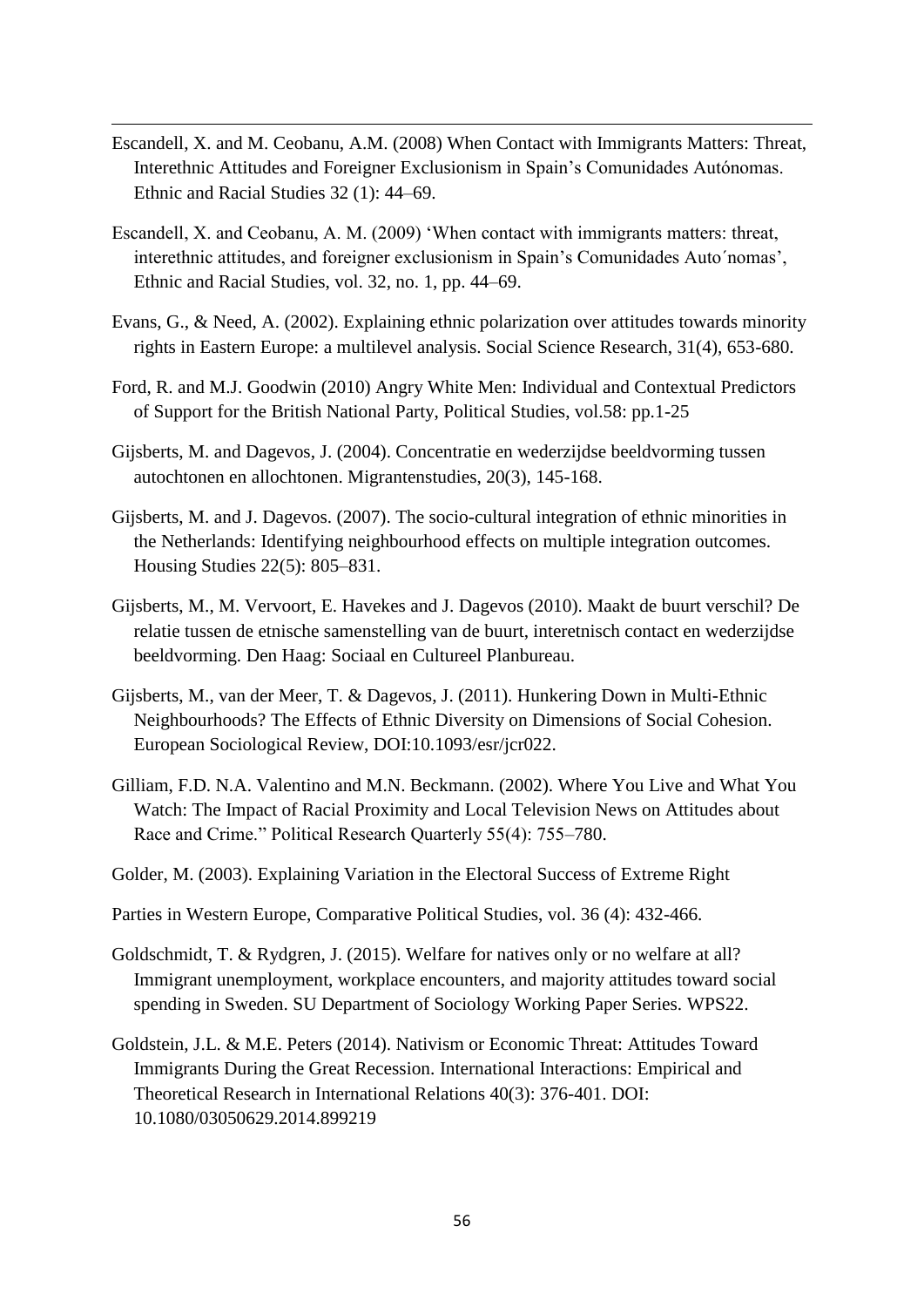Gorodzeisky, A. and M. Semyonov. (2009). Terms of Exclusion: Public Views toward Admission and Allocation of Rights to Immigrants in European Countries. Ethnic and Racial Studies, 35, 401- 423.

- Gorodzeisky. A. (2011). Who are the Europeans that Europeans Prefer? Economic conditions and Exclusionary views toward European immigrants. International Journal of Comparative Sociology, 52, 100-113.
- Gorodzeisky, A., & Semyonov, M. (2015). Not Only Competitive Threat But Also Racial Prejudice: Sources of Anti-Immigrant Attitudes in European Societies. International Journal of Public Opinion Research, edv024.
- Gravelle, T. B. (2016). Party Identification, Contact, Contexts, and Public Attitudes toward Illegal Immigration. Public Opinion Quarterly, nfv054.
- Green, Eva G. T. (2009). Who can enter? A Multilevel Analysis on Public Support for Immigration Criteria across 20 European Countries. Group Processes & Intergroup Relations 12(1): 41-60.
- Green E.G.T., N. Fasel and O. Sarrasin (2010). The More the Merrier? The Effects of Type of Cultural Diversity on Exclusionary Immigration Attitudes in Switzerland. International Journal of Conflict and Violence 4(2): 177-190.
- Ha, S.E. (2010). The Consequences of Multiracial Contexts on Public Attitudes toward Immigration. Political Research Quarterly 63(1): 29-42.
- Hatton, T.J. (2014). Public Opinion on Immigration: Has the Recession Changed Minds? IZA DP No. 8248 Working Paper.
- Havekes, E.A. (2014). Putting interethnic attitudes in context. The relationship between neighbourhood characteristics, interethnic attitudes and residential behaviour. Utrecht University (Dissertation).
- Havekes, E. Coenders, M. and K. Dekker (2013). Interethnic attitudes in urban neighbourhoods: the impact of neighbourhood disorder and decline. Urban Studies. DOI: 10.1177/0042098013506049
- Havekes, E., Uunk, W., & Gijsberts, M. (2011). Explaining ethnic outgroup feelings from a multigroup perspective: Similarity or contact opportunity? Social Science Research, 40(6), 1564–1578. DOI:10.1016/j.ssresearch.2011.06.005
- Havekes, E. M. Coenders, and T. van der Lippe (2014). The wish to leave ethnically concentrated neighbourhoods: The role of perceived social cohesion and interethnic attitudes. Housing Studies, 29(6): 823-842.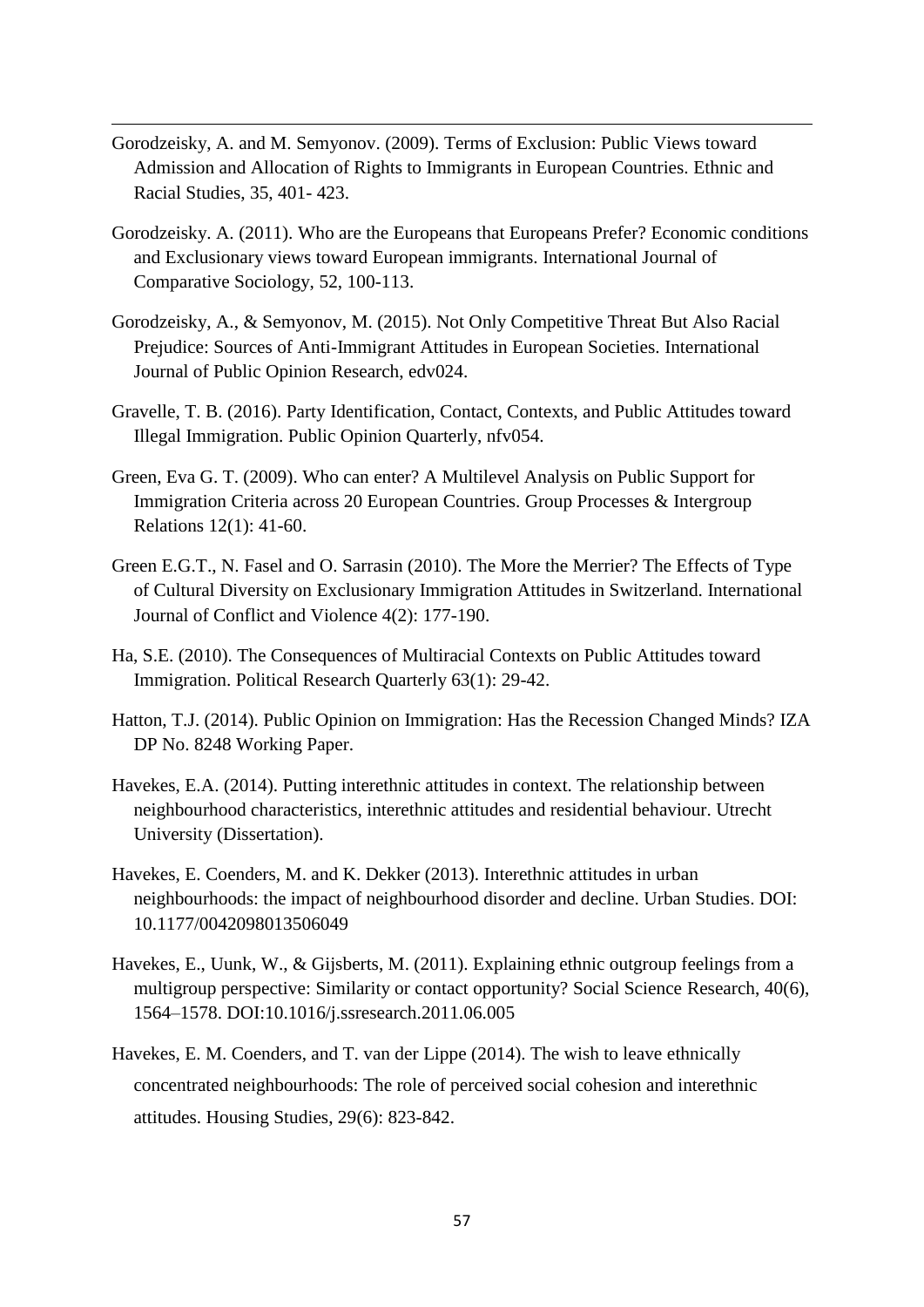Heirman, J. (2012). Explaining anti-immigrant attitudes in the EU. Across-country study on the determinants of intolerance towards immigrants. Master Thesis Sociology.

- Hello, E. Scheepers, P. and M. Gijsberts (2002). Education and ethnic prejudice in Europe: explanations for cross-national variances in the education effect on ethnic prejudice. Scandinavian Journal of Educational Research 46 (1): 5-24.
- Hjerm, M. (2009). Anti-immigrant attitudes and cross-municipal variation in the proportion of immigrants. Acta Sociologica 52(1): 47-62.
- Hjerm, M. and Nagayoshi, K. (2011). The composition of the minority population as a threat: Can real economic and cultural threats explain xenophobia? International Sociology 26(6): 815-843.
- Hjerm, M. and Schnabel, A. (2010). Mobilizing nationalist sentiments Which factors affect nationalist sentiments in Europe? Social Science Review 39: 527-537.
- Hood III, M. V., & Morris, I. L. (1998). Give us your tired, your poor,... but make sure they have a green card: The effects of documented and undocumented migrant context on Anglo opinion toward immigration. Political Behavior, 20(1), 1-15.
- Hooghe M., de Vroome T. (2015a). How Does the Majority Public React to Multiculturalist Policies? A Comparative Analysis of European Countries. American Behavioral Scientist. vol.59 (6) 747-768.
- Hooghe, M., de Vroome, T. (2015b). The perception of ethnic diversity and anti-immigrant sentiments: A multilevel analysis of local communities in Belgium. Ethnic and Racial Studies 38 (1), 38-56.
- Hooghe, M., Reeskens, T., Stolle, D., and Trappers, A. (2007). Does Diversity Damage Social Capital? A Comparative Study of Neighbourhood Diversity and Social Capital in the US and Britain. Canadian Journal of Political Science/Revue canadienne de science politique, 40(3), 709-32.
- Hooghe, M., Reeskens, T., & Stolle, D. (2007). Diversity, multiculturalism and social cohesion: Trust and ethnocentrism in European societies. Belonging, 387-410.
- Hopkins, D.J. (2007). Threatening Changes: Explaining When and Where Immigrants Provoke Local Opposition. Paper presented at the Annual Meeting of the American Political Science Association, Chicago, IL, September.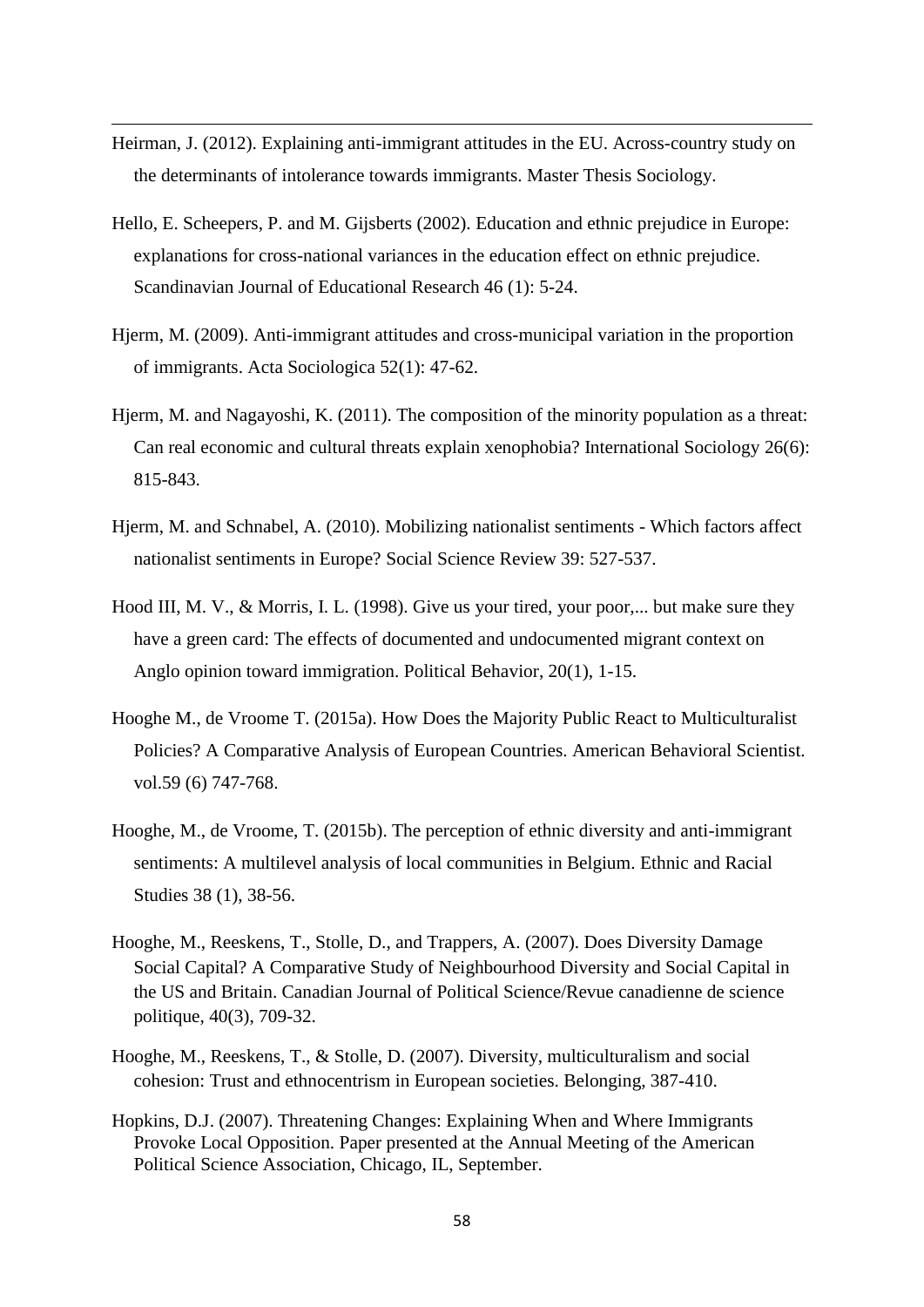Hopkins, D.J. (2010). "Politicized Places: Explaining Where and When Immigrants Provoke Local Opposition." American Political Science Review. 104(1):40-60.

- Hopkins, D.J. (2011). The Limited Local Impacts of Ethnic and Racial Diversity. American Politics Research. 39(2): 344-379.
- Hutchison, M. (2007). The Contextual Elements of Political Tolerance: A Multilevel Analysis of the Effects of Threat Environment and Domestic Institutions on Political Tolerance Level. University of Kentucky Doctoral Dissertations Graduate School.
- Jacobs L., Hooghe M., and de Vroome T (2014). Television and Anti-Immigrant Sentiments: The Mediating Role of Fear of Crime and Perceived Ethnic Diversity. ECPR General Conference, Glasgow, 3-6 September 2014.
- Jesuit, D., Mahler, V. and P. Paradowski (2008). The Conditional Effects of Income Inequality on Extreme Right-Wing Votes: A Subnational Analysis of Western Europe in the 1990's. Working Paper No.486. Luxembourg Income Study, Working Paper Series.
- Jesuit, D. K., Paradowski, P. R., & Mahler, V. A. (2009). Electoral support for extreme rightwing parties: A sub-national analysis of western European elections. Electoral Studies, 28(2), 279-290.
- Jolly, S. and G. DiGiusto. (2014). Xenophobia and Immigrant Contact: French Public Attitudes toward Immigration. Social Science Journal 51.3, 464-473.
- Just, A. (2015). The far-right, immigrants, and the prospects of democracy satisfaction in Europe. Party Politics, 1354068815604823.
- Karreth, J., Singh, Shane, P. and S.M. Stojek (2015). Explaining Attitudes toward Immigration: The Role of Regional Context and Individual Predispositions. West European Politics, 1174-1202.
- Kaufmann, E. and G. Harris (2015). "White Flight" or Positive Contact? Local Diversity and Attitudes to Immigration in Britain. Comparative Political Studies, 48 (12): 1563-1590. DOI: 10.1177/0010414015581684
- Kaufmann, E. (2015). [Levels or Changes? Ethnic Context and the Political Demography of](http://www.sneps.net/wp-content/uploads/2015/11/1-Levels-and-Changes_EK_fmt.pdf)  [the UKIP Vote.](http://www.sneps.net/wp-content/uploads/2015/11/1-Levels-and-Changes_EK_fmt.pdf) Paper presented at the American Political Science Association meetings, San Francisco, CA, September 3<sup>rd</sup>, 2015.
- Kawalerowicz, J. (2015a). Spatial bases of Far Right Support: What contextual factors are associated with membership in the British National Party? Working Paper.
- Kawalerowicz, J. (2015b). Too many immigrants: What shapes people's perception and attitudes towards immigrants in the United Kingdom? Working Paper.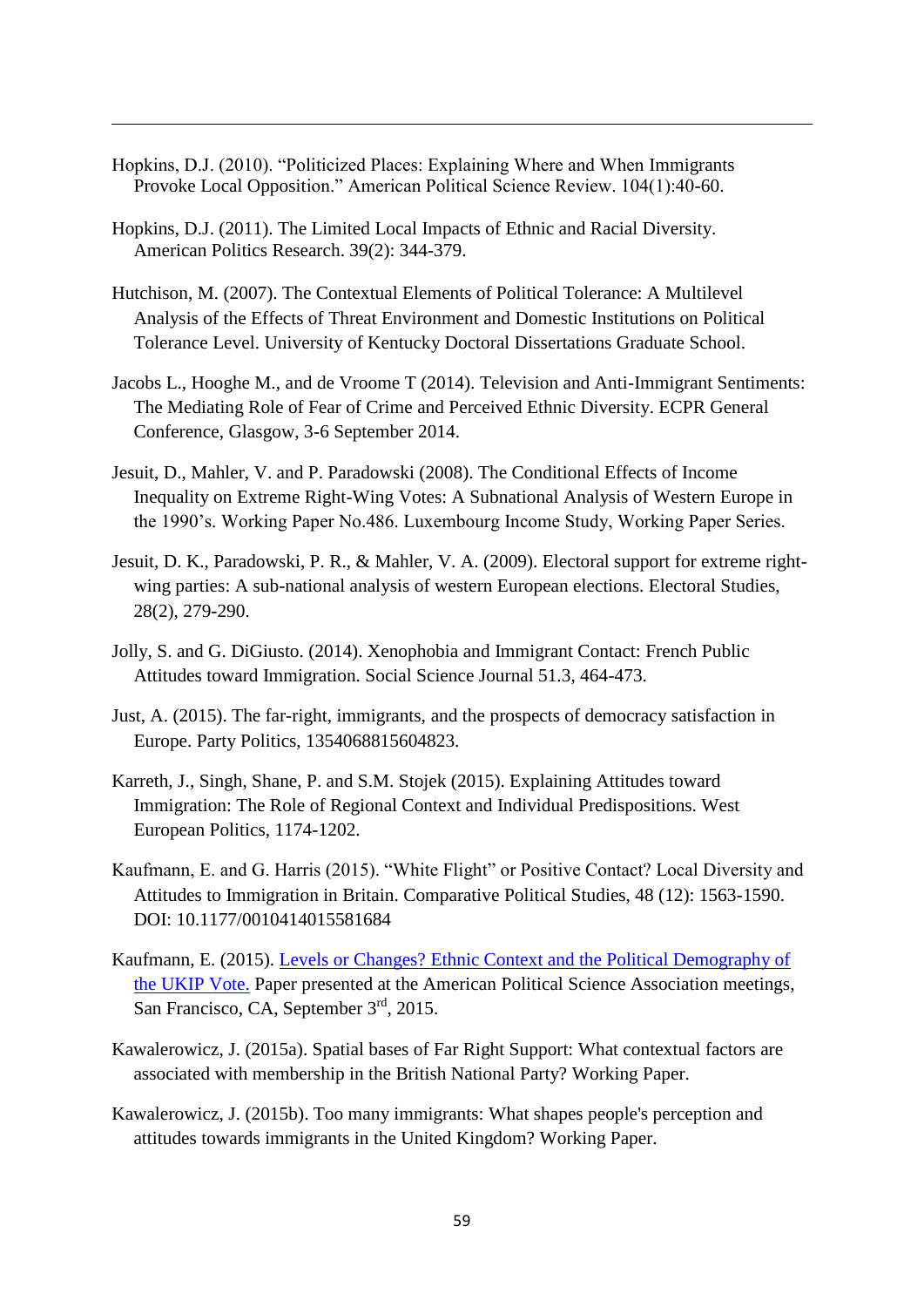Kaya, Y., & Karakoç, E. (2012). Civilizing vs destructive globalization? A multi-level analysis of anti-immigrant prejudice. International Journal of Comparative Sociology, 53(1), 23-44.

- Kehrberg, J. E. (2007). Public opinion on immigration in Western Europe: Economics, tolerance, and exposure. Comparative European Politics, 5(3), 264-281.
- Kessler, A. E., & Freeman, G. P. (2005). Support for extreme right-wing parties in Western Europe: individual attributes, political attitudes, and national context. Comparative European Politics, 3(3), 261-288.
- Kilpi, E. (2008). Prejudice as a response to changes in competitive threat: Finnish attitudes towards immigrants 1986-2006. Working paper number 2008-01, Department of Sociology, University of Oxford.
- King, R.D. and M. Weiner (2007). Group Position, Collective Threat, and American Anti-Semitism. Social Problems. 54(1): 57-77
- Knigge, P. (1998). The ecological correlates of right-wing extremism in Western Europe, European Journal of Political Research 34: 249–279.
- Knoll, B.R. (2009). America for Americans: A Broad Look at the Determinants of Nativism in the American Public. Paper presented at the Midwest Political Science Association Conference, Chicago, Illinois.
- Knoll, B.R. (2010). [Understanding the "New Nativism": causes and consequences for](http://ir.uiowa.edu/cgi/viewcontent.cgi?article=1717&context=etd)  [immigration policy attitudes in the United States.](http://ir.uiowa.edu/cgi/viewcontent.cgi?article=1717&context=etd) University of Iowa, PhD Thesis.
- Kokkonen, A. Esaiasson, P., and M. Gilliam. (2015). Contact in context: does intergroup contact function (better) in high-threat contexts? Journal of Ethnic and Migration Studies. DOI: 10.1080/0, 2015
- Han, Kyung Joon. "Income inequality and voting for radical right-wing parties." Electoral Studies 42 (2016): 54-64.
- Laurence, J., & Bentley, L. (2015). Does Ethnic Diversity Have a Negative Effect on Attitudes towards the Community? A Longitudinal Analysis of the Causal Claims within the Ethnic Diversity and Social Cohesion Debate. European Sociological Review, jcv081.
- Laurence, J., & Heath, A. (2008). Predictors of Community Cohesion: Multi-level Modelling of the 2005 Citizenship Survey (Department for Communities and Local Government, 2008).
- Laurence, J. (2013). "Hunkering down or hunkering away?" The effect of community ethnic diversity on residents' social networks. Journal of Elections, Public Opinion & Parties, 23(3), 255-278.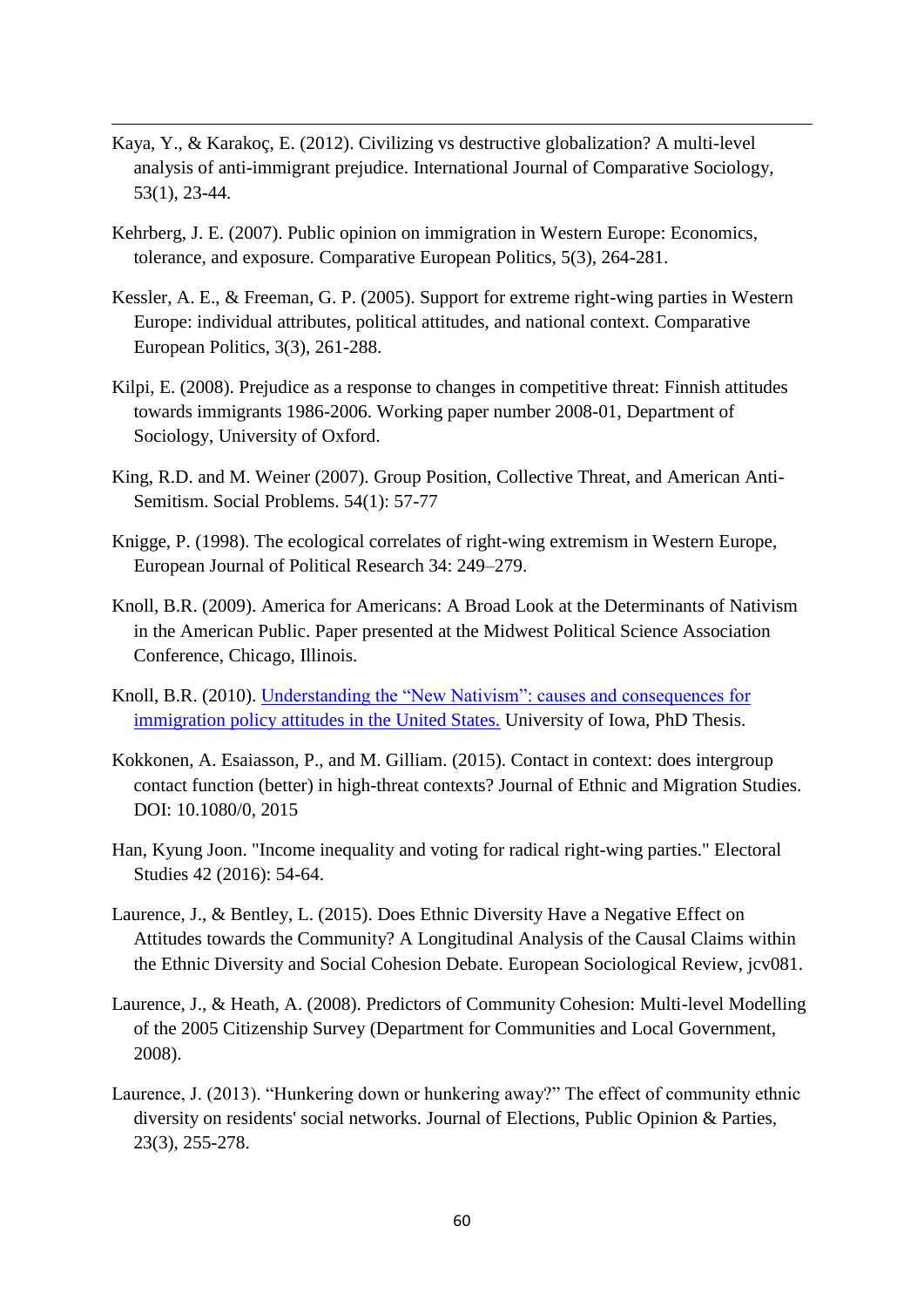Laurence, J., Schmid, K. and Hewstone, M. The Conditions of Conflict: Community Ethnic Composition, Prejudice, and the Moderating Role of Segregation for the Contact and Threat Hypotheses. International Migration, Integration and Social Cohesion Annual Conference, Paper presented at Geneva,  $25<sup>th</sup>$ - $27<sup>th</sup>$  June, 2015.

1

- Lubbers, M. & Scheepers, P. (2001). Explaining the trend in extreme right-wing voting behaviour: Germany, 1989–1998. European Sociological Review 17(4): 431–449.
- Lubbers, M. & Scheepers, P. (2002). French Front National voting: A macro and micro perspective. Ethnic and Racial Studies 25(1): 120–149.
- Lubbers, M., Gijsberts, M. & Scheepers, P. (2002). Extreme right-wing voting in Western Europe. European Journal of Political Research 41: 345–378.
- Lubbers, M., Coenders, M., Scheepers, P. (2006). Objections to asylum seeker centers: individual and contextual determinants of resistance to small and large centres in the Netherlands, European Sociological Review, 22, 3, 243-257.
- Lubbers, M. P. Scheepers, and J. Billiet (2000). Multilevel modelling of Vlaams Blok voting: individual and contextual characteristics of the Vlaams Blok vote. Acta Politica, 35(4), 363-398.
- Lucassen, G., & Lubbers, M. (2012). Who Fears What? Explaining Far-right-wing Preference in Europe by Distinguishing Perceived Cultural and Economic Ethnic Threats. Comparative Political Studies, 45(5), 547-574.
- Manevska, K., & Achterberg, P. (2011). Immigration and perceived ethnic threat: cultural capital and economic explanations. European Sociological Review, jcr085.
- Markaki, Y. (2012). Sources of Anti-Immigration Attitudes in the United Kingdom: The Impact of Population, Labour Market and Skills Context. ISER Working Paper Series (2012-24).
- Markaki, Y. (2014) Public Support for Immigration Restriction in the United Kingdom: Resource Scarcity, Ethnicity, or Poor Origins? National Institute Economic Review 229(1): R31- R52.
- Markaki, Y., & Longhi, S. (2013). What determines attitudes to immigration in European countries? An analysis at the regional level. Migration Studies, 1(3), 311-337.
- Martinez i Coma, F., and Duval- Hernández (2009). Hostility Toward Immigration in Spain, Discussion Paper Series. Forschungsinstitut zur Zukunft der Arbeit Institute for the Study of Labor, April 2009.
- Mayda, A. M. (2006). Who is against immigration? A cross-country investigation of individual attitudes toward immigrants. The Review of Economics and Statistics, 88(3), 510-530.

McLaren, L. (2003). Anti-Immigrant Prejudice in Europe: Contact, Threat Perception, and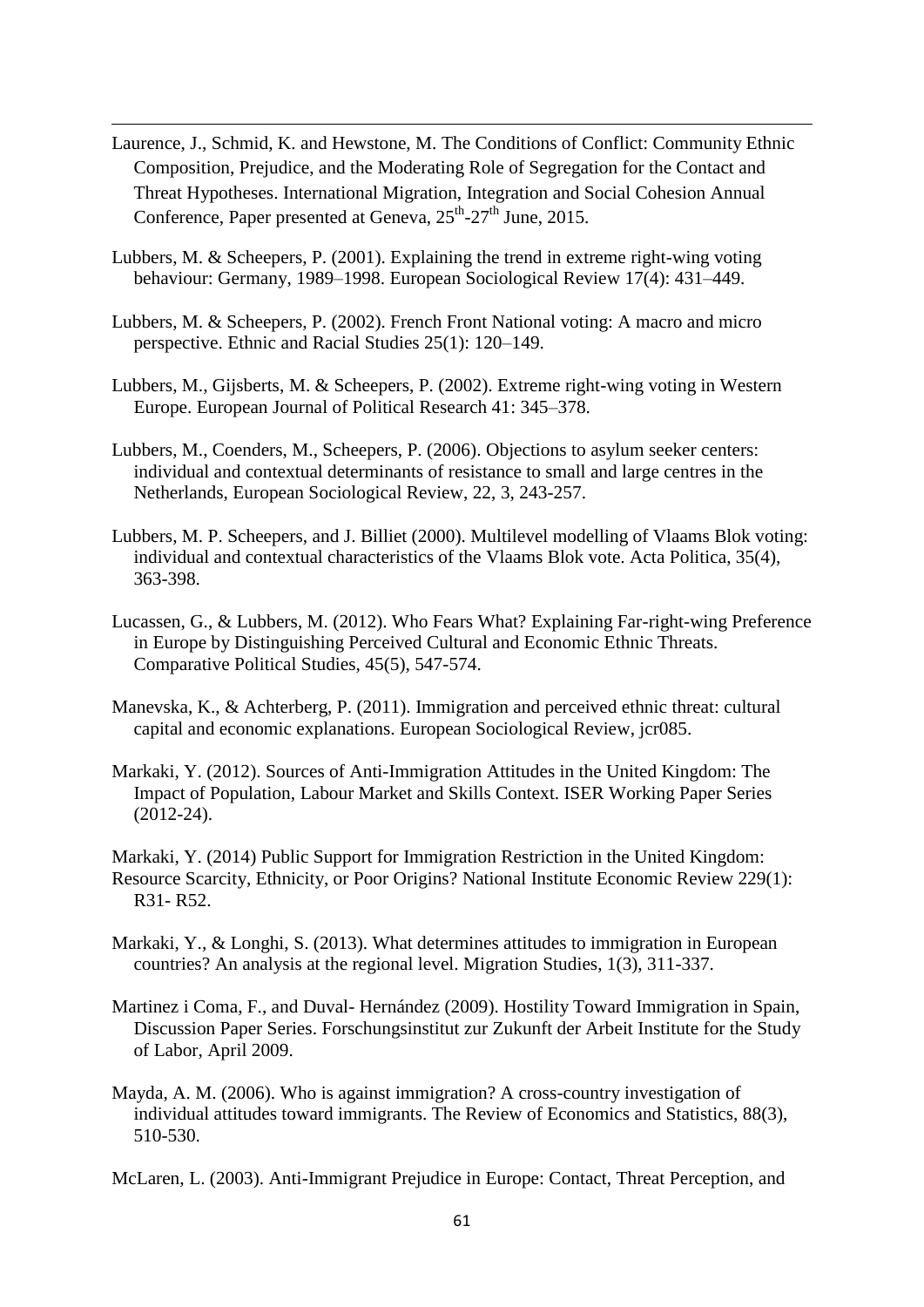Preferences for the Exclusion of Migrants. Social Forces 81(3): 909-936.

1

Meuleman, B., Davidov, E., & Billiet, J. (2009). Changing attitudes toward immigration in Europe, 2002–2007: a dynamic group conflict theory approach. Social Science Research, 38, 352–65.

- Nagayoshi, K. (2009). Whose Size Counts? Multilevel Analysis of Japanese Anti-Immigrant Attitudes Based on JGSS-2006. 日本版総合的社会調査共同研究拠点研究論文集, (9), pp-157.
- Newman, B. J., & Johnson, J. (2012). Ethnic change, concern over immigration, and approval of state government. State Politics & Policy Quarterly, 12(4), 415-437.
- Newman, B. J., Johnston, C. D., Strickland, A. A., & Citrin, J. (2012). Immigration crackdown in the American workplace Explaining variation in E-verify policy adoption across the US states. State Politics & Policy Quarterly, 12(2), 160-182.
- Oliver J. E., Mendelberg T. (2000). Reconsidering the environmental determinants of white racial attitudes. American Journal of Political Science, 574–589.
- Pardos-Prado, S. (2015). How Can Mainstream Parties Prevent Niche Party Success? Center-Right Parties and the Immigration Issue, The Journal of Politics, 77(2): 352-367.
- Penner, E.M. (2012). Local Context and Individual Attitudes about Ethnic Diversity in Canada. Paper prepared for presentation at the Annual Meeting of the Canadian Political Science Association.
- Pichler, F. (2010). Foundations of anti-immigrant sentiment: The variable nature of perceived group threat across changing European societies, 2002-2006. International Journal of Comparative Sociology, 51(6), 445-469.
- Poznyak, D., K. Abts, and M. Swyngedouw. (2011). The dynamics of the extreme right support: A growth curve model of the populist vote in Flanders-Belgium in 1987–2007. Electoral Studies 30: 672–688.
- Quillian, L. (1995). Prejudice as a response to perceived group threat: Population composition and anti-immigrant and racial prejudice in Europe. American Sociological Review 60: 586–611.
- Rapp, C. (2015). More diversity, less tolerance? The effect of type of cultural diversity on the erosion of tolerance in Swiss municipalities. Ethnic and Racial Studies, 38(10), 1779- 1797.
- Rink, N., K. Phalet and M. Swyngedouw. (2008). The Effects of Immigrant Population Size, Unemployment, and Individual Characteristics on Voting for the Vlaams Blok in Flanders 1991–1999. European Sociological Review 25: 411–424.
- Rocha, R. R., Longoria, T., Wrinkle, R. D., Knoll, B. R., Polinard, J. L., & Wenzel, J. (2011). Ethnic Context and Immigration Policy Preferences Among Latinos and Anglos. Social Science Ouarterly, 92(1), 1-19.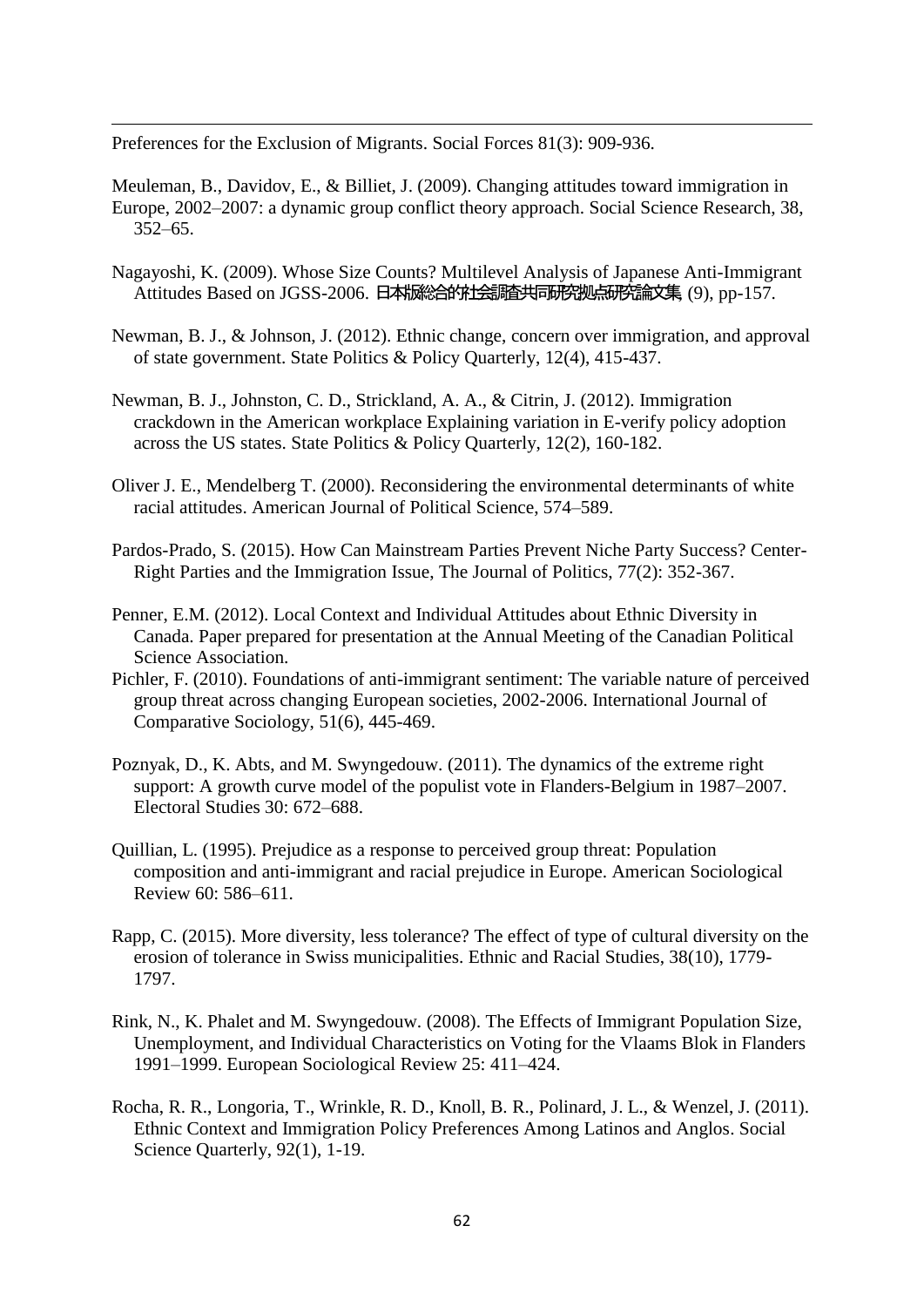Rodon, T., and N.F. Guillén. (2014). Contact with immigrants in times of crisis: an exploration of the Catalan case. Ethnicities, 1468796813520307.

- Rodon, T. and N.F. Guillén. (2013). Reconciling context and contact with immigrants effects: An examination of the Catalan case. GRITIM-UPF Working Paper Series, Number 15.
- Rojon, S. (2013). [Immigration and Extreme Right Voting in France: A contextual analysis of](http://www.imi.ox.ac.uk/pdfs/wp/wp-79-13.pdf)  [the 2012 presidential elections.](http://www.imi.ox.ac.uk/pdfs/wp/wp-79-13.pdf) Working Papers, Paper 79, November 2013. International Migration Institute, University of Oxford.
- Ruist, J. (2014). How the macroeconomic context impacts on attitudes to immigration: evidence from parallel time series, CReAM Discussion Paper Series 1421, Centre for Research and Analysis of Migration (CReAM), Department of Economics, University College London.
- Rustenbach, E. (2010). Sources of Negative Attitudes toward Immigrants in Europe: A Multi-Level Analysis. International Migration Review 44(1): 53-77.
- Rydgren, J., & Ruth, P. (2013). Contextual explanations of radical right-wing support in Sweden: socioeconomic marginalization, group threat, and the halo effect. Ethnic and Racial Studies, 36(4), 711-728.
- Saggar, S., Somerville, W., Ford, R., & Sobolewska, M. (2012). The impacts of migration on social cohesion and integration. Final report to the Migration Advisory Committee, home Office, London.
- Savelkoul, M. (2009). Anti-Muslim attitudes: Comparing levels of anti-Muslim attitudes across Western countries and explaining mechanisms of unfavourable attitudes towards Muslims in the Netherlands. Msc Thesis. Radboud University Nijmegen.
- Savelkoul, M., Gesthuizen, M., & Scheepers, P. (2015). Associational Involvement in Dutch Municipalities and Neighbourhoods: Does Ethnic Diversity Influence Bonding and Bridging Involvement?. Urban Studies Research, 2015.
- Savelkoul, M., Scheepers, P., Tolsma, J., & Hagendoorn, L. (2010). Anti-Muslim attitudes in the Netherlands: Tests of contradictory hypotheses derived from ethnic competition theory and intergroup contact theory. European Sociological Review, jcq035.
- Scheepers, P., Gijsberts, M. and Coenders. M. (2002). Ethnic exclusionism in European countries: Public opposition to civil rights for legal migrants as a response to perceived threat. European Sociological Review 18(1): 17–34.
- Schlueter, E. & Scheepers, P. (2010). The Relationship between Outgroup Size and Anti-Outgroup Attitudes: A Theoretical Synthesis and Empirical Test of Group Threat- and Intergroup Contact Theory. Social Science Research, 39, 285-295. <http://dx.doi.org/10.1016/j.ssresearch.2009.07.006>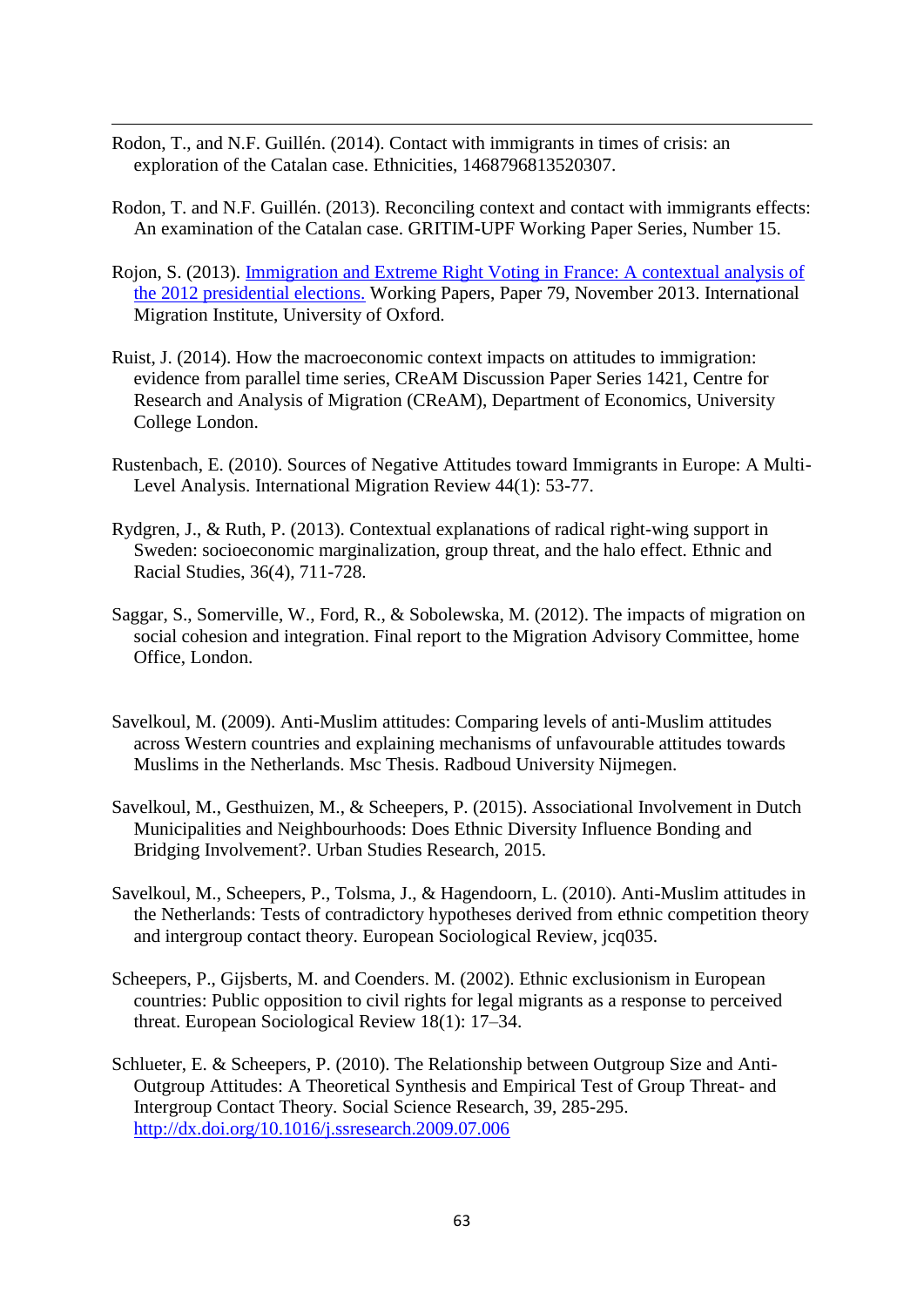- Schlueter, E. and Wagner, U. (2008). Regional Differences Matter: Examining the Dual Influence of the Regional Size of the Immigrant Population on Derogation of Immigrants in Europe. International Journal of Comparative Sociology 49(2-3): 153-173.
- Schlueter, E., Meuleman, B. & Davidov, E. (2013). Immigrant Integration Policies and Perceived Group Threat: A Multilevel Study of 27 Western and Eastern European Countries.

1

Social Science Research 42, 670-682.<http://dx.doi.org/10.1016/j.ssresearch.2012.12.001>

- Schneider, S.L. (2008). Anti-Immigrant Attitudes in Europe: Outgroup Size and Perceived Ethnic Threat. European Sociological Review 24(1): 53-67.
- Semyonov, M., Raijman, R. and Gorodzeisky, A. (2006). The Rise of Anti-Foreigner Sentiment in European Societies, 1988-2000. American Sociological Review Vol. 71(No. 3): 426-449.
- Semyonov, M., Raijman, R., & Gorodzeisky, A. (2008). Foreigners' Impact on European Societies Public Views and Perceptions in a Cross-National Comparative Perspective. International Journal of Comparative Sociology, 49(1), 5-29.
- Shenasi, S. (2014). [Ethnic Visibility, Context, and Xenophobia: A European Perspective.](http://escholarship.org/uc/item/5h2835n1#page-1) PhD Thesis, UCLA.
- Shenasi, S. (2015). [Immigrant Visibility and Xenophobia in Switzerland.](http://paa2015.princeton.edu/uploads/153058) Paper presented at the Population Association of America, 2015 Annual Meeting.
- Sibley, C. G., Duckitt, J., Bergh, R., Osborne, D., Perry, R., Asbrock, F., ... & Barlow, F. K. (2013). A dual process model of attitudes towards immigration: Person $\times$  residential area effects in a national sample. Political Psychology, 34(4), 553-572.
- Sigelman, L., Bledsoe, T., Welch, S., & Combs, M. W. (1996). Making contact? Black-white social interaction in an urban setting. American Journal of Sociology, 1306-1332.
- Sobczak, M. J. (2007). Attitudes toward immigrants and immigration policy in the United States: A structural approach (Doctoral dissertation, University of Illinois at Urbana-Champaign).

Stolz, J. (2005). Explaining Islamophobia. A test of four theories based on the case of a Swiss city. Swiss Journal of Sociology, 31, 547-566.

- Strabac, Z. (2011). It is the eyes and not the size that matter. European Societies: The Official Journal of the European Sociological Association. vol. 13 (4). 559-582.
- Strabac, Z., and Listhaug, O (2008). Anti-Muslim prejudice in Europe: A multilevel analysis of survey data from 30 countries. Social Science Research Vol. 37, No. 1, 268-286. DOI:10.1016/j.ssresearch.2007.02.004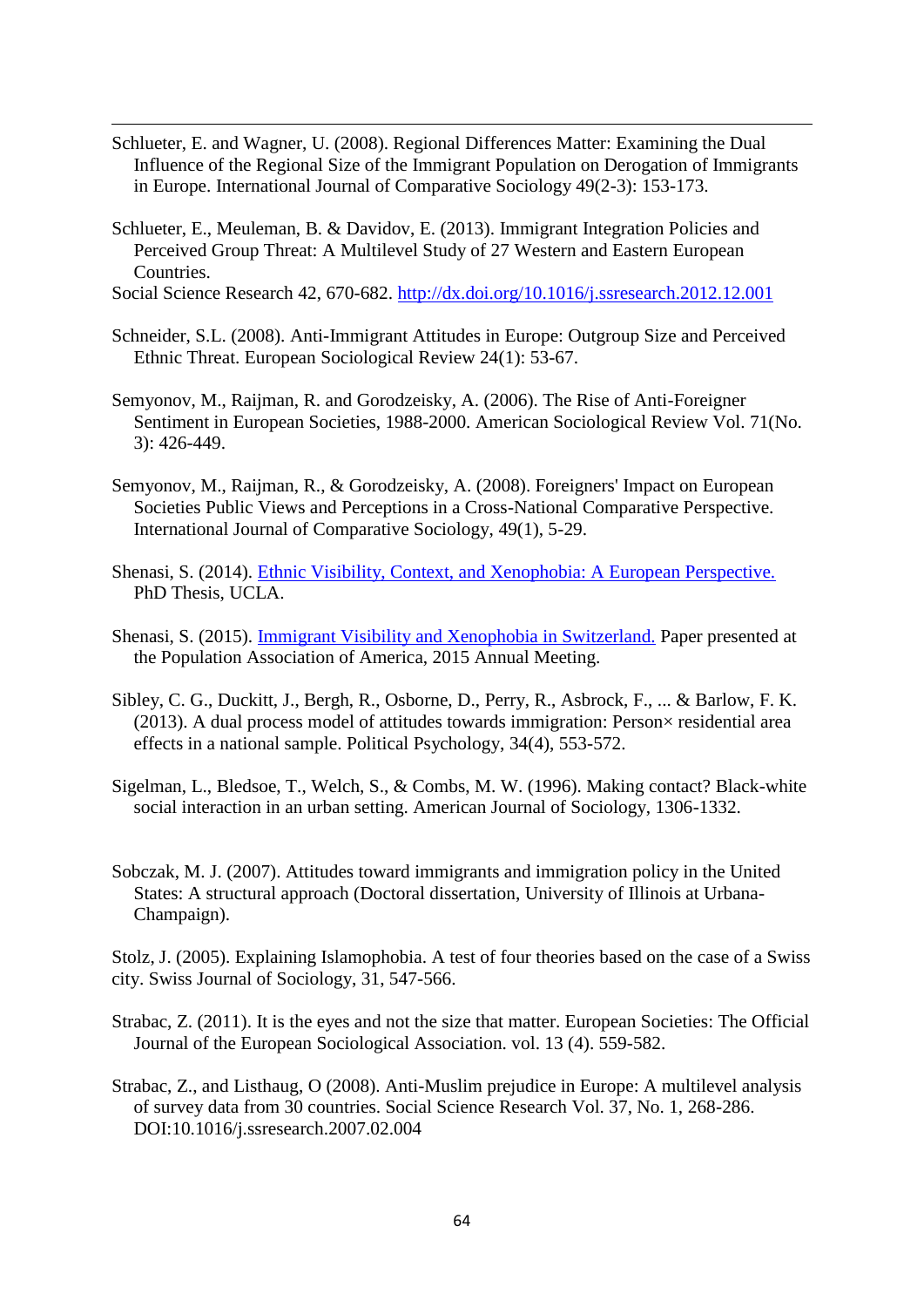Taylor M.C. (1998). How White Attitudes Vary with the Racial Composition of Local Populations: Numbers Count. American Sociological Review. 63: 512–535.

1

Tolsma, J., Lubbers, M., and M. Coenders. (2008). Ethnic competition and opposition to outgroup marriage in the Netherlands: A multi-level approach. European Sociological Review, 24: 215–230. DOI:10.1093/esr/jcm047.

- Valdez, S. (2014). Visibility and Votes: A Spatial Analysis of Anti-immigrant Voting in Sweden. Migration Studies 2(24): 162-188.
- Vallas, S. P., Zimmerman, E., & Davis, S. N. (2009). Enemies of the state? Testing three models of anti-immigrant sentiment. Research in Social Stratification and Mobility, 27(4), 201-217.
- Van der Waal, J. and D. Houtman. (2011). Tolerance in the Post-Industrial City. Assessing the Ethnocentrism of Less-Educated Natives in 22 Dutch Cities. Urban Affairs Review 47 (5), 642-71.
- Van der Waal, J., de Koster, W. & P. Achterbeg (2011). Contextualizing Anti-Immigrant Voting. How the impact of interethnic contact on PVV voting depends on the economic opportunities and cultural atmosphere in Dutch cities. Paper submitted for the NORFACE 2011 conference, London, April 6th-9<sup>th</sup> 2011.
- Van der Waal, J., de Koster, W. & P. Achterberg. (2013). Ethnic Segregation and Radical Right-Wing Voting in Dutch Cities. Urban Affairs Review 49 (5), 748-77
- Vanhoutte, B., and M. Hooghe (2012). Do diverse geographical contexts lead to diverse friendship networks? A multilevel analysis of Belgian survey data. International Journal of Intercultural Relations, 36, 343-352. DOI:10.1016/j.ijintrel.2011.09.003
- Wagner, U., Christ, O., Pettigrew, T.F., Stellmacher, J., & Wolf, C. (2006). Prejudice and minority proportion: Contact instead of threat effects. Social Psychology Quarterly, 69, 380-390.
- Walchuk, A. (2011). Immigration and the Extreme Right: an analysis of recent voting trends in Western Europe. inquiry, 21, 24-33.
- Walker, K.E., and Leitner, H. (2011). The Variegated Landscape of Local Immigration Policies in the United States. Urban Geography 32, 156-178.
- Walker, K.E. (2014). The Role of Geographic Context in the Local Politics of US Immigration. Journal of Ethnic and Migration Studies 40(7), 1040-1059.
- Weber, H. (2015). National and regional proportion of immigrants and the perceived threat of immigration: A three-level analysis in Western Europe. International Journal of Comparative Sociology. 56(2): 116-140. DOI:10.1177/0020715215571950
- Werts, H. (2010). Euro-scepticism and extreme right-wing voting behaviour in